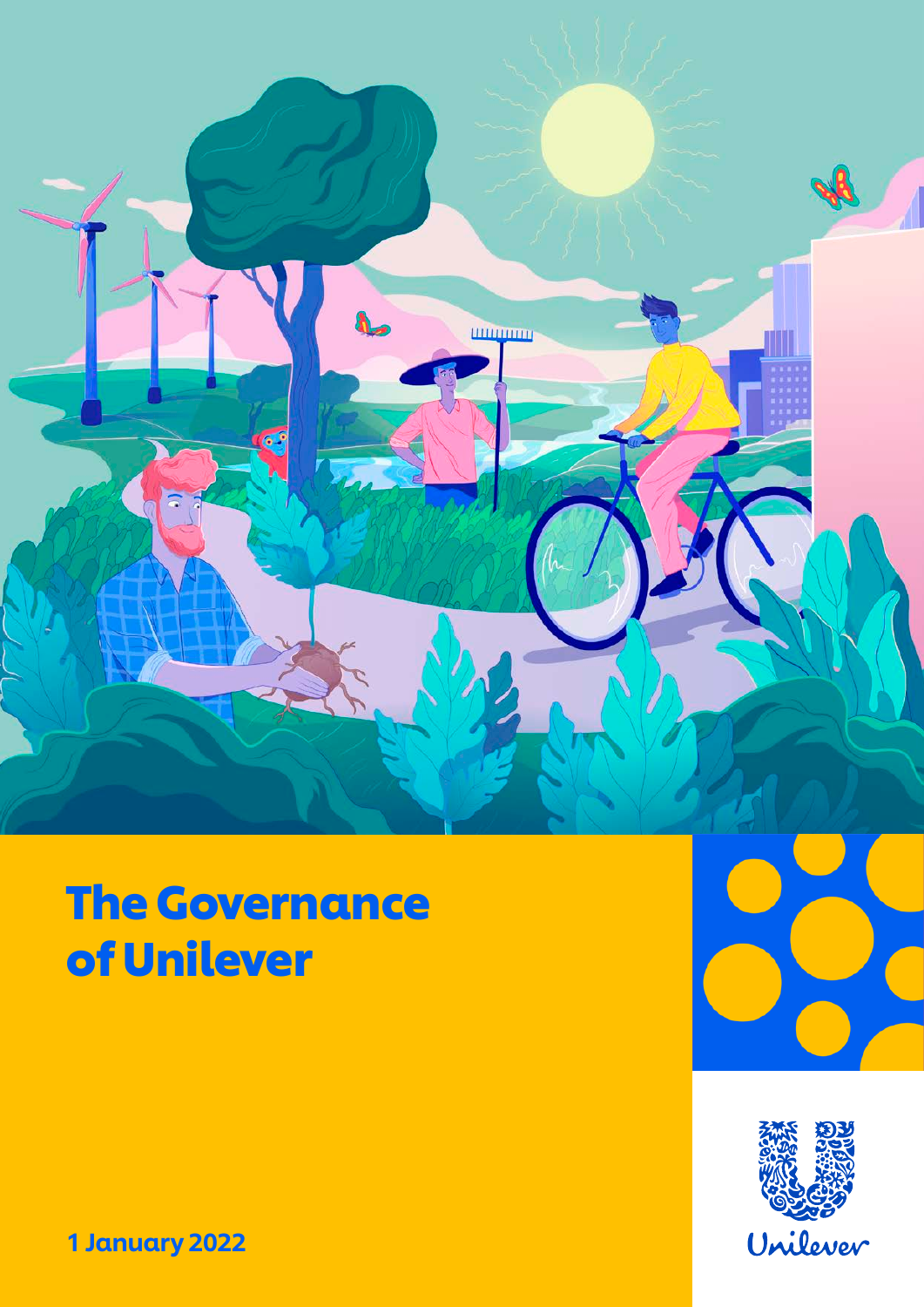# Table of contents

|     | Part A: The Fundamentals                               | З |
|-----|--------------------------------------------------------|---|
| 1.  | Corporate purpose                                      | 3 |
| 2.  | Corporate structure                                    | 3 |
| 3.  | <b>The Board</b>                                       | 3 |
| 3.1 | General                                                | 3 |
| 3.2 | Committees                                             | 3 |
| 3.3 | Delegation                                             | 3 |
| 4.  | Code of Business Principles and Code Policies          | 3 |
| 5.  | <b>Corporate Audit Charter</b>                         | 3 |
|     | <b>Part B: Board Rules</b>                             | 4 |
| 1.  | <b>Board Composition and Responsibilities</b>          | 4 |
| 1.1 | Composition                                            | 4 |
| 1.2 | Responsibilities of the Board                          | 4 |
| 1.3 | Division of duties                                     | 4 |
| 1.4 | <b>Board exclusive duties</b>                          | 4 |
| 2.  | Meetings of the Board and decision-making              | 5 |
| 2.1 | Board meetings and location                            | 5 |
| 2.2 | Agendas                                                | 5 |
| 2.3 | Attendance                                             | 5 |
| 2.4 | Chair of the Board meeting                             | 5 |
| 2.5 | Adoption of resolutions                                | 5 |
| 2.6 | <b>Board meeting minutes</b>                           | 5 |
| 2.7 | Adopting resolutions without holding<br>a meeting      | 5 |
| 2.8 | Evidence of adopted resolutions                        | 5 |
| 2.9 | Support                                                | 5 |
| 3.  | <b>Conflicts of interest</b>                           | 5 |
| 3.1 | Preventing conflicts of interest                       | 5 |
| 3.2 | Consequences                                           | 6 |
| 3.3 | Obligation to report                                   | 6 |
| 3.4 | Determination of conflicts of interest                 | 6 |
| 3.5 | Required terms and approval                            | 6 |
| 3.6 | Transactions with substantial shareholders             | 6 |
| 4.  | <b>Committees</b>                                      | 6 |
| 4.1 | General                                                | 6 |
| 4.2 | <b>Permanent Committees</b>                            | 6 |
| 5.  | <b>Directors</b>                                       | 6 |
| 5.1 | Appointment and annual re-election                     | 6 |
| 5.2 | Limitations                                            | 6 |
| 5.3 |                                                        | 6 |
| 5.4 | Independence<br>Collective responsibilities            | 7 |
| 5.5 | Specific responsibilities                              | 7 |
| 5.6 | Positions outside PLC                                  | 7 |
| 5.7 |                                                        | 7 |
|     | Loans and guarantees                                   |   |
| 5.8 | Access to independent professional advice              | 7 |
| 5.9 | Confidentiality                                        | 7 |
| 6.  | <b>Chairman and Senior Independent Director</b>        | 7 |
| 6.1 | Designation                                            | 7 |
| 6.2 | Responsibilities of the Chairman                       | 7 |
| 6.3 | Responsibilities of the Senior<br>Independent Director | 8 |
|     |                                                        |   |

| 7.   |                           | <b>Chief Executive Officer and</b><br><b>Chief Financial Officer</b> | 8               |
|------|---------------------------|----------------------------------------------------------------------|-----------------|
| 7.1  | Designation               |                                                                      | 8               |
| 7.2  |                           | Responsibilities of the CEO                                          | 8               |
| 7.3  |                           | Responsibilities of the CEO and the CFO                              | 9               |
| 7.4  |                           | Entering into documents                                              | 10              |
| 7.5  |                           | <b>Board notification</b>                                            | 10              |
| 7.6  | Other                     |                                                                      | 10              |
| 8.   |                           | <b>Non-Executive Directors</b>                                       | 10              |
| 8.1  |                           | Primary responsibilities                                             | 10              |
| 8.2  |                           | Meetings of Non-Executive Directors                                  | 10              |
| 9.   |                           | <b>Chief Legal Officer and Group Secretary</b>                       | 10              |
| 9.1  |                           |                                                                      | 10              |
|      |                           | Chief Legal Officer                                                  |                 |
| 9.2  |                           | <b>Group Secretary</b>                                               | 11              |
| 10.  | <b>Chief Auditor</b>      |                                                                      | 11              |
|      |                           | 10.2 Responsibilities                                                | 11              |
|      | 10.3 Reporting            |                                                                      | 11              |
| 11.  |                           | Directors' induction and training                                    | 11              |
| 11.1 | Background                |                                                                      | 11              |
|      |                           | 11.2 Induction programme                                             | 11              |
|      |                           | 11.3 Ongoing education                                               | 11              |
| 11.4 | Reporting                 |                                                                      | 12              |
| 12.  |                           | <b>Board's evaluation</b>                                            | 12 <sub>2</sub> |
|      | 12.1 Background           |                                                                      | 12              |
|      | 12.2 The Board            |                                                                      | 12              |
|      |                           | 12.3 Individual Directors                                            | 12              |
|      | 12.4 Committees           |                                                                      | 12              |
|      | 12.5 Timing               |                                                                      | 12              |
|      | 12.6 Processes            |                                                                      | 12              |
|      | 12.7 Reporting            |                                                                      | 12              |
|      | 13. Miscellaneous         |                                                                      | 12              |
|      | 13.1 Definitions          |                                                                      | 12              |
|      | 13.2 Construction         |                                                                      | 12              |
|      |                           | 13.3 Deviation or Amendment                                          | 12              |
|      | <b>Part C: Appendices</b> |                                                                      | 13              |
|      |                           | Appendix 1: Definitions                                              | 13              |
|      |                           | Appendix 2: Terms of reference of the                                |                 |
|      |                           | Nominating and Corporate                                             |                 |
|      |                           | <b>Governance Committee</b>                                          | 14              |
|      | Appendix 3:               | Terms of reference of the                                            |                 |
|      |                           | <b>Compensation Committee</b>                                        | 16              |
|      | Appendix 4:               | Terms of reference of the                                            |                 |
|      |                           | <b>Audit Committee</b>                                               | 18              |
|      | Appendix 5:               | Terms of reference of the                                            |                 |
|      |                           | Corporate Responsibility<br>Committee                                | 21              |
|      |                           | Terms of reference of the                                            |                 |
|      | Appendix 6:               | Disclosure Committee                                                 | 23              |
|      |                           | Appendix 7A: Code of Business principles                             |                 |
|      |                           | Standard of conduct                                                  | 25              |
|      |                           | Appendix 7B: Terms of reference of the Global                        |                 |
|      |                           | Code and Policy Committee                                            | 27              |
|      |                           | Appendix 8: Profile of Unilever's Board                              | 28              |
|      |                           | Appendix 9: Form of Delegation Resolution                            | 29              |
|      |                           |                                                                      |                 |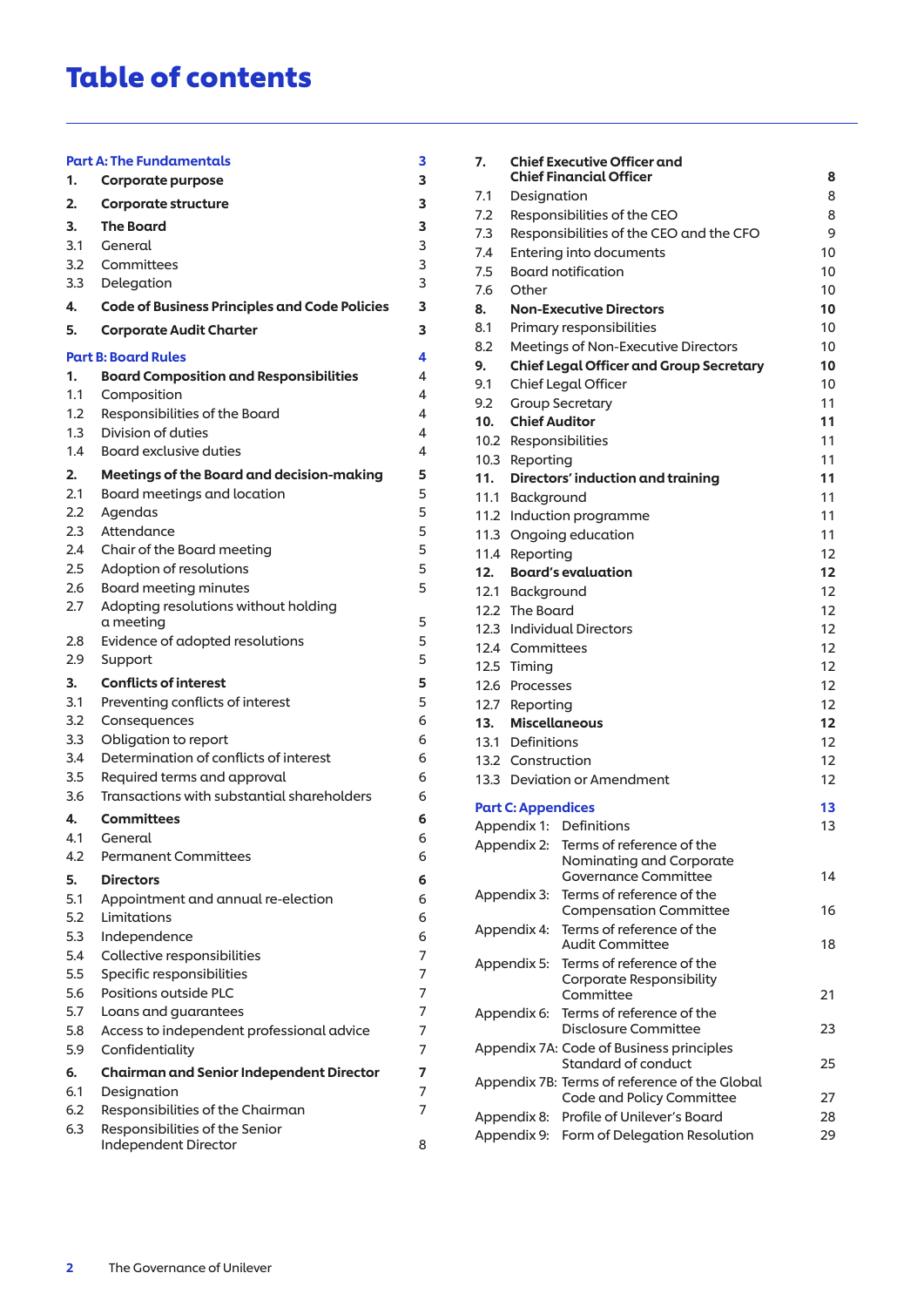#### 1. Corporate purpose

Unilever has a simple but clear purpose: to make sustainable living commonplace. We want to help create a world where everyone can live well within the natural limits of the planet. Our multi-stakeholder model is at the core of everything we do and we put sustainable living at the heart of this – including our brands and products, our high standards of corporate behaviour towards everyone we work with and our partnerships which drive transformational change across our value chain.

Our purpose is supported by our vision: to be the global leader in sustainable business, with a strategy to ensure that our purpose-led and future-fit business model drives superior performance, delivering long-term sustainable growth for the benefit of all our stakeholders.

#### 2. Corporate structure

Unilever PLC, incorporated under the laws of England and Wales, is the parent company of the Unilever Group.

Between 1930, when the Unilever Group was formed, and 2020, the Unilever Group had a dual-headed structure with two parent companies: Unilever N.V., which was incorporated under the laws of the Netherlands, and PLC, incorporated under the laws of England and Wales.

In 2020 the Unilever Group unified its dual-parent structure, with PLC becoming the single parent company of the Unilever Group.

PLC is subject to different laws and regulations, corporate governance requirements and best practice codes; the most relevant being those in the United Kingdom, the Netherlands and the United States. As stated in the Code of Business Principles, Unilever will conduct its operations in accordance with internationally accepted principles of good corporate governance. It is therefore Unilever's practice to comply with the best practice represented by the aggregate of these best practice codes.

PLC is a holding and service company and the business activities of the Unilever Group are carried out by its subsidiaries around the world. Shares in these subsidiary companies are held ultimately by PLC.

# 3. The Board

#### 3.1 General

The Board has ultimate responsibility for the management, general affairs, culture, direction, performance and long-term success of Unilever. The Board comprises both Executive Directors and a majority of Non-Executive Directors.

The rules governing the internal proceedings of the Board are included in the Governance of Unilever under Part B – Board Rules. The profile of the Board is set out in Appendix 8.

#### 3.2 Committees

The Board has four Board Committees: the Audit Committee, the Compensation Committee, the Corporate Responsibility Committee, and the Nominating and Corporate Governance Committee.

The Board has two Management Committees: the Disclosure Committee and the Global Code and Policy Committee.

The terms of reference of these Committees are set out in Appendices 2 through 6 and Appendix 7B. Further Committees of the Board may be established by the Board from time to time and the membership and terms of reference of the Committees can be modified by the Board.

# 3.3 Delegation

The Board has delegated certain of its powers, authorities and discretions (including the power to sub-delegate) to the Chief Executive Officer, to the Chief Financial Officer, and to the Committees.

Where the Board has delegated its powers, it supervises the execution of its responsibilities by the Chief Executive Officer, the Chief Financial Officer and the Committees and is ultimately responsible for the fulfilment of the Board's duties by them. The process by which the Board passes resolutions to delegate and adopt these practices and procedures is set out in Appendix 9.

#### 4. Code of Business Principles and Code Policies

The Code of Business Principles represents the standard of conduct which all Unilever employees are expected to meet in their business endeavours. It forms the benchmark against which the outside world is invited to judge Unilever's activities. The Code of Business Principles must be adhered to strictly and any amendment thereto must be approved by the Board. The Code of Business Principles is set out in Appendix 7A.

Code Policies that support the Code of Business Principles have been developed to provide a set of mandatory rules designed to ensure consistency in key areas within our worldwide operations. Code Policies are characterised by being universally applicable within Unilever and mandatory in effect. They govern the principles and practices of how we run our business.

Compliance with the Code of Business Principles and Code Policies is an essential element in our business success. The Board is responsible for ensuring that these standards of conduct are applied throughout Unilever. The Chief Executive Officer is responsible for implementing these standards of conduct and is supported in this by the Global Code and Policy Committee, which is chaired by the Chief Legal Officer.

Day-to-day responsibility is delegated to all senior management of the geographies, divisions, functions and operating companies. They are responsible for implementing these standards of conduct, supported by local Business Integrity Committees. Assurance of compliance is given, and monitored, each year.

Compliance is subject to review by the Board supported by the Corporate Responsibility Committee, and for financial and accounting issues by the Audit Committee.

#### 5. Corporate Audit Charter

The Corporate Audit Charter is the external standard which is adopted by the Unilever Group in respect of its internal audits. The Corporate Audit Charter can be found at [www.unilever.com/corporate-audit-charter.](www.unilever.com/corporate-audit-charter)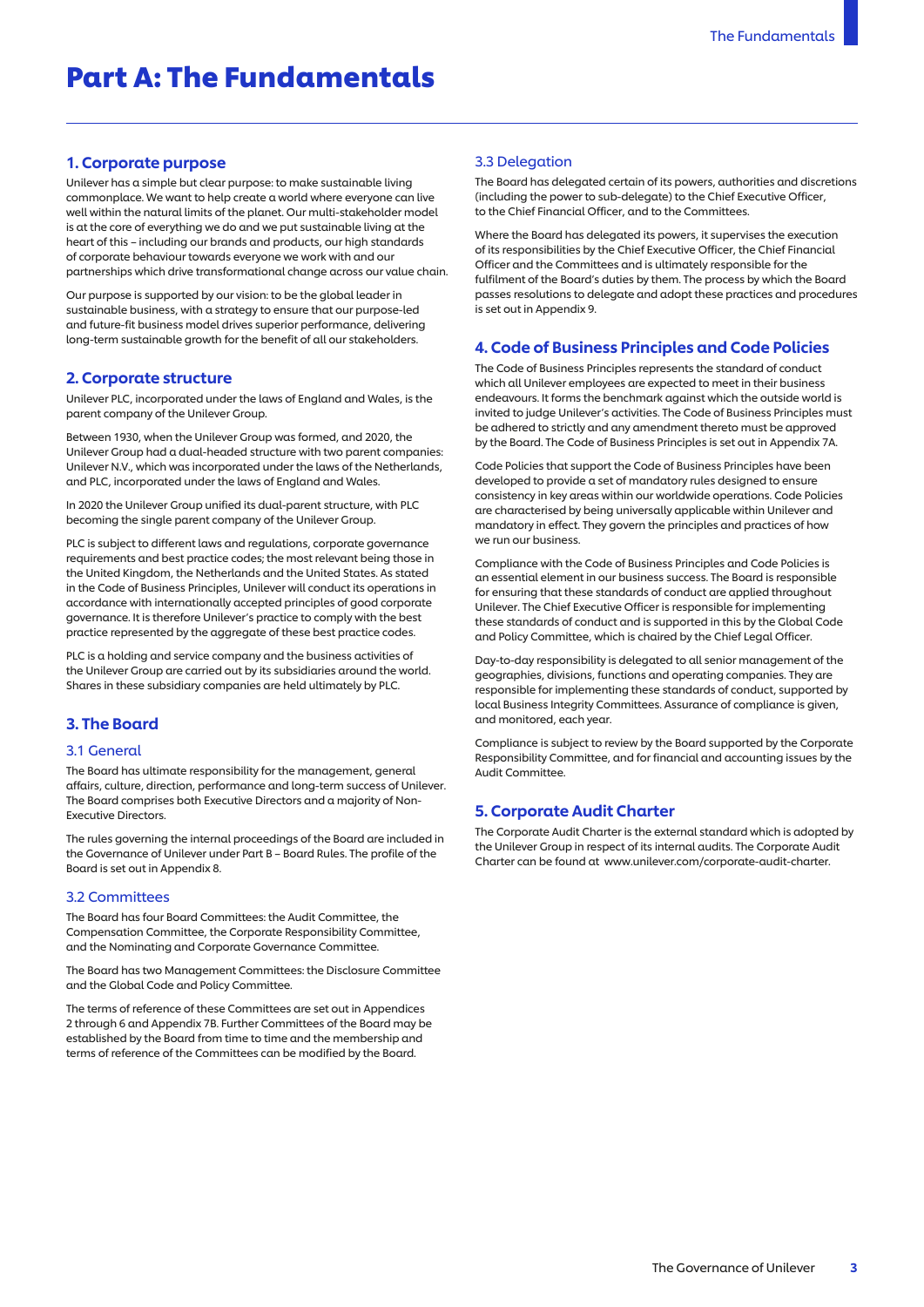# Part B: Board Rules

# 1. Board Composition and Responsibilities

#### 1.1 Composition

- 1.1.1 The Board is comprised of Executive Directors and Non-Executive Directors.
- 1.1.2 The Board determines the number of Executive Directors and Non-Executive Directors. The Board should comprise a majority of Non-Executive Directors.
- 1.1.3 Non-Executive Directors are chosen for their ability to make a contribution to the governance and strategic development of Unilever.
- 1.1.4 The composition of the Board must be such to enable the Directors to discharge their responsibilities and provide effective leadership to the Unilever Group.
- 1.1.5 The Board prepares a profile of its size and composition, taking into account the nature of the business and the Board's activities. The current profile is set out in Appendix 8.

#### 1.2 Responsibilities of the Board

- 1.2.1 The Board is responsible for the overall conduct of Unilever.
- 1.2.2 The Board has the powers, authorities and duties vested in it pursuant to the laws of England and the articles of association of PLC.
- 1.2.3 In all its dealings, the Board has regard to the interests of Unilever as a whole, including its stakeholders such as its shareholders, employees, customers, consumers and suppliers, together with Unilever's social and legal responsibilities in the communities in which it operates and to the environment. These interests are, among other things, represented by pursuing a policy aimed at sustainable long-term value creation.
- 1.2.4 The Board has the final responsibility for the management, general affairs, direction, performance and long-term success of Unilever, as well as for the effective engagement with Unilever's stakeholders.
- 1.2.5 The identification and management of risk is fundamental to carrying through Unilever's strategy and to achieving its long-term goals. The Board has overall responsibility for the management of risk and for reviewing the effectiveness of the system of internal control and risk management approach.

#### 1.3 Division of duties

- 1.3.1 Executive Directors and Non-Executive Directors are members of the same body and share the overall responsibility for the direction of Unilever.
- 1.3.2 The Executive Directors have additional responsibilities for the operation of PLC's business, as determined by the Chief Executive Officer.
- 1.3.3 The Board has delegated, but not to the exclusion of the Board's powers, authorities and discretions, the following duties:
	- (a) to the Chief Executive Officer: all its powers, authorities and discretions which relate to the operational running of the Unilever Group and the matters set out in clause 7.2;
	- (b) to the Chief Executive Officer and the Chief Financial Officer acting individually or jointly: all duties relating to the matters set out in clause 7.3; and
	- (c) to the Committees: the duties set out in each of their respective Committee rules of procedure as referred to in clause 4.1.2.
- 1.3.4 The Board supervises the execution of its responsibilities by the Chief Executive Officer, the Chief Financial Officer and the Committees, and is ultimately responsible for the fulfilment of the Board's duties by them.
- 1.3.5 Every Director may request that any matter be discussed by the Board.

# 1.4 Board exclusive duties

1.4.1 Those powers, authorities and discretions of the Board that have not currently been delegated pursuant to clause 1.3 and which remain exclusively within the remit of the Board, include making or approving the following:

#### Structural and constitutional matters

- 1.4.2 Any proposal to a general meeting of PLC to amend its articles of association.
- 1.4.3 Any alteration in the capital of PLC, including without limitation the purchase, disposal, allotment, issue, share split or cancellation of share capital, whether issued or not and in any event subject to the authorities of a general meeting of PLC.

#### Governance

- 1.4.4 The convening of general meetings of PLC and the setting of the agenda thereof, and generally ensuring that a satisfactory dialogue with shareholders takes place.
- 1.4.5 The Annual Report and Accounts for adoption by the general meeting of PLC.
- 1.4.6 Appointments to the Board (except to the extent that such nomination is requisitioned by shareholders), including succession planning and the appointment of the Senior Independent Director.
- 1.4.7 Reviewing and approving proposals from the Compensation Committee as referred to in clause 1 of the terms of reference of the Compensation Committee.
- 1.4.8 Proposals to the general meeting of PLC on the Board remuneration policy and deciding on the individual remuneration packages of Directors, within the authority set by the general meeting of PLC.
- 1.4.9 The appointment or removal of the Group Secretary.
- 1.4.10 The review of the functioning of the Board and the Committees.
- 1.4.11 The endorsement or amendment of the Code of Business Principles.
- 1.4.12 The endorsement or amendment of Unilever's Climate Transition Action Plan.
- 1.4.13 The remits and membership of Committees and deciding upon any issues arising from its receipt and review of reports from the same.
- 1.4.14 Conflicts of interest involving Directors or substantial shareholders (holders of ten per cent or more of the share capital of PLC).
- 1.4.15 Overall responsibility for compliance with all relevant legislation and regulations.

#### Dividends

1.4.16 The declaration or recommendation of a dividend of PLC.

#### Strategy and managing the corporate portfolio

- 1.4.17 The strategies for the shaping of the portfolio and direction of the Unilever Group and priorities in corporate resource allocation.
- 1.4.18 The quarterly business performance reports for quarter 2 and quarter 4 and the annual results announcement so that, taken as a whole, they are fair, balanced and understandable.
- 1.4.19 Unilever's entry (by means of direct investment into) or exit from any country.

#### Mergers, acquisitions, joint ventures and disposals

1.4.20 Any merger, acquisition, joint venture or disposal where the value of consideration paid or received, or of the assets contributed by Unilever or contributed by other parties, exceeds €500 million.

#### Capital expenditure

1.4.21 Any capital expenditure project, which has a value exceeding €500 million.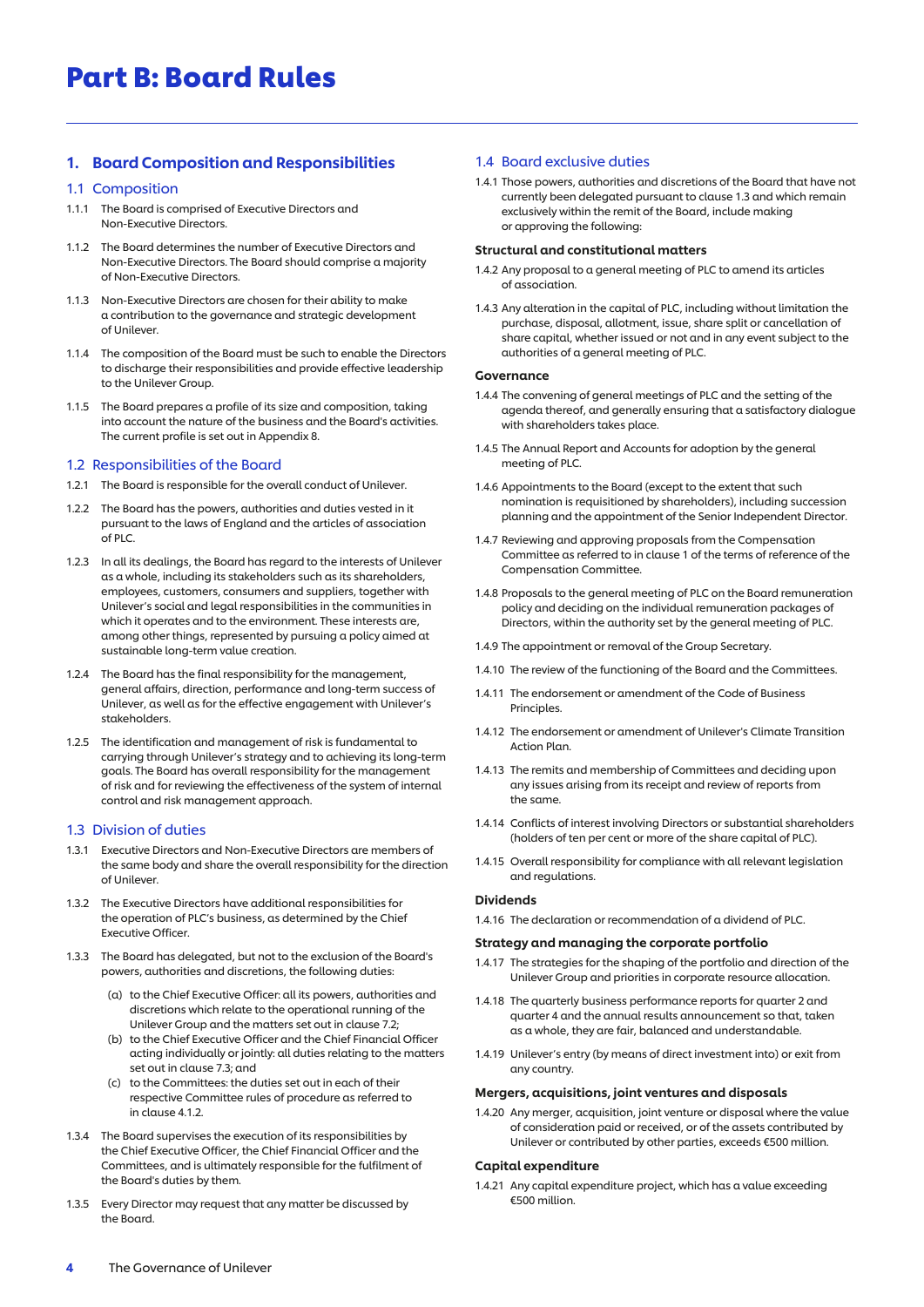#### Contracts

 1.4.22 Any agreement or contract for goods or services, which has a value exceeding €5 billion or which exceeds seven years in duration and has a value exceeding €500 million (per annum).

#### Litigation

 1.4.23 The initiation or settlement of any litigation or claim with a value in excess of €100 million.

#### Financial

- 1.4.24 Any single long-term borrowing, in each case with a maturity of more than one year, where the value exceeds €3 billion (and for this purpose, any issues of debt instruments (and any tranche thereof) whether or not made under a debt issuance programme, shall qualify as a single borrowing).
- 1.4.25 Capital injections into Unilever Group companies, capital reductions of Unilever Group companies, intra-Group transfers of shares or assets or mergers, in each case where the associated third party costs, e.g., tax, stamp duty and fees, are €250 million or more.
- 1.4.26 Approving policies in respect of the hedging of net instrument exposures or any other financial derivative exposure.

#### Pensions

- 1.4.27 Any agreements with pension funds on contributions to correct deficits (as measured under IFRS or local funding, as applicable), which have an aggregate value, over the period of the agreement, exceeding €750 million.
- 1.4.28 Any changes to benefits provided under Unilever Group pension (and similar) arrangements which increase the value of the liabilities (as measured under IFRS) by more than €100 million.

# 2. Meetings of the Board and decision-making

# 2.1 Board meetings and location

- 2.1.1 The Board meets on such dates each year as it determines and also at such other times upon the requisition of a Director as provided in the articles of association of PLC.
- 2.1.2 There should be a minimum of five meetings throughout the calendar year. These include meetings to consider the half-year and full year results statements of the Unilever Group, as well as Unilever Group strategic issues. There are additional Board meetings to discuss matters that arise.
- 2.1.3 Meetings of the Board may be held in such locations as the Board thinks fit. Attendance by means of telephone or any digital link is permitted.

#### 2.2 Agendas

- 2.2.1 The agendas for Board meetings are set by the Chairman (in consultation with the Chief Executive Officer). It must enable the Board to discharge its responsibility for the strategy, management, direction and performance of Unilever.
- 2.2.2 The agenda of each Board meeting includes (but is not limited to):
	- (a) regular items, such as reports by the Chief Executive Officer, or such other member of the Unilever Leadership Executive as he or she may nominate on the exercise of the Delegated Powers, on the financial affairs of the Unilever Group and on the Unilever Group performance against plan and reports from Committees;
	- (b) special items, such as Business Reviews; and
	- (c) items for approval and noting, and papers for information.

#### 2.3 Attendance

 2.3.1 Each Director may be represented at a meeting by an alternate Director or other Director holding a written proxy, as the case may be.

 2.3.2 The external auditor attends the Board meeting at which the external auditor's report on the audit of the financial statements is discussed.

# 2.4 Chair of the Board meeting

 2.4.1 The Chairman chairs the Board meeting. If the Chairman is not present at the meeting, the Senior Independent Director chairs the meeting. If both the Chairman and the Senior Independent Director are not present at a meeting and the Chairman has not appointed another Non-Executive Director as chair of that meeting, the Directors present at the meeting will appoint one of the other Directors as chair of that meeting.

#### 2.5 Adoption of resolutions

 2.5.1 Resolutions by the Board are passed by a majority of votes, except where such higher threshold must be met in accordance with article 119 of the articles of association of PLC. Each Director shall have one vote.

#### 2.6 Board meeting minutes

 2.6.1 The Group Secretary or any other person designated as the meeting secretary prepares the meeting minutes. The minutes are adopted by a resolution adopted at a subsequent Board meeting.

#### 2.7 Adopting resolutions without holding a meeting

- 2.7.1 The Board may adopt written resolutions without holding a meeting.
- 2.7.2 Written resolutions of the Board, any Committee referred to in the Governance of Unilever and any sub-committee of the Board formed from time to time may be adopted by the electronic signatures of the Directors.
- 2.7.3 The NBV system for the adoption of resolutions and the application of electronic signatures may be used for these purposes or such other system or process as the Group Secretary from time to time may determine is appropriate.
- 2.7.4 Written resolutions can also be adopted by the Directors in writing (including reproducible electronic communication, such as emails) and a written resolution can consist of a combination of written and electronic signatures of the Directors.

#### 2.8 Evidence of adopted resolutions

 2.8.1 Resolutions adopted in a Board meeting can be evidenced by a statement signed by the Chairman or, in his or her absence, the chair of the meeting, or by the Group Secretary.

#### 2.9 Support

 2.9.1 The Group Secretary, the CEO office and the secretariat of the Board are responsible for collating and distributing all papers submitted to the Board for consideration and for organising Board meetings. The Group Secretary procures the taking and circulation of Board meeting minutes.

#### 3. Conflicts of interest

#### 3.1 Preventing conflicts of interest

- 3.1.1 Any conflict of interest or apparent conflict of interest between Unilever and the Directors is to be avoided.
- 3.1.2 Directors are expected to be alert to conflicts of interest and act in accordance with the relevant principles set out in the Code of Business Principles and Code Policies. Directors may not:
	- (a) offer, demand or accept gifts, hospitality or other transfer of value save as permissible under the Code of Business Principles and the Code Policies;
	- (b) provide unjustified advantages to third parties at Unilever's expense; or
	- (c) compete with Unilever or take advantage of business opportunities that Unilever is entitled to, for themselves or for immediate family members.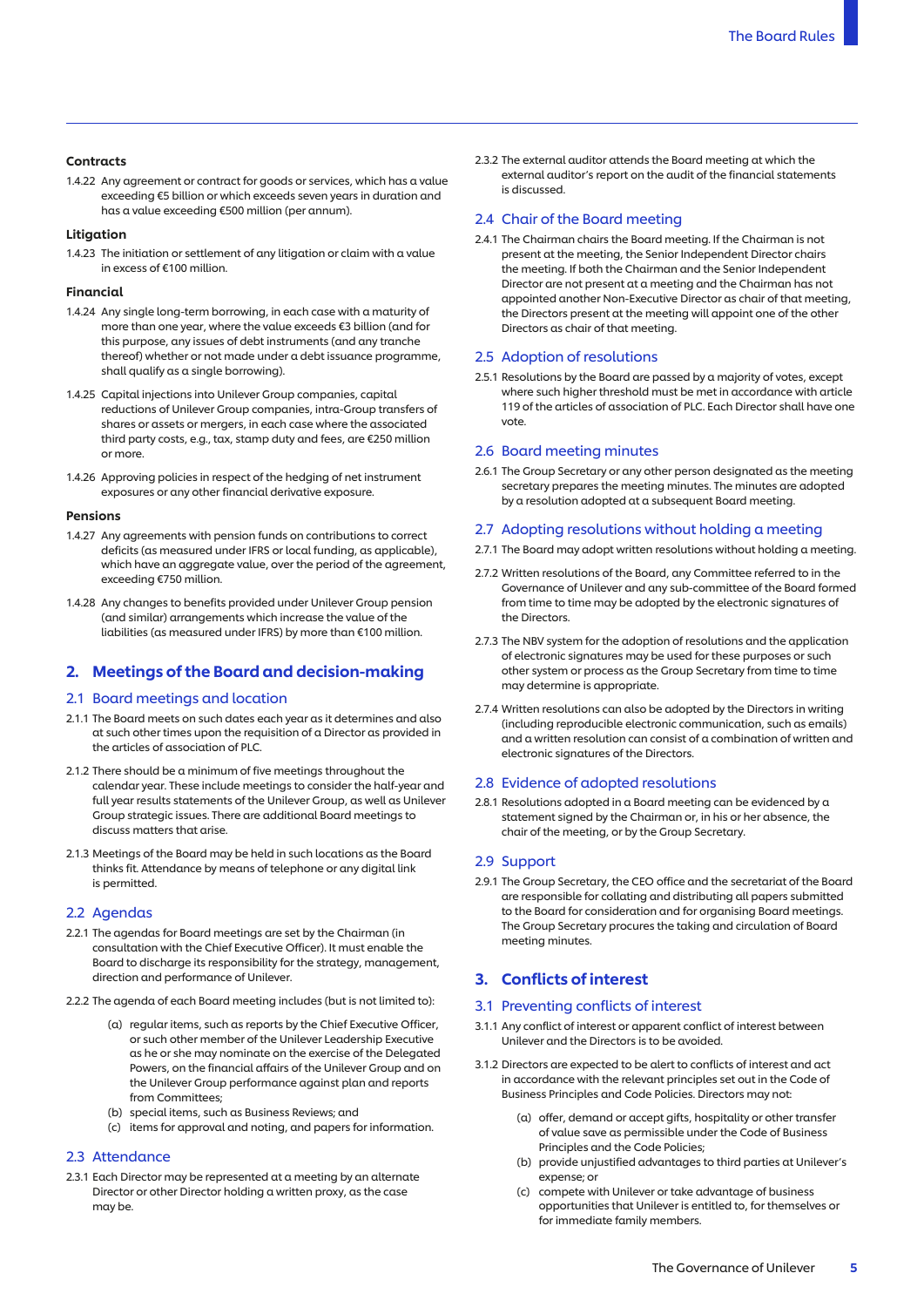### 3.2 Consequences

3.2.1 A Director may not participate in the Board's deliberations and decision-making process on a subject where the Director is found to have a conflict of interest pursuant to clause 3.4, and such Director does not qualify as a Director entitled to vote in relation to that subject.

#### 3.3 Obligation to report

3.3.1 A Director must, without delay, report any conflict of interest or potential conflict of interest (between the duties they owe to PLC and either their personal interests or other duties they owe to a third party) to the Chairman and to the other Directors, or, in case any conflict of interest or potential conflict of interest of the Chairman, to the Senior Independent Director and to the other Directors. The Director must provide all relevant information, including any relevant information concerning his or her spouse, registered partner or other life companion, foster child and relatives by blood or marriage up to the second degree.

#### 3.4 Determination of conflicts of interest

3.4.1 The Board decides whether a reported (potential) conflict of interest of a Director qualifies as a conflict of interest to which clause 3.2 applies, without the Director concerned being present.

#### 3.5 Required terms and approval

- 3.5.1 Matters where the Board has found one or more Directors to have a conflict of interest:
	- (a) may only be entered into by PLC on terms that are customary in the market; and
	- (b) require the approval of the Board if the conflict of interest is of material significance to PLC or to the relevant Director.
- 3.5.2 Any requirement as to the quorum at the meeting at which the matter is considered must be met without counting the Director in question.

#### 3.6 Transactions with substantial shareholders

- 3.6.1 All transactions between PLC and legal or natural persons who hold at least ten per cent of the shares in PLC, that are of material significance to PLC or to those persons, require the approval of the Board. The Board will only grant its approval if the transaction is to be entered into by PLC on terms that are customary in the market.
- 3.6.2 Resolutions as referred to in clauses 3.5 and 3.6.1 shall be published in the Annual Report and Accounts, together with a statement of the conflict of interest and a declaration that applicable laws and regulations have, to the extent applicable, been complied with.

# 4. Committees

#### 4.1 General

- 4.1.1 The Board may assign certain tasks to one or more permanent or ad hoc Committees.
- 4.1.2 For each Committee, the Board adopts terms of reference setting out the composition, duties and internal proceedings of the Committee. Board Committees are composed of Non-Executive Directors.
- 4.1.3 Committees report to the Board on a regular basis about their actions, reviews, proposals and findings.

#### 4.2 Permanent Committees

4.2.1 The Board has the following permanent Board Committees:

- (a) the Nominating and Corporate Governance Committee, governed by the terms of reference as set out in Appendix 2;
- (b) the Compensation Committee, governed by the terms of reference as set out in Appendix 3;
- (c) the Audit Committee, governed by the terms of reference as set out in Appendix 4; and
- (d) the Corporate Responsibility Committee, governed by the terms of reference as set out in Appendix 5.
- 4.2.2 In addition, the Board has established the following Management Committees (which do not qualify as Board Committees):
	- (a) the Disclosure Committee, governed by the terms of reference as set out in Appendix 6; and
	- (b) the Global Code and Policy Committee, governed by the terms of reference as set out in Appendix 7B.

# 5. Directors

#### 5.1 Appointment and annual re-election

5.1.1 Directors are appointed by:

- (a) the annual general meeting of PLC; or
- (b) from time to time in accordance with any other powers that the Directors possess under the articles of association of PLC; or
- (c) otherwise, at a general meeting of PLC as required by law.
- 5.1.2 All Directors, Executive and Non-Executive, retire at the annual general meeting of PLC each year and, if nominated by the Board, offer themselves for re-election, in accordance with the articles of association of PLC.
- 5.1.3 Directors are nominated for re-election by the Board on the recommendation of the Nomination and Corporate Governance Committee which, in deciding whether to nominate a Director, takes into consideration the Chairman's annual evaluation of the individual. The Nominating and Corporate Governance Committee will rarely recommend the re-election of a Non-Executive Director who has served for nine years.

#### 5.2 Limitations

- 5.2.1 Executive and Non-Executive Directors hold office as long as they are appointed as such by the general meeting of PLC, unless they resign or are dismissed by the general meeting of PLC.
- 5.2.2 Executive Directors serve in accordance with the terms of their service contracts with PLC.

#### 5.3 Independence

- 5.3.1 All Non-Executive Directors are expected to provide Unilever with independent character and judgement.
- 5.3.2 Non-Executive Directors are judged by the Board for their 'independence' in the light of criteria that are in line with best practice guidelines in the United Kingdom and the United States. The criteria chosen by the Board for judging the independence of Non-Executive Directors are:
	- (a) no additional remuneration or other benefits from any company within the Unilever Group;
	- (b) no material business relationships within the last three years, including shareholder, customer, adviser and supplier relationships, with any company within the Unilever Group;
	- (c) no cross-directorships or has significant links with other Directors through involvement in other companies or bodies, which are likely to affect, or could appear to affect, the Director's judgement;
	- (d) no shareholding of more than ten per cent in PLC or any of its subsidiaries, including shares held by legal entities outside the Unilever Group of which the Director is a (supervisory) director, or represents such a significant shareholder;
	- (e) not more than nine years of service on the Board in normal circumstances;
	- (f) not a former employee of any company within the Unilever Group within the last five years and has not temporarily performed management duties for PLC in the absence or incapacity of any Executive Director within the last twelve months; and
	- (g) no close family ties with any of PLC's advisers, Directors or senior management.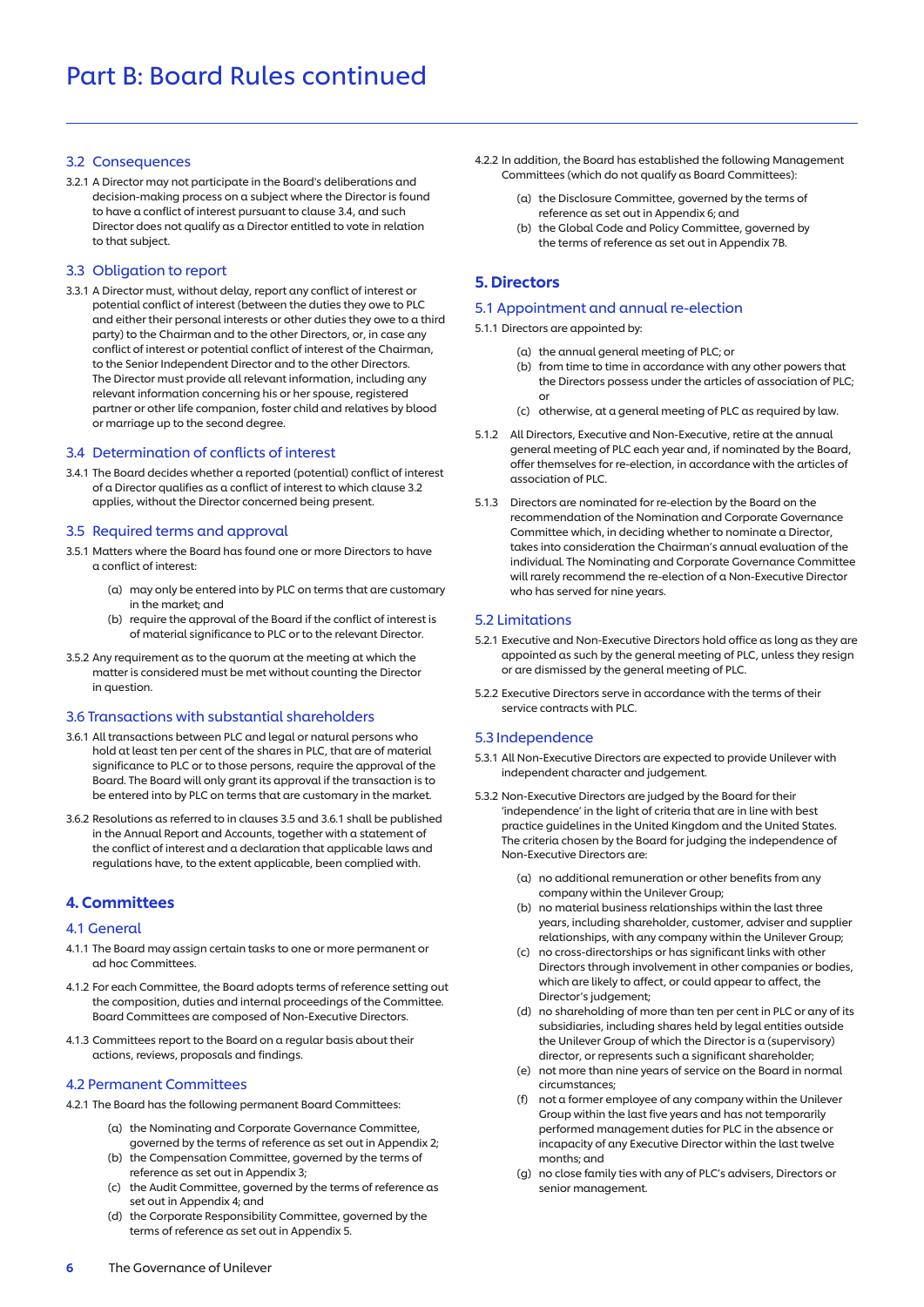- 5.3.3 The Board will decide on the independence of a Non- Executive Director by applying these criteria to the particular circumstances of the individual concerned and will also consider, where relevant, the circumstances of immediate family members.
	- 5.3.4 Where there are additional criteria for a member of the Audit Committee or the Compensation Committee to be considered 'independent' imposed by applicable laws and regulations, the Board will apply these criteria.

#### 5.4 Collective responsibilities

- 5.4.1 As members of the Board, all Directors are required to:
	- (a) contribute in setting Unilever's strategic aims, ensuring that the necessary financial and human resources are in place for PLC to meet its objectives, and reviewing the management performance;
	- (b) provide leadership of Unilever within a framework of prudent and effective controls, which enable risk to be assessed and managed; and
	- (c) maintain Unilever values and standards as outlined in the Code of Business Principles and the Code Policies and ensure that Unilever's obligations to its shareholders and others are understood and met.
- 5.4.2 All Directors are responsible for the proper fulfilment of the Board's duties and obligations. As part of their role as members of a one-tier board, Non-Executive Directors should constructively challenge and help develop proposals on strategy.
- 5.4.3 All Directors should see to it that they are informed, on a timely basis and in sufficient detail, of all important matters relating to PLC and the functioning of the Board. The Chief Executive Officer has a particular responsibility to ensure that the Chairman promptly receives timely and clear information (in particular, about PLC's performance). The Chairman is required to ensure that all members of the Board have the information they need to take sound decisions, monitor effectively and provide advice to promote the success of PLC.

#### 5.5 Specific responsibilities

- 5.5.1 The responsibility for the operational management of PLC and its business lies with the Chief Executive Officer under the final and ultimate responsibility of the Board as a whole.
- 5.5.2 In their capacity as members of the Board, the Non-Executive Directors supervise the functioning of the Executive Directors.

#### 5.6 Positions outside PLC

- 5.6.1 All Directors must be able to allocate sufficient time to be able to perform their responsibilities effectively.
- 5.6.2 To ensure that outside positions of the Executive Directors do not involve an excessive commitment or a conflict of interest:
	- (a) the number of outside directorships of listed companies is generally limited to one per Executive Director;
	- (b) Executive Directors must inform the Chairman and the Group Secretary prior to accepting a position outside PLC; and
	- (c) approval for any outside directorship, including any position as a supervisory board member or non-executive director, is required from the Chairman.
- 5.6.3 Non-Executive Directors must inform the Chairman (and in case of the Chairman, the Senior Independent Director) and Group Secretary prior to accepting a position outside PLC.
- 5.6.4 Positions of Directors outside PLC are discussed at a Board meeting at least annually.

#### 5.7 Loans and guarantees

 5.7.1 PLC may not grant any personal loans, guarantees or similar facilities to a Director.

#### 5.8 Access to independent professional advice

 5.8.1 Directors, both as a group and individually, are entitled to take independent professional advice, at the expense of Unilever, on matters relating to the proper discharge of their office. This does not extend to issues regarding their personal interests. The Group Secretary will arrange for advice to be obtained.

#### 5.9 Confidentiality

 5.9.1 Each Director must treat all information and documentation obtained in connection with his or her position as Director with the necessary discretion, integrity and confidentiality.

#### 6. Chairman and Senior Independent Director

#### 6.1 Designation

- 6.1.1 The Board appoints from its members, on recommendation from the Nominating and Corporate Governance Committee, a Non-Executive Director to be Chairman of PLC.
- 6.1.2 The Chairman should not be a former Executive Director and should be independent in accordance with clause 5.3. The Chairman should not remain in post beyond nine years from the date of his or her first appointment to the Board.
- 6.1.3 The Board appoints from its members, on a recommendation from the Nominating and Corporate Governance Committee, a Non-Executive Director to be Senior Independent Director or "SID", who shall also serve as the vice-chairman of the Board.

# 6.2 Responsibilities of the Chairman

#### 6.2.1 The Chairman is primarily responsible for:

- (a) conducting general meetings of PLC, including annual general meetings;
- (b) leading the Board and ensuring that it operates effectively in relation to all aspects of its role;
- (c) ensuring that the members of the Board receive accurate, timely and clear information, in particular about PLC's performance, to enable the Board to take sound decisions, monitor effectively and provide advice to promote the success of PLC;
- (d) encouraging active engagement by all the members of the Board;
- (e) in consultation with the Chief Executive Officer, setting and approving the Board's agenda to take full account of the issues and the concerns of all Directors, and ensuring that adequate time is available for discussion on strategic issues;
- (f) promoting effective relationships and open communication, both inside and outside the boardroom, between Non-Executive Directors and Executive Directors;
- (g) building an effective and complementary Board, initiating change and planning succession in Board appointments, subject to Board approval and approval by the general meeting of PLC, where so required;
- (h) monitoring effective implementation of Board decisions;
- (i) ensuring clear structure for and the effective running of Board Committees;
- $(i)$ together with the Senior Independent Director and the Chief Executive Officer, and facilitated by the Group Secretary, maintaining effective communication with major shareholders, so as to ensure the Board develops an understanding of their views;
- (k) in conjunction with the Group Secretary, taking the lead in providing a properly constructed induction programme for new Directors that is comprehensive, formal and tailored;
- (l) taking the lead in identifying and meeting the development needs of individual Directors and agreeing and regularly reviewing a personalised approach to training and development with each Director;
- (m) addressing the development needs of the Board as a whole with a view to enhancing its overall effectiveness as a team;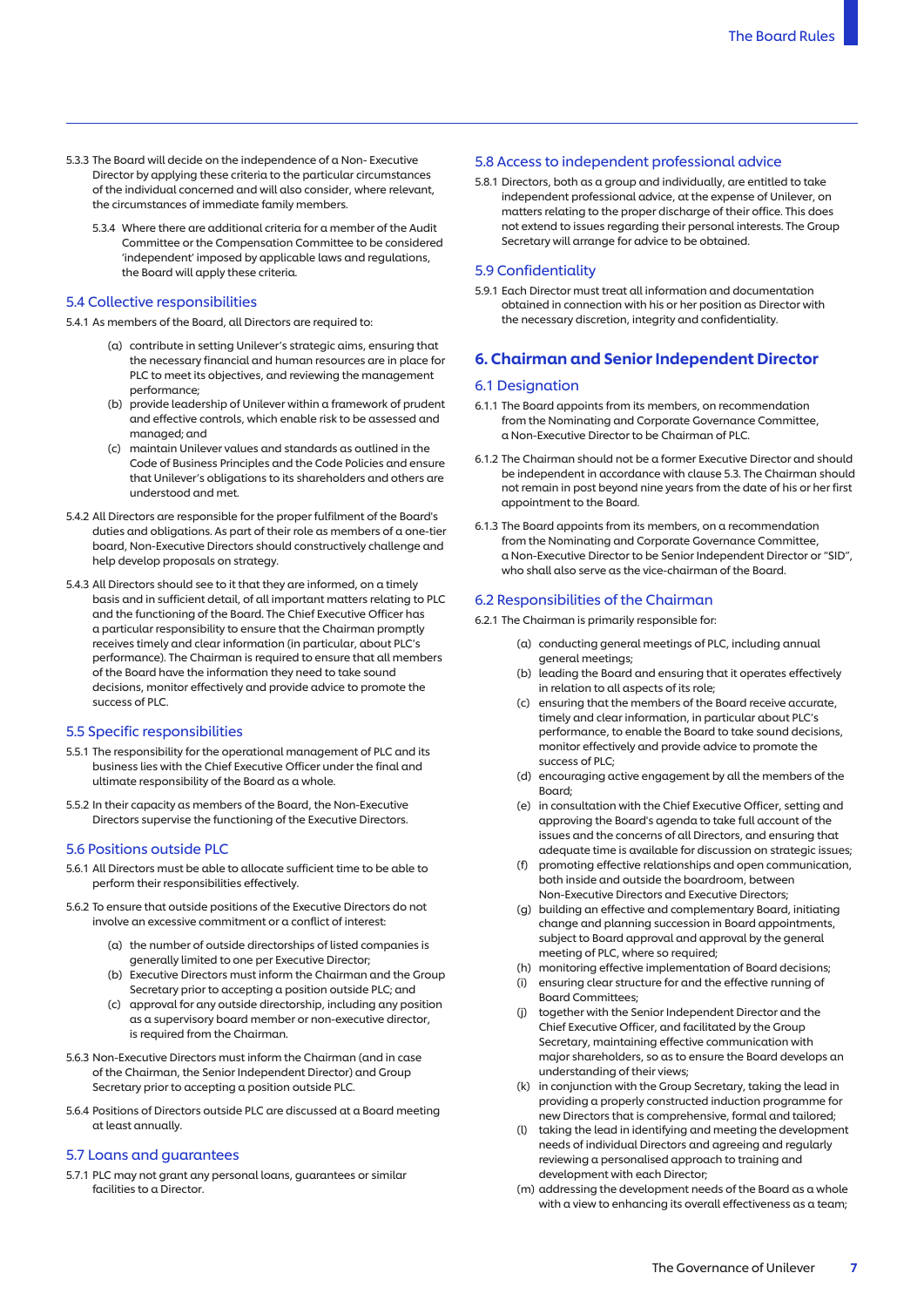- (n) in conjunction with the Senior Independent Director, ensuring that the performance of individuals and of the Board as a whole and its Committees is evaluated at least once a year and facilitated, once every three years, by a third party consultant;
- (o) establishing a close relationship of trust with the Chief Executive Officer, by providing support and advice while respecting executive responsibility;
- (p) acting where appropriate as Unilever representative on corporate aims and policies, including environmental and corporate social responsibility matters;
- (q) guarding the corporate reputation, including, in conjunction with the Chief Executive Officer, relations with major shareholders, government, academia and other relevant stakeholders and commentators;
- (r) being a member of the Nominating and Corporate Governance Committee;
- (s) being a member of the Compensation Committee as appointed by the Board from time to time;
- (t) approving any outside directorship, including any position as a supervisory board member or non-executive director, that an Executive Director proposes to take up;
- (u) receiving direct reports from the Group Secretary;
- (v) ensuring that the Board designates a Non-Executive Director as Senior Independent Director and vice-chairman of the Board;
- (w) ensuring that the Board has proper interaction with shareholders at general meetings of PLC;
- (x) ensuring that there is sufficient time for deliberation and decision-making by the Board;
- (y) ensuring that the Directors follow their induction, education or training programme;
- (z) ensuring that the Board performs activities in respect of creating a culture aimed at sustainable long-term value creation of PLC and its affiliated enterprise;
- (aa) ensuring that signals from the business are recognised by, and that any actual or suspected material misconduct and irregularities are reported to, the Board without delay; and
- (bb) ensuring that effective engagement with stakeholders can take place.
- 6.2.2 The Chairman acts on behalf of the Board as the main contact for individual Directors and for shareholders regarding the performance of Directors.

#### 6.3 Responsibilities of the Senior Independent Director

- 6.3.1 The role of the Senior Independent Director is:
	- e role of the Senior Independent Director is:<br>(a) to act as vice-chairman of the Board and to deputise for the Chairman in the event that the Chairman is unable to act or if the position of Chairman is vacant;
	- (b) to act as contact for individual Directors regarding the functioning of the Chairman;
	- (c) to serve as an intermediary for the other Directors when necessary;
	- (d) to participate in the process of dealing with any conflict of interest between PLC and the Chairman, as referred to in clause 3;
	- (e) to participate in the Nominating and Corporate Governance Committee's process for considering successions to the role of Chairman as set out in Appendix 2;
	- (f) to participate in the process of Director induction and training, as set out in clause 11;
	- (g) to participate in the Board's evaluation process, as set out in clause 12;
	- (h) to be available to shareholders if they have concerns, which the normal channels of the Chairman or Executive Directors have failed to resolve or for which such normal channels are inappropriate; and
	- (i) to attend meetings with a range of major shareholders and financial analysts, in order to help develop a balanced understanding of their issues and concerns.

# 7. Chief Executive Officer and Chief Financial Officer

#### 7.1 Designation

7.1.1 The Board appoints the Chief Executive Officer and the Chief Financial Officer.

#### 7.2 Responsibilities of the CEO

7.2.1 In each case subject to the exclusive duties of the Board referred to in clause 1.4, the Board has delegated all powers, authorities and discretions relating to PLC and the Unilever Group and specifically those matters set out in clauses 7.2.2 through 7.2.28 to the Chief Executive Officer, including the power to sub-delegate any of those powers, authorities and discretions.

#### Management

- 7.2.2 Ensuring delivery of the Unilever Group's agreed strategy, business plans and financial performance, including:
	- (a) profit responsibility of the Unilever Group; and
	- (b) managing business performance.

#### Portfolio

- 7.2.3 Proposing for approval by the Board following consultation with the Chairman, the strategies for the shaping of the portfolio and direction of the Unilever Group and priorities in corporate resource allocation.
- 7.2.4 Implementing and monitoring strategies and annual plans, agreeing geographical and product markets for divisional activities and places of operation, and ensuring that business plans and strategies are aligned with corporate objectives and priorities agreed with the Board.
- 7.2.5 Monitoring the development of the global and regional markets in which the Unilever Group operates, testing future economic scenarios against growth objectives and making proposals to the Board for the corporate strategic priorities in the light of these.
- 7.2.6 Preparing for approval by the Board, periodic business performance reports, including quarterly and annual results announcements.

#### Intellectual property

7.2.7 The power to subdelegate any of those powers, authorities and discretions related to the trademark and technology rights held by the Unilever Group to relevant Unilever Group subsidiaries.

#### Mergers, acquisitions, joint ventures and disposals

7.2.8 Any merger, acquisition, joint venture or disposal where the value of consideration paid or received, or of the assets contributed by Unilever or contributed by other parties, does not exceed €500 million.

#### Capital expenditure

7.2.9 Any capital expenditure project, which has a value not exceeding €500 million including land and property agreements.

#### **Contracts**

- 7.2.10 Any agreement or contract for goods or services (other than land and property agreements), which:
	- (a) has a value less than €5 billion;
	- (b) is of seven years or less in duration; or
	- (c) is more than seven years in duration and less than €500 million in value (per annum).

#### **Litigation**

7.2.11 Initiation or settlement of any litigation or claim with an estimated value not in excess of €100 million.

#### Human Resources

7.2.12 Appointing and removing all managers, including the Unilever Leadership Executive and Senior Corporate Executives who report directly or indirectly to the Chief Executive Officer, with the exception of the appointment and removal of the (i) Executive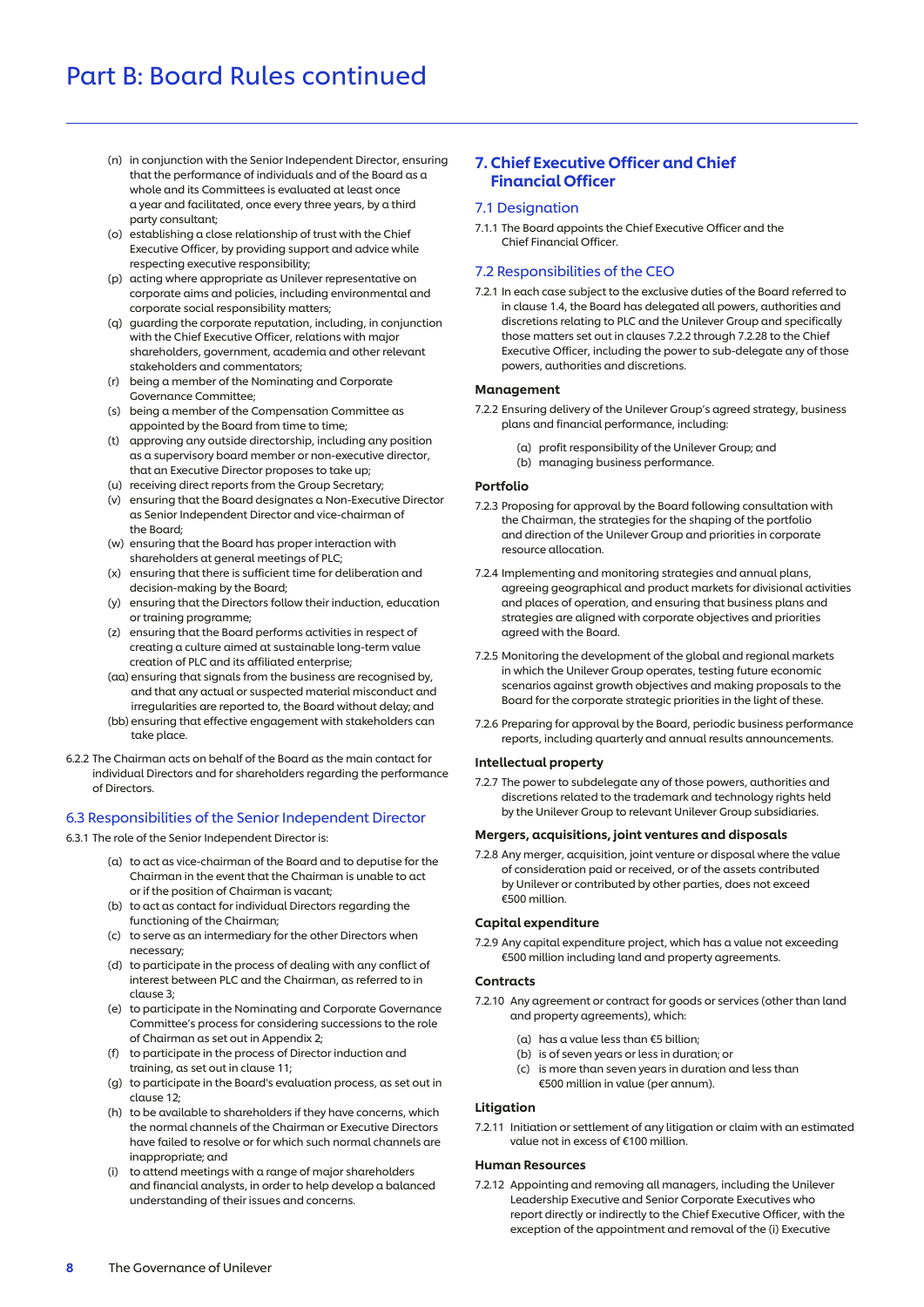Directors, which requires shareholder approval, (ii) members of the Unilever Leadership Executive, which requires approval of the Nominating and Corporate Governance Committee, (iii) the Group Secretary, which requires the approval of the Board, and (iv) the Chief Auditor, which requires the approval of the Audit Committee.

- 7.2.13 Proposing to the Compensation Committee the remuneration policy and the specific remuneration, bonuses and other terms of employment of members of the Unilever Leadership Executive who report directly to the Chief Executive Officer, including those members of the Unilever Leadership Executive who are also Executive Directors but without prejudice to the authority of a general meeting of PLC.
- 7.2.14 Supervising and determining the roles, activities and responsibilities of the Unilever Leadership Executive.
- 7.2.15 Approving the appointment, removal, remuneration, bonuses and other terms of employment of senior managers not dealt with by the Nominating and Corporate Governance Committee or the Compensation Committee.
- 7.2.16 Ensuring that the performance of members of the Unilever Leadership Executive and other Senior Corporate Executives is systematically assessed and adequately rewarded.
- 7.2.17 Ensuring a continual supply of leadership of the quality necessary to meet the strategic needs of the Unilever Group.
- 7.2.18 Monitoring staff development and recruitment and dealing with deviations from planned performance. Establishing value leadership and expected norms of conduct, including implementation of and compliance with the Code of Business Principles and the Code Policies.
- 7.2.19 Subject to the powers of the Compensation Committee in clauses 4.4 and 4.5 of the Terms of Reference of the Compensation Committee, exercising powers (with the power to sub-delegate) granted by the Board under any existing or future executive or all employee share-based incentive plan, including powers to determine: (i) the treatment of leavers (except members of the Unilever Leadership Executive) within the discretion of the Board or the Compensation Committee under any such executive or all employee share-based incentive plan; (ii) to purchase shares to meet obligations under any executive or all employee sharebased incentive plan; (iii) to operate any executive or all employee share-based incentive plan; (iv) to establish and operate (share based) incentive sub-plans, to set and agree performance targets and to determine the actual performance against these targets upon vesting, including any particular vesting condition, clawback (consistent with standard Unilever policy) or other discretionary element, and to do all these things with regard to incentive sub-plans for pioneering frontiers of the business under the condition that such sub-plans are not open to members of the Unilever Leadership Executive; and (v) to make arrangements for the administration of any executive or all employee share-based incentive plan, including powers to set-up, register, operate and approve the design and actual terms of any sub-plan under, or deviations from, any executive or all employee share-based incentive plan, to allow Unilever Group companies and/or employees to benefit from favourable tax and/or social security regimes and/or to allow awards to be made in countries with onerous securities and/ or other regulations that make it difficult to implement any executive or all employee share-based incentive plan, and to do everything necessary to give effect to the grant of awards under such sub-plans.

#### Pensions

- 7.2.20 The following matters with respect to pensions: the establishment and maintenance of appropriate policies covering:
	- (a) the design of benefit arrangements, including specific provisions for the treatment of employees on the acquisition or disposal of businesses;
	- (b) the selection of financing mechanisms, funding methods and accounting procedures; and
	- (c) pension fund investment practices, including:
- investment objectives, strategy and allocation;
- • limits on Unilever related investment of pension fund assets
- investment management and custody services;
- internal investment management; and
- controls on the use of derivatives and other investments.
- 7.2.21 All necessary governance and approval procedures relating to the matters listed in clause 7.2.20.
- 7.2.22 Any and all other commitments, agreements, contracts, instruments or other documents of whatsoever nature, including without limitation in each case deeds with pension funds or other parties in relation to:
	- (a) changes in the level of normal contributions following an actuarial valuation;
	- (b) contributions to correct deficits (as measured under IFRS or local funding as applicable), which have an aggregate value, over the period of the agreement, not exceeding €750 million; or
	- (c) changes to benefits provided under Unilever Group pension (and similar) arrangements, which increase the value of the liabilities (as measured under IFRS) by not more than €100 million.
- 7.2.23 Any other commitments, agreements, contracts, instruments or other documents of whatsoever nature, including without limitation in each case deeds, in relation to pensions with pension funds or other parties which has a value of up to €500m.

#### Managing risk and corporate reputation

- 7.2.24 Preparing for approval by the Board, and implementing and managing, Unilever's risk management approach.
- 7.2.25 Interacting with the media and approving any press release in relation to any matter within the ambit of the Chief Executive Officer.
- 7.2.26 Implementing and managing compliance with the Code of Business Principles the Code Policies and standards.
- 7.2.27 Preparing all public filings, reports and statements relating to the Unilever Group.
- 7.2.28 Representing PLC with major customers, suppliers, trade and professional bodies.

#### 7.3 Responsibilities of the CEO and the CFO

 7.3.1 In each case, subject to the exclusive duties of the Board referred to in clause 1.4, the Board has delegated all powers, authorities and discretions relating to the matters set out in clauses 7.3.2 through 7.3.15 to the Chief Executive Officer and Chief Financial Officer, acting jointly or individually.

#### Financial

- 7.3.2 Proposing for approval by the Board: a financial framework and targets, and a dividend policy for the Unilever Group.
- 7.3.3 Setting financial and treasury strategies for the Unilever Group and implementing them, including: (i) approving short term borrowings (i.e., with a maturity of up to one year) of any amount; (ii) approving long-term borrowings up to a value for any single borrowing of €3 billion (and for this purpose any issues of debt instruments, and any tranche thereof, whether or not made under a debt issuance programme, shall qualify as a single borrowing); and, (iii) approving the entering into by PLC whether as borrower or guarantor or both and approval of the terms of any standby loan facilities providing for borrowings of up to \$8 billion or the equivalent in Euros at the time of entering in to any such facilities (without needing to take into account the limits referred to in (i) or (ii) above) in aggregate or such higher amount, as may be approved by the Board from time to time.
- 7.3.4 The establishment or update of (and approval of the amount (including any increase) and other terms of) any debt issuance programme of any kind (including but not limited to (1) the \$15,000,000,000 Debt Issuance Programme and the increase in the amount of such Debt Issuance Programme to \$25,000,000,000 (2)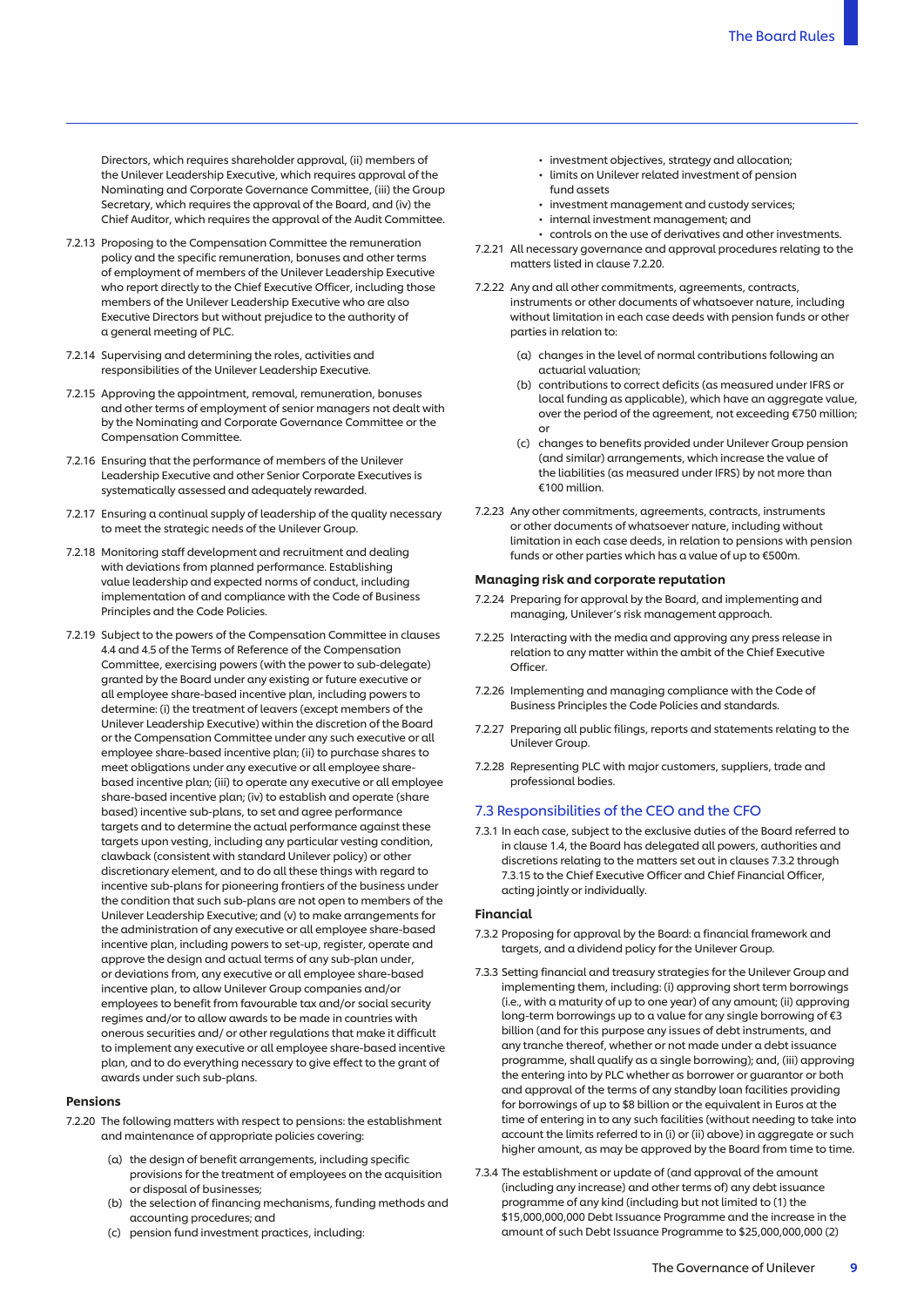the Euro Commercial Paper Programme, (3) the U.S. \$25,000,000,000 Shelf Programme and (4) the United States 4(2) Commercial Paper Programme).

- 7.3.5 In respect of any borrowings approved in accordance with or relating to clauses 7.3.3 and 7.3.4, the issue or guarantee by PLC of any debt instruments (including the signing of any agreements or other documents necessary or conducive thereto, e.g. final terms, subscription agreements, underwriting agreements, etc.), and the listing of any debt instruments on any securities market, and the entering into by PLC whether as borrower or guarantor (of any Unilever Group company) of any other form of financing agreement or arrangement and any amendment or supplement thereto in connection with such debt instruments.
- 7.3.6 The giving by PLC of (and the approval of the terms of) any other guarantees.
- 7.3.7 The giving of (and the approval of the terms of) any other guarantees by PLC of the borrowings or debt instruments of any direct or indirect subsidiary or subsidiary undertaking of PLC up to an amount of €1.5 billion for each single borrowing or debt instrument.
- 7.3.8 The granting of security (not being a guarantee) of any nature over the assets of any Unilever Group company, up to a limit of €250 million (or its equivalent in any currency) per country at any time.
- 7.3.9 Cross currency funding and deposits of any amount.
- 7.3.10 Investor relations guidelines.
- 7.3.11 Capital injections into Unilever Group companies, capital reductions of Unilever Group companies, intra-Group transfers of shares or assets or mergers, in each case where the associated third party costs, e.g. tax, stamp duty and fees, are less than €250 million.
- 7.3.12 Entering into contracts with brokers and other intermediaries for the purpose of exchange swaps and derivatives transactions.
- 7.3.13 Entering into by PLC of any swaps or derivatives transactions (including under any International Swaps and Derivatives Association documentation).
- 7.3.14 The entry in to and maintenance of bank accounts for PLC together with all resolutions, contracts and filings in relation to the same.

#### Guarantees

7.3.15 The giving by PLC (and the approval of the terms) of any guarantee of the activities of any Unilever Group company falling within clauses 7.2.1 through 7.2.11 and clauses 7.3.2 through 7.3.14.

#### 7.4 Entering into documents

7.4.1 The powers of the Chief Executive Officer (and for clauses 7.3.2 through 7.3.15, the Chief Financial Officer) include the authority to enter into commitments, agreements, contracts, instruments or other documents on behalf of PLC in relation to the matters described above (including, in the case of the Chief Executive Officer, the power to sub-delegate the power to use the common seal of PLC to the Chief Financial Officer or Group Secretary or otherwise to two or more employees).

# 7.5 Board notification

- 7.5.1 Notwithstanding the authorities outlined in clauses 7.3.2 through 7.3.15, the Chief Executive Officer will notify the Board of any issues, projects or transactions that, in his or her judgement, have the capacity to impact the reputation of Unilever.
- 7.5.2 Without prejudice to the authority conferred in clauses 7.3.12 and 7.3.15, the Chief Executive Officer shall report to the Board (i) any net investment exposures exceeding a cost (at the time of entering into the transaction) of €60 million per annum; (ii) any hedging of net equity balance sheet exposure in excess of €5 billion per currency or any unhedged net equity balance sheet exposure in excess of €5 billion per currency; or (iii) any other financial or commodity derivative exposure, which is material in the context of the Unilever Group and out of the ordinary course of business.

7.5.3 The Chief Executive Officer will notify the Board of Unilever's entry into any country through means of indirect investment, e.g. agents.

#### 7.6 Other

- 7.6.1 The Chief Executive Officer in discharging his or her duties is responsible to the Board as a whole. However, in articulating its view of the Chief Executive Officer's performance the Board will operate through the Chairman.
- 7.6.2 The Chief Executive Officer's direct reports will comprise all members of the Unilever Leadership Executive and such other functional heads as the Chief Executive Officer elects.
- 7.6.3 All internal business related communications are the responsibility of the Chief Executive Officer.

# 8. Non-Executive Directors

#### 8.1 Primary responsibilities

- 8.1.1 As Directors, the Non-Executive Directors share full responsibility for the execution of the Board's duties. Within this broad responsibility, the role of the Non-Executive Directors is, essentially, a supervisory one, having the following key elements:
	- (a) strategy: they constructively challenge and help develop proposals on strategy;
	- (b) performance: they scrutinise the performance of management in meeting agreed goals and objectives;
	- (c) risk: they satisfy themselves on the integrity of financial information and that financial controls and systems of risk management are robust and defensible;
	- (d) people: they take responsibility for determining appropriate levels of remuneration of Executive Directors, and have a prime role in the appointing and, where necessary the removing, of Executive Directors and in succession planning;
	- (e) workforce engagement: they share the responsibility for engagement with employees;
	- (f) reporting: they take responsibility for the processes for accurately reporting on performance and the financial position of Unilever; and
	- compliance: they should keep governance and compliance with the legislation and regulations under review and the conformity of Unilever practices to accepted norms.  $(a)$
- 8.1.2 The Board will adopt criteria for candidates for Non-Executive Directors, responding to such issues as relevant experience on financial, social, economic and business related matters, diversity, and geographical expertise.

#### 8.2 Meetings of Non-Executive Directors

- 8.2.1 The Non-Executive Directors shall meet independently at least once a year to consider agenda items set by them. The Chairman, or in his or her absence the Senior Independent Director, shall preside over such meetings.
- 8.2.2 The Non-Executive Directors can ask members of management and external professional advisers to attend those meetings. The Group Secretary assists them with the support they need.

# 9. Chief Legal Officer and Group Secretary

# 9.1 Chief Legal Officer

# Formal status

- 9.1.1 The appointment or removal of the Chief Legal Officer is a matter for the Chief Executive Officer.
- 9.1.2 The Chief Legal Officer reports to the Chief Executive Officer.

#### Responsibilities

9.1.3 The Chief Legal Officer is responsible for:

- (a) the provision of legal advice to the Unilever Group, the Board and the Unilever Leadership Executive;
- (b) the global legal function; and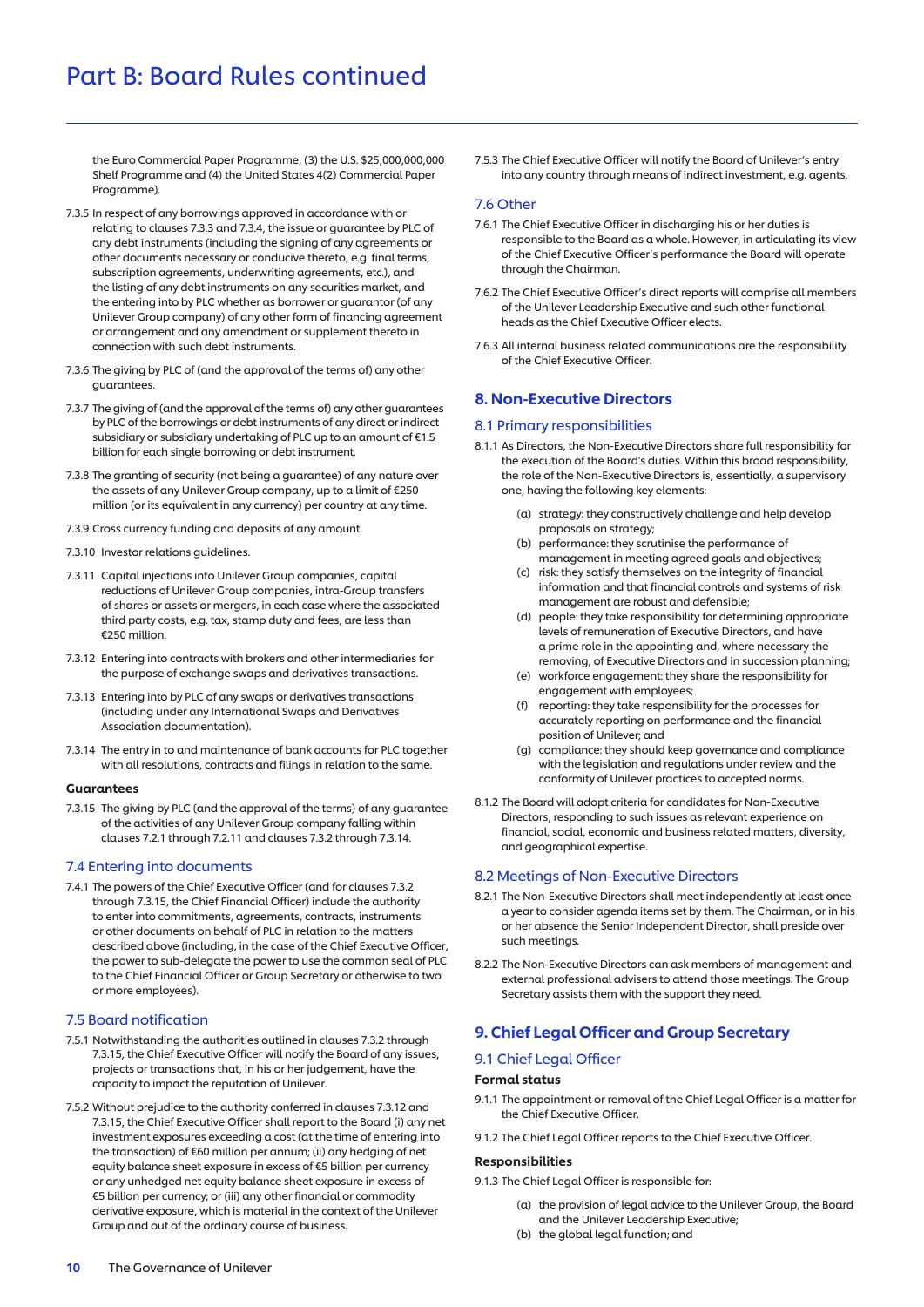(c) legal and regulatory compliance, intellectual property and managing the global Business Integrity function responsible for delivering effective, organisation-wide capability for implementing the Code of Business Principles and Code Policies.

#### 9.2 Group Secretary

#### Formal status

- 9.2.1 The appointment and removal of the Group Secretary is a matter to be decided by the Board.
- 9.2.2 PLC is required by UK law to appoint an appropriately qualified person to the office of company secretary.
- 9.2.3 All Directors have open access to the Group Secretary at any time and on any matter relating to Unilever.
- 9.2.4 The Group Secretary reports to the Chairman and, if the role of the Chief Legal Officer and Group Secretary are not performed by one and the same person, administratively to the Chief Legal Officer.

#### Responsibilities

- 9.2.5 The Group Secretary is responsible for:
	- (a) providing administrative and general support to Directors;
	- (b) preparation of the Annual Report and Accounts;
	- (c) corporate legal and regulatory compliance;
	- (d) formal relations with shareholders, including maintenance of the share registers and convening of general meetings of PLC;
	- (e) matters relating to share capital and shareholding structures;
	- (f) arrangement of induction, training/development and performance evaluations for the Board and Committees;
	- (g) drafting and publishing standard regulatory announcements (such as those related to Director share dealing transactions) that do not normally require consideration by the Disclosure Committee;
	- (h) reporting to the Chairman when the Group Secretary notes that the interests of the Executive Directors and the Non-Executive Directors diverge, as a result of which it is unclear which interests the Group Secretary should represent; and
	- (i) supporting the Chairman in organising the Board's affairs, including the provision of information, meeting agenda, evaluation and training programmes.
- 9.2.6 The Group Secretary is secretary of the Nominating and Corporate Governance Committee, and may attend the meetings of the Audit Committee, the Corporate Responsibility Committee and the Compensation Committee at the invitation of each Committee.

# 10. Chief Auditor

#### Formal status

- 10.1.1 The Chief Auditor will be appointed and removed by the Audit **Committee**
- 10.1.2 All Directors, and in particular the Chairman and members of the Audit Committee, have open access to the Chief Auditor at any time and vice versa.
- 10.1.3 The external auditors have open access to the Chief Auditor at any time and vice versa.
- 10.1.4 The Chief Auditor reports to the Audit Committee and administratively to the Chief Financial Officer.

#### 10.2 Responsibilities

 10.2.1 The Chief Auditor is responsible, in his or her role as Unilever's chief internal auditor, for providing independent reassurance to the Board, through the Chief Executive Officer and the Audit Committee, that all major risks affecting the achievement of Unilever's objectives are adequately understood and managed.  10.2.2 The Chief Auditor supports the Audit Committee in its operations. The Chief Auditor has a standing invitation to attend meetings of the Global Code and Policy Committee.

#### 10.3 Reporting

 10.3.1 Status reports and reports reviewing specific subjects are sent by the Chief Auditor to the Chief Executive Officer, Chief Financial Officer and the Audit Committee. Copies of all internal audit reports are made available to the controller and to the external auditors.

#### 11. Directors' induction and training

#### 11.1 Background

- 11.1.1 The provision of an appropriate induction programme for new Directors and ongoing training for existing Directors is a major contributor to the maintenance of high corporate governance standards in Unilever.
- 11.1.2 The Chairman is responsible for ensuring that induction programmes and training are provided, and that the Group Secretary actually provides them.
- 11.1.3 Ultimately, however, it is the individual Director's responsibility to identify his or her needs and take steps to ensure that he or she is adequately informed about Unilever and his/her responsibilities as a director.

#### 11.2 Induction programme

- 11.2.1 The Group Secretary provides new Directors, both Executive and Non-Executive, with a briefing on their legal and regulatory responsibilities as Directors. This includes providing a Directors' information pack containing all key Unilever documents relevant to their roles and responsibilities. The Group Secretary also provides documents setting out the current structure and performance of Unilever's business.
- 11.2.2 The induction briefing may include briefings from internal and outside legal counsel, the external auditors, Senior Corporate Executives and others, as the Group Secretary judges appropriate. This is weighted to cover any particular areas of responsibility that the Director is taking on. As part of the induction, Directors may meet major shareholders.
- 11.2.3 The Group Secretary procures that new Non-Executive Directors are briefed on the business of Unilever. This programme comprises initial documentation, presentations from members of the Unilever Leadership Executive and other Senior Corporate Executives, and opportunities to visit business operations.
- 11.2.4 The induction process is designed to:
	- (a) build an understanding of the nature of Unilever, its businesses and the markets and regulatory environments in which it operates;
	- (b) provide an appreciation of the responsibilities of a Non-Executive Director of Unilever;
	- (c) build links to Unilever's employees; and
	- (d) build an understanding of Unilever's main relationships.

#### 11.3 Ongoing education

- 11.3.1 The Group Secretary keeps the Board briefed on legal and regulatory developments relevant to the responsibilities of the Directors.
- 11.3.2 The Chairman agrees and regularly reviews a personalised approach to training and development with each Director.
- 11.3.3 The Group Secretary ensures that the programme to familiarise the Non-Executive Directors with the business is maintained over time and kept relevant to the needs of the individuals involved. The Group Secretary confers with the Chairman and Chief Executive Officer to ensure that this is the case.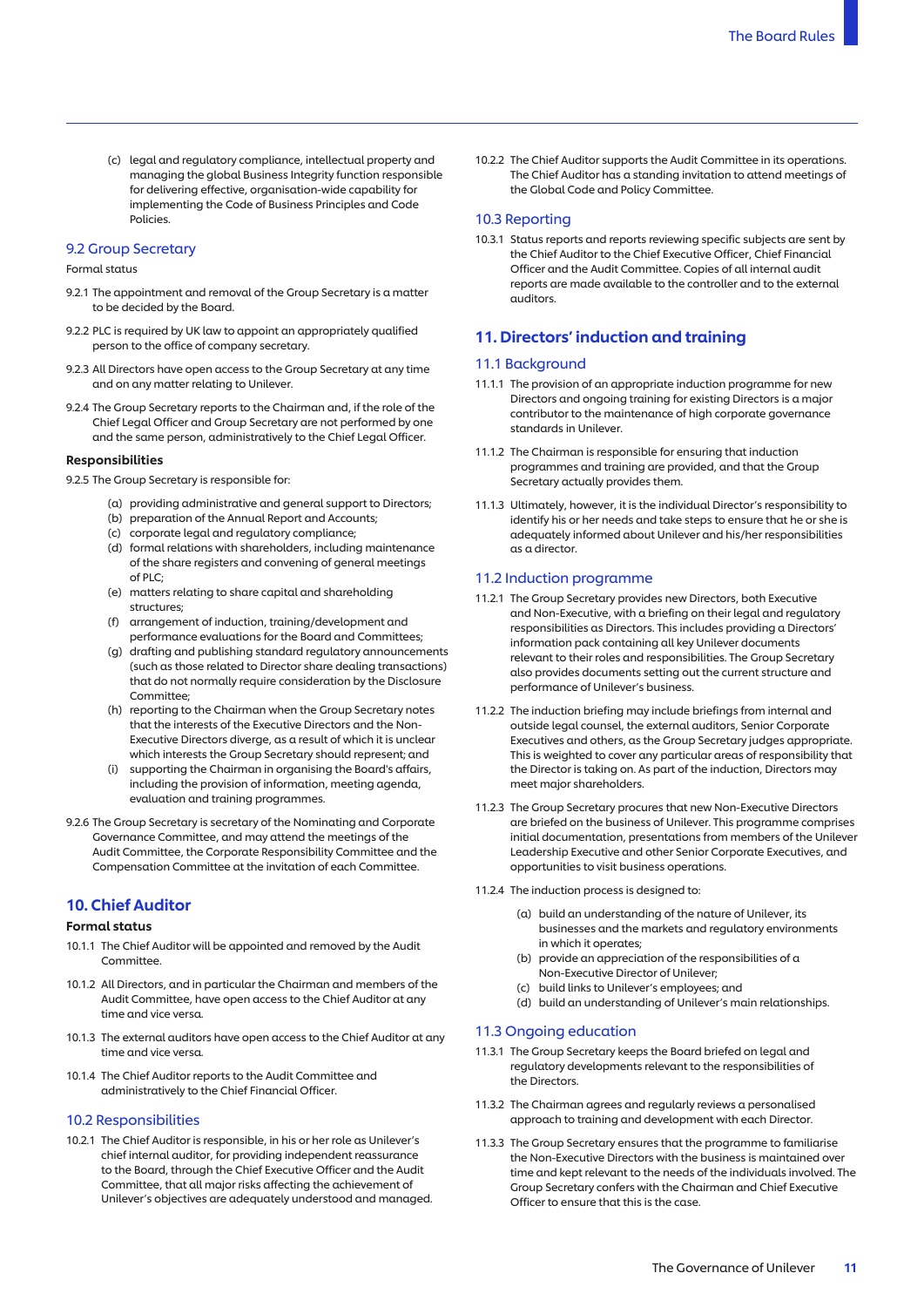# 11.4 Reporting

11.4.1 An annual report to shareholders is made in the corporate governance statement within the Annual Report and Accounts on the induction and training activities arranged during the year.

# 12. Board's evaluation

#### 12.1 Background

- 12.1.1 It is important that the Board and its Committees evaluate the effectiveness of its (and its members) performance in a rigorous and structured way so that Unilever may confirm to its shareholders that it has high corporate governance standards.
- 12.1.2 The Chairman is responsible for ensuring that such evaluation exercises take place, and the Group Secretary is responsible for their organisation.
- 12.1.3 The evaluation, which shall take place annually, will consider (among other things) the composition and diversity of the Board and how effectively members work together to achieve objectives. Individual evaluation should demonstrate whether each Director continues to contribute effectively.

#### 12.2 The Board

- 12.2.1 The Chairman in conjunction with the Senior Independent Director leads the process whereby the Board assesses its own performance.
- 12.2.2 The evaluation process of the Board is undertaken internally by the Group Secretary. This process is, in addition, facilitated by a third party consultant at least every three years.
- 12.2.3 Following each evaluation, a report will be prepared based on appropriate interviews and responses to questionnaires. The report shall be reviewed and discussed by the Board following its submission to the Board by the Chairman. Thereafter, the Chairman implements the actions that the Board decide are appropriate.

#### 12.3 Individual Directors

- 12.3.1 The Chairman conducts the process of evaluating the performance of individual Directors in their role as a member of the Board (including the performance of the Executive Directors). These individual assessments are taken into account in the evaluation of the performance of the Board as a whole.
- 12.3.2 The Senior Independent Director conducts the process whereby the Board evaluates the performance of the Chairman. He or she consults the Executive Directors and his/her fellow Non-Executive Directors. The Senior Independent Director shares the resulting assessment with the Chairman.
- 12.3.3 The Senior Independent Director shares the resulting assessment with the Chairman. These individual assessments are taken into account in the evaluation of the performance of the Board as a whole.

#### 12.4 Committees

- 12.4.1 Each chairman of a Committee leads the process of evaluating the performance of that Committee. This includes taking the views of the Board on the performance of that Committee.
- 12.4.2 The chairman of the Committee reports on the results of the process to the Board.

#### 12.5 Timing

- 12.5.1 The evaluations are carried out on an annual basis.
- 12.5.2 All evaluations are designed to be completed before the Nominating and Corporate Governance Committee meets to discuss the nominations for candidates for election as Directors at the annual general meeting of PLC in that year.

### 12.6 Processes

12.6.1 The Group Secretary provides guidance on how to carry out evaluation processes and the criteria to be used. The Group Secretary updates this guidance each year in the light of internal experience and external best practice.

#### 12.7 Reporting

12.7.1 An annual report to shareholders is made in the Corporate Governance statement within the Annual Report and Accounts, which confirm that the evaluation processes have been carried out and describes the processes that were used.

#### 13. Miscellaneous

#### 13.1 Definitions

13.1.1 In these Board rules and all appendices hereto, capitalised terms have the meaning given to them in Appendix 1.

#### 13.2 Construction

13.2.1 Appendices 1 through 5 and Appendix 9 form part of these Board rules.

#### 13.3 Deviation or Amendment

- 13.3.1 The Board may, where appropriate, resolve not to comply with these Board rules.
- 13.3.2 The Board may amend these Board rules.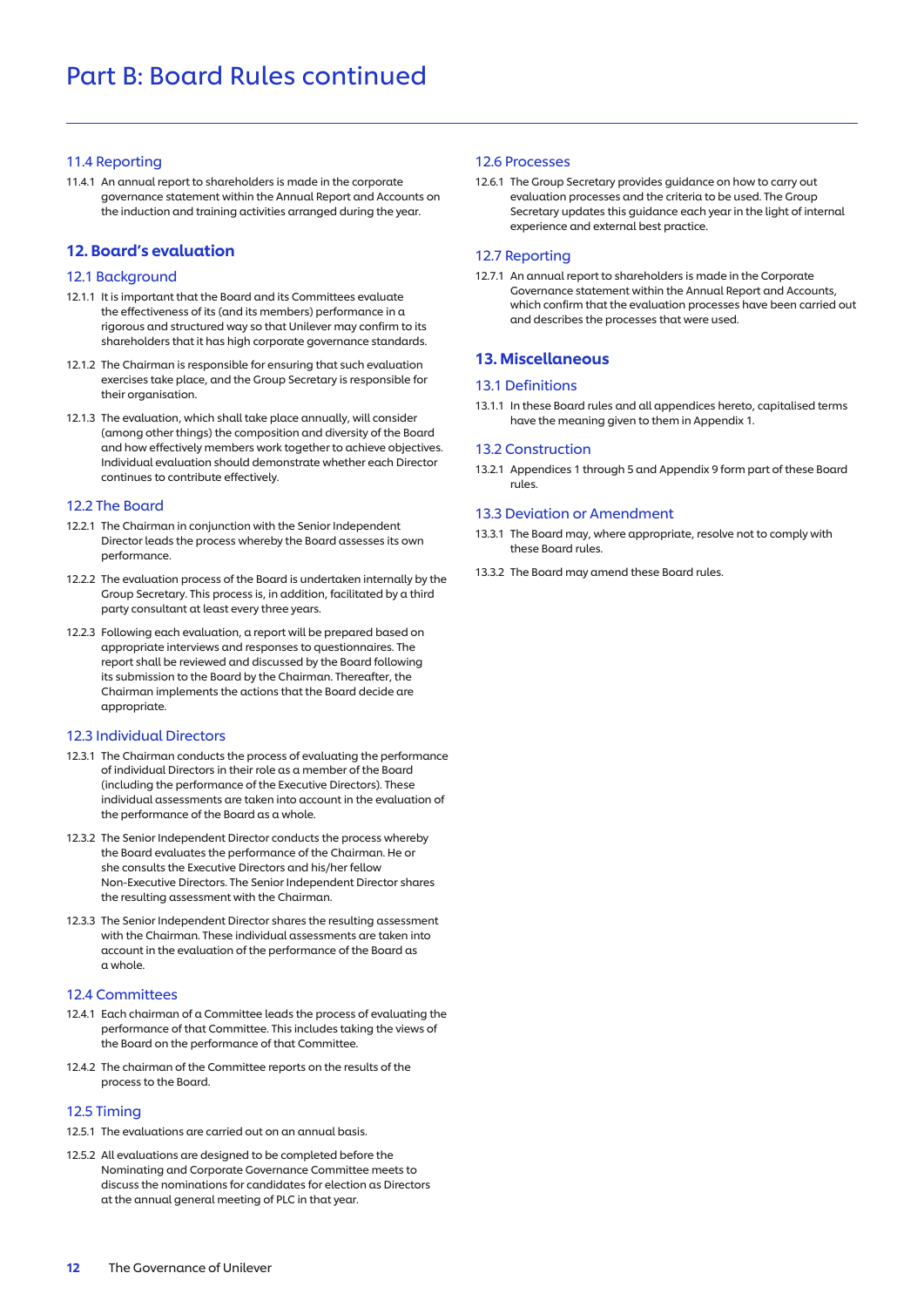# Part C: Appendices

# Appendix 1: Definitions

#### Annual Report and Accounts

PLC's statutory annual report and annual accounts

#### Board

The board of directors of PLC

#### Board Committee

A committee of the Board on which only Non-Executive Directors may serve

#### Chairman

The Non-Executive Director designated by the Board as chairman of PLC

#### Chief Auditor

The person appointed as Unilever's chief internal auditor

#### Chief Executive Officer or CEO

The person appointed by the Board as Chief Executive Officer and to whom the Board has delegated certain of its powers, as set out in Appendix 9

#### Chief Financial Officer or CFO

The person appointed by the Board as Chief Financial Officer and to whom the Board has delegated certain of its powers, as set out in Appendix 9

#### Chief Legal Officer

The person appointed by the CEO as Unilever's Chief Legal Officer

#### Climate Transition Action Plan

The Unilever Group's Climate Transition Action Plan as published on [unilever.com](https://unilever.com)

#### Code of Business Principles

The Unilever Group's code of conduct for carrying on business, set out in Appendix 7A

#### Code Policies

The policies that support the Code of Business Principles

#### **Committee**

A Board Committee or a Management Committee

#### Delegated Powers

The powers of the Chief Executive Officer delegated to him or her under the resolution set out in Appendix 9

#### Director

A member of the Board

Executive Director A Director appointed as executive director of PLC

Group Secretary The secretary of the Board

Management Committee

A committee of the Board on which persons who are not Non-Executive Directors may serve

Non-Executive Director

A Director appointed as non-executive director of PLC

PLC

Unilever PLC

#### Senior Corporate Executives

All Unilever's executives at Work Level 5 and above

#### Senior Independent Director

The Non-Executive Director designated by the Board as senior independent director and vice-chairman of the Board

#### Unilever Leadership Executive

The Chief Executive Officer and those senior executives appointed by the Chief Executive Officer from time to time to assist him or her in the discharge of the powers delegated to him or her and which consists at the date of this documents of the Chief Financial Officer, the Chief Operating Officer, the Division Presidents, the Presidents for South Asia and North America the Chief Research and Development Officer, the Chief HR Officer, the Chief Legal Officer, the Chief Supply Chain Officer and the Chief Digital and Marketing Officer

#### Unilever, Unilever Group or Group

PLC and its subsidiaries and subsidiary undertakings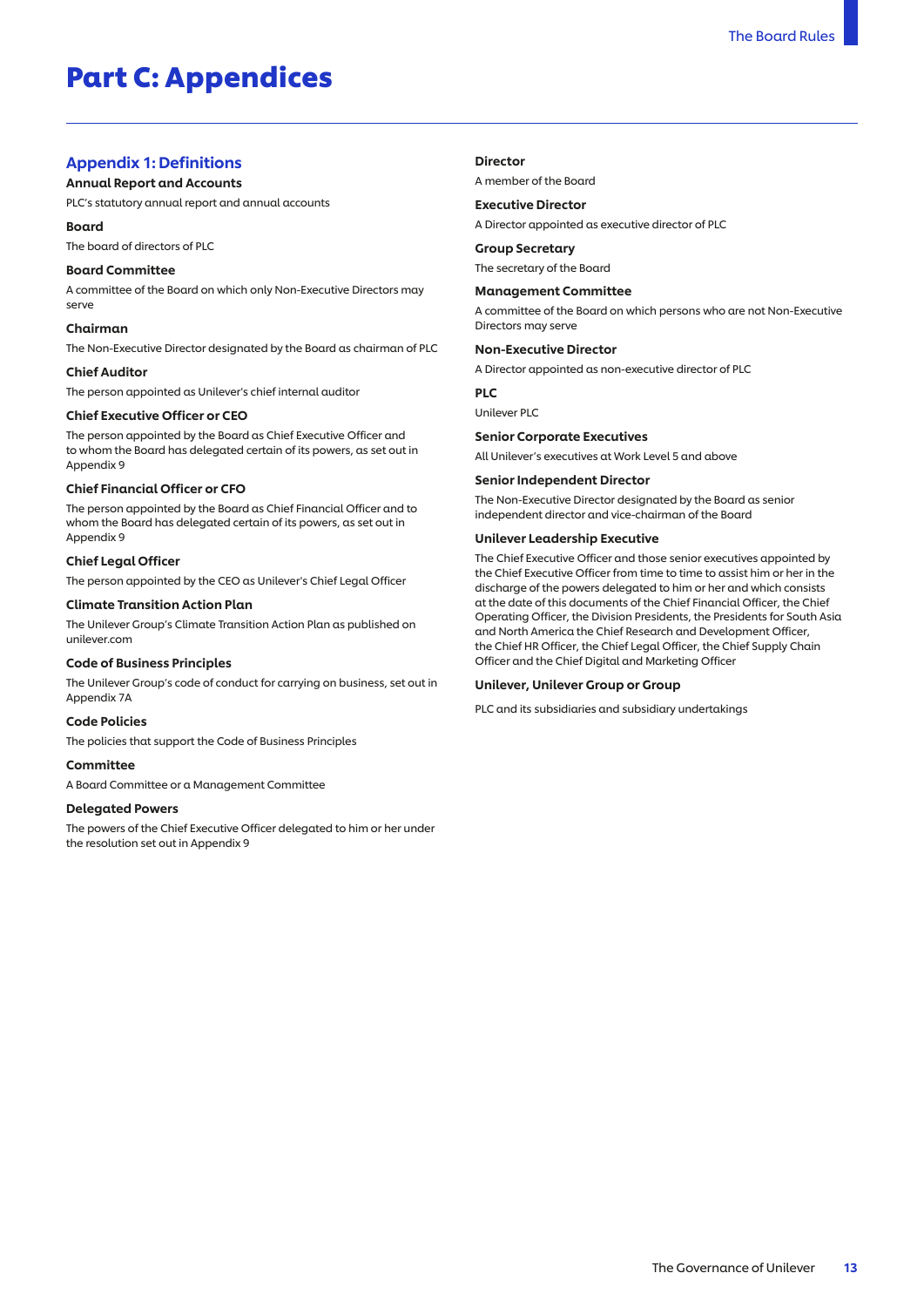# Part C: Appendices

# Appendix 2: Terms of reference of the Nominating and Corporate Governance **Committee**

#### 1. Constitution

- 1.1 The Nominating and Corporate Governance Committee (in this Appendix 2: the "Committee") is concerned with:
	- 1.1.1 recommending candidates for nomination as Executive Directors (including the Chief Executive Officer) and Non-Executive Directors (including the Chairman and Senior Independent Director);
	- succession planning (including the development of a diverse pipeline for succession) and approval of appointments to or removals from the Board or the Unilever Leadership Executive following recommendations from the Chief Executive Officer;  $1.1.2$
	- ensuring that the Board and its Committees consist of Directors with the appropriate balance of skills, experience, diversity, independence and knowledge of the Unilever Group to enable it to discharge its duties and responsibilities effectively;  $1.1.3$
	- reporting on the Board's policy, and any measurable objective, on diversity, including gender and social and ethnic background;  $1.1.4$
	- leadership development, especially of the Unilever Leadership Executive and Senior Corporate Executives; and  $1.1.5$
	- oversight of matters relating to corporate governance bringing any issues to the attention of the Board.  $1.1.6$

#### 2. Membership

- 2.1 The Committee recommends membership of the Committee and the members are appointed by the Board. The chairman of the Committee is appointed by the Board and may not be a former Executive Director.
- The Committee comprises a minimum of three Non-Executive Directors.  $22$
- 2.3 The Group Secretary is the secretary of the Committee.

#### 3. Meetings

- Meetings are held at least four times a year, and on such other occasions as the chairman of the Committee considers appropriate.  $31$
- Meetings are convened by written notice served on each of the members by the secretary of the Committee.  $3.2$
- All members of the Committee are expected to attend each meeting.  $33$
- The quorum for meetings is two Non-Executive Directors.  $34$
- 3.5 A member of the Committee shall leave the meeting when his or her own position is discussed.  $35$
- At the invitation of the Committee, others, including the Chief Executive Officer, Chief Human Resources Officer, and external advisers may attend Committee meetings, unless there is a conflict of interest.  $36$
- 3.7 All or any members of the Committee may participate in a meeting by telephone or any digital link. A person so participating is deemed to be present in person at the meeting and shall be counted in a quorum accordingly.
- Formal decisions are passed by a simple majority vote, with the chairman of the Committee holding a casting vote.  $38$
- 3.9 Clause 2.7 of Unilever's Board rules applies to meetings of the Committee.  $3.9$

3.10 The secretary of the Committee is responsible, in conjunction with the chairman of the Committee, for compiling and circulating the agenda and papers for the meeting. The secretary of the Committee is also responsible for liaising with the Unilever Leadership Executive to ensure that all papers, reports etc. required by the Committee are forwarded to the Committee in a timely manner.

#### 4. Remit

- The Committee's specific responsibilities are: 41
	- 4.1.1 periodically assessing the structure, size and composition of the Board, making a proposal for a composition profile of the Board, including keeping under review the Board's policy on diversity;
	- evaluating the balance of skills, experience, independence and knowledge on the Board, its diversity (including as to gender and ethnicity), how the Board works together as a unit and other factors which may be relevant to its effectiveness;  $4.1.2$
	- succession planning (including the development of  $a$ diverse pipeline for succession) for the Board including evaluating and recommending termination of service of individual members of the Board as appropriate for cause or for other proper reasons;  $413$
	- drawing up selection criteria and appointment procedures for Directors;  $414$
	- approving, on behalf of the Board, the contractual terms for Executive Directors and Non-Executive Directors;  $415$
	- recommending to the Board candidates for nomination as Executive Directors (including Chief Executive Officer) and as Non-Executive Directors each year having due regard to their performance and ability to contribute to the Board in light of knowledge, skills, diversity and experience required: 4.1.6
	- 4.1.7 recommending to the Board candidates for election as Chairman and Senior Independent Director of the Board; 417
	- periodically reviewing and recommending to the Board candidates for election as members to the Board Committees and for the election as chairman for each Board Committee from the appointed members of the Board Committee. In the case of the Audit Committee the Chairman will consider the Committee's recommendation and will make a proposal to the Board. In addition, the Committee shall recommend to the Board candidates to fill vacancies or new positions on the Board Committees as necessary or desirable and review and make recommendations to the Board concerning any removal of Committee members;  $4.1.8$
	- reviewing the feedback in respect of the role and functioning of the Board Committees arising from Board and Board Committee evaluations and making any recommendations as appropriate in respect of the Board Committees to the Chairman; 419
	- supervising the policy of the Chief Executive Officer on the selection criteria and appointment procedures for the Unilever Leadership Executive and Senior Corporate Executives; 4.1.10
	- approving appointments to or removals from the Unilever Leadership Executive following recommendations from the Chief Executive Officer and ensuring that all other Directors are made aware of announcements relating to such appointments and removals before they are made; 4111
	- ensuring that succession planning to the Unilever Leadership Executive and the leadership development plans to enhance such succession planning are discussed at the Board at least annually; 4.1.12
	- 4.1.13 advising the Board as it may require in relation to any related party transactions or conflicts of interest involving PLC and the Directors;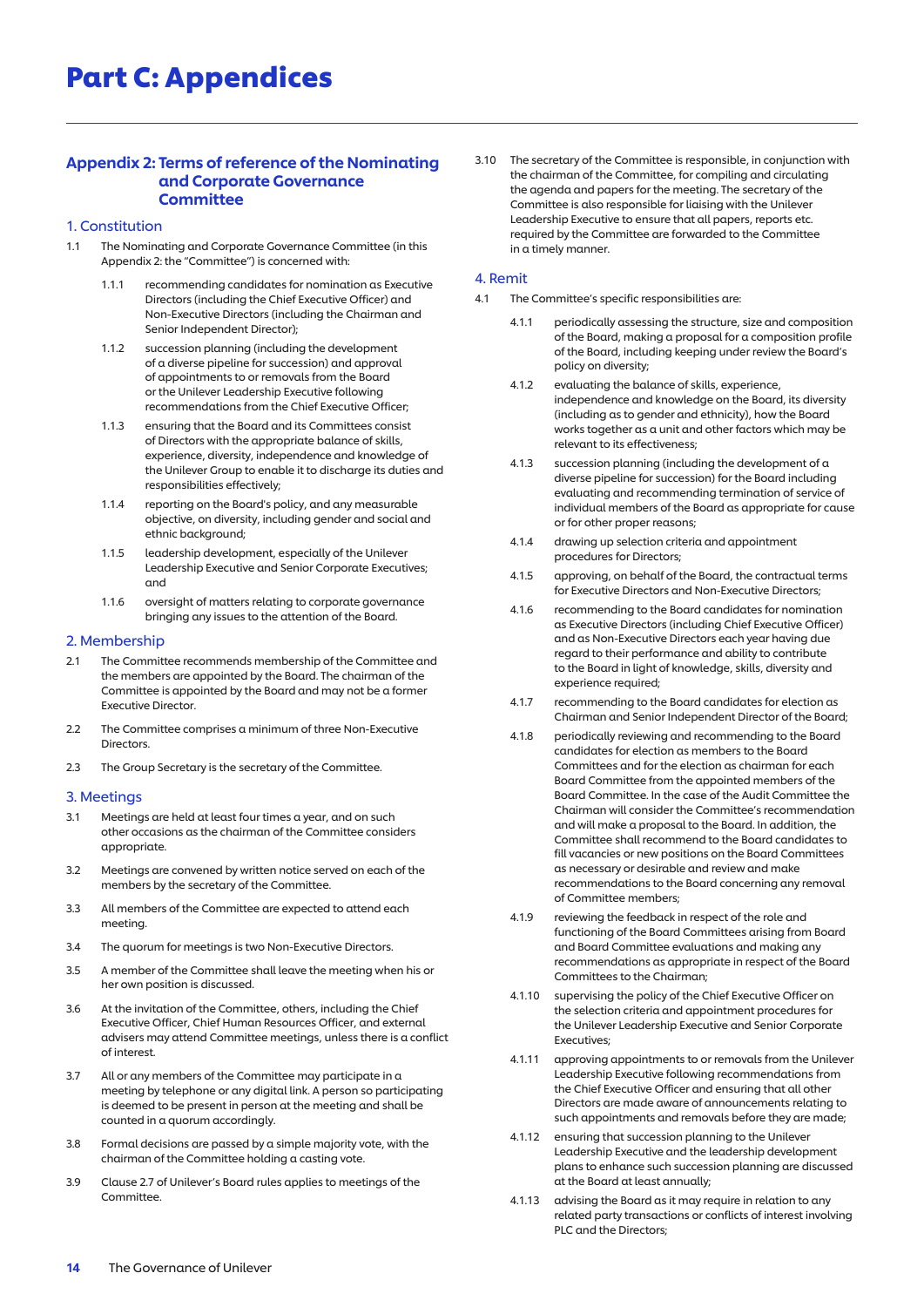- 4.1.14 periodically reviewing and assessing Unilever's practices and procedures in relation to workforce engagement; and
- 4.1.15 oversight of all matters relating to corporate governance.

#### 5. Authority

- $51$ The Committee is entitled to employ, at Unilever's expense, the services of such independent consultants as in its sole discretion it deems necessary to fulfil its responsibilities. The Committee shall draw up selection criteria for the appointment of such consultants and shall verify that if any such consultant is appointed that the consultant concerned shall not provide services to the Executive **Directors**
- $52$ The Committee is authorised by the Board to give the approvals referred to in clause 4.1 of these terms of reference.
- $53$ The Committee may form and delegate authority to sub-committees comprising one or more members of the Committee if the Committee feels appropriate. The Committee may also form and delegate authority to sub-committees comprising one or more members of the Unilever Leadership Executive to conclude the final details of, and implement decisions taken by, the Committee. Any such sub-delegation shall be duly noted in the minutes of the Committee.
- $54$ 5.4 Subject to clause 5.1 of these terms of reference, the Committee is authorised by the Board to investigate any matter within its terms of reference, using, at Unilever's expense, resources from within Unilever or from external legal, accounting or other advisers as the Committee considers necessary.
- 55 The Committee shall give due consideration to all relevant laws, regulations, governance codes, listing and other applicable rules as appropriate.

#### 6. Consultation

61 Prior to meetings of the Committee, the chairman of the Committee may consult among the Executive Directors and the Non-Executive Directors who are not members of the Committee in order to assist in framing the Committee's recommendations.

#### 7. Reporting, self-assessment and performance evaluation

- 7.1 The Committee reports to the Board after each meeting and shall make whatever recommendation to the Board it deems appropriate where action or improvement is needed.
- $72$ The secretary of the Committee prepares minutes of all meetings of the Committee and these are circulated to the members of the Committee before the next Committee meeting. All signed Committee minutes are made available to the Board.
- 73 The Committee reviews and assesses annually the adequacy of these terms of reference to ensure it is operating efficiently.
- $7<sub>A</sub>$ The Committee ensures that its current terms of reference are made available at [www.unilever.com.](www.unilever.com)
- 75 The Committee conducts an annual performance self-evaluation to ensure that the Committee is functioning in accordance with its terms of reference and reports thereon to the Board. This evaluation takes into account the views of the Board on the performance of the Committee.
- 76 The Committee publishes a report annually (to be included in the Annual Report and Accounts) including a description of its activities, the process used to make appointments and a statement of the Board's policy on diversity (including gender, any measurable objectives that it has set for implementing the policy and progress on achieving the objectives).
- $77$ The Committee will keep the profiles of the Executive Directors and Non-Executive Directors under review and propose improvements for approval by the Board.

#### 8. Annual general meeting

 $81$ The chairman of the Committee or another member of the Committee attends the annual general meeting of PLC and is available to answer any questions referred to him or her by the chairman of the meeting.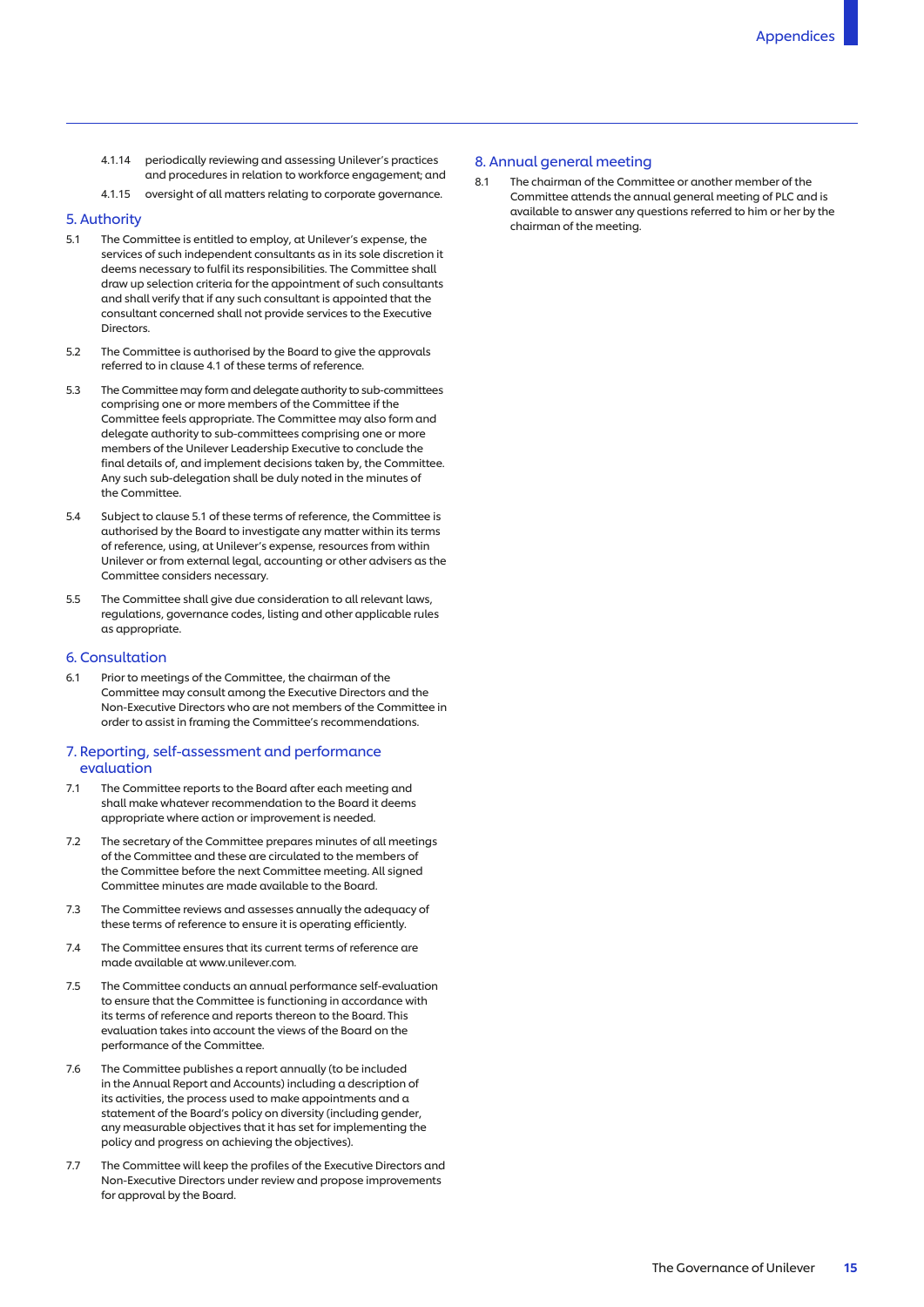# Appendix 3: Terms of reference of the Compensation Committee

#### 1. Constitution

- The Compensation Committee (in this Appendix 3: the "Committee") is concerned with:  $\mathbf{1}$ .
	- remuneration and benefits of the Directors and other members of the Unilever Leadership Executive;  $1.1.1$
	- design and terms of cash and executive and all employee share-based incentive plans;  $1.1.2$
	- 1.1.3 remuneration policy for the Unilever Leadership Executive and Senior Corporate Executives; and  $1.1.3$
	- 1.1.4 performance evaluation of the Unilever Leadership Executive. 114

#### 2. Membership

- 2.1 The Nominating and Corporate Governance Committee recommends membership of the Committee and the members are appointed by the Board.
- The Committee comprises a minimum of three Non-Executive Directors (other than the Chairman who may be appointed as an additional member).  $22$
- The chairman of the Committee is appointed by the Board and should be a Non-Executive Director and have served on a remuneration committee for at least 12 months. The chairman of the Committee may not be the Chairman or a former Executive Director.  $23$
- The Committee appoints a secretary of the Committee.  $2.4$

#### 3. Meetings

- 3.1 Meetings are held at least three times a year, and on such other occasions as the chairman of the Committee considers appropriate.
- Meetings are convened by written notice served on each of the members by the secretary of the Committee.  $3.2$
- All members of the Committee are expected to attend each meeting.  $3.3$
- The quorum for meetings is two Non-Executive Directors.  $3.4$
- At the invitation of the Committee, others, including the Chief Executive Officer, Chief Human Resources Officer, Global Head of Reward and the Group Secretary may attend Committee meetings, unless there is a conflict of interest. No Director, officer or Senior Corporate Executive shall be involved in any decision-making as to their own remuneration.  $3.5$
- All or any members of the Committee may participate in a meeting by telephone or any digital link. A person so participating is deemed to be present in person at the meeting and shall be counted in a quorum accordingly.  $36$
- 3.7 Formal decisions are passed by a simple majority vote, with the chairman of the Committee holding a casting vote.
- Clause 2.7 of Unilever's Board rules applies to meetings of the Committee.  $3.8$
- 3.9 The secretary of the Committee is responsible, in conjunction with the chairman of the Committee, for compiling and circulating the agenda and papers for the meeting. The secretary of the Committee is also responsible for liaising with the Unilever Leadership Executive to ensure that all papers, reports etc. required by the Committee are forwarded to the Committee in a timely manner. 39

### 4. Remit

- 4.1 The Committee's specific responsibilities include making proposals to the Board on:  $\overline{4}1$ 
	- 4.1.1 PLC's remuneration policy, especially for Directors and the Unilever Leadership Executive, and shall review such policy on a continuous basis to assess alignment with PLC's purpose and values, clearly linked to the successful delivery of the company's long-term strategy;
	- the individual salary levels, bonuses, long term (share based) incentives and other benefits for the Executive Directors, taking into account their alignment with the culture and PLC's broader approach to workforce pay and the Executive Directors' views with regard to the amount and structure of their own remuneration;  $4.1.2$
	- the remuneration of Non-Executive Directors, if and insofar as not determined by the general meeting of PLC; and  $4.1.3$
	- the design and terms of executive and all employee s hare-based incentive plans.  $4.1.4$
- The Committee shall determine:  $42$ 
	- 4.2.1 an appropriate performance framework for annual bonuses and long term (share based) incentive plans for PLC;  $4.2.1$
	- the performance targets for PLC for annual bonuses and the performance conditions for PLC's long term (share based) incentive plans;  $422$
	- 4.2.3 the individual remuneration targets for the Executive Directors;  $423$
	- the actual performance of PLC against the performance targets for annual bonuses and the performance conditions for long term (share based) incentive plans;  $A$ 2 $A$
	- the performance of the Executive Directors against their individual remuneration targets; and 425
	- PLC's remuneration policy for Senior Corporate Executives.  $4.2.6$
- The Committee shall consider and decide upon proposals made by the Chief Executive Officer in relation to the individual salary levels, benefits, bonuses, long term (share based) incentives and other terms of employment of members of the Unilever Leadership Executive (excluding Executive Directors), including reviewing actual performance and approving pay-outs.  $4.3$
- The Committee shall approve or determine as the case may be, in respect of any (share based) incentive plan, any particular vesting condition (such as a change of control), any clawback or other discretionary element of any (share based) incentive plan.  $4.4$
- The Committee delegates authority to the CEO (with the power to sub-delegate) to establish and operate (share based) incentive sub-plans, to set and agree performance targets and to determine the actual performance against these targets upon vesting, including any particular vesting condition, clawback (consistent with standard Unilever policy) or other discretionary element, and to do all these things with regard to incentive sub-plans for pioneering frontiers of the business under the condition that such sub-plans are not open to members of the Unilever Leadership Executive.  $45$
- The Committee shall periodically review remuneration of the workforce and related policies to assess alignment to PLC's purpose, value and strategy and report on its findings to the Board. 46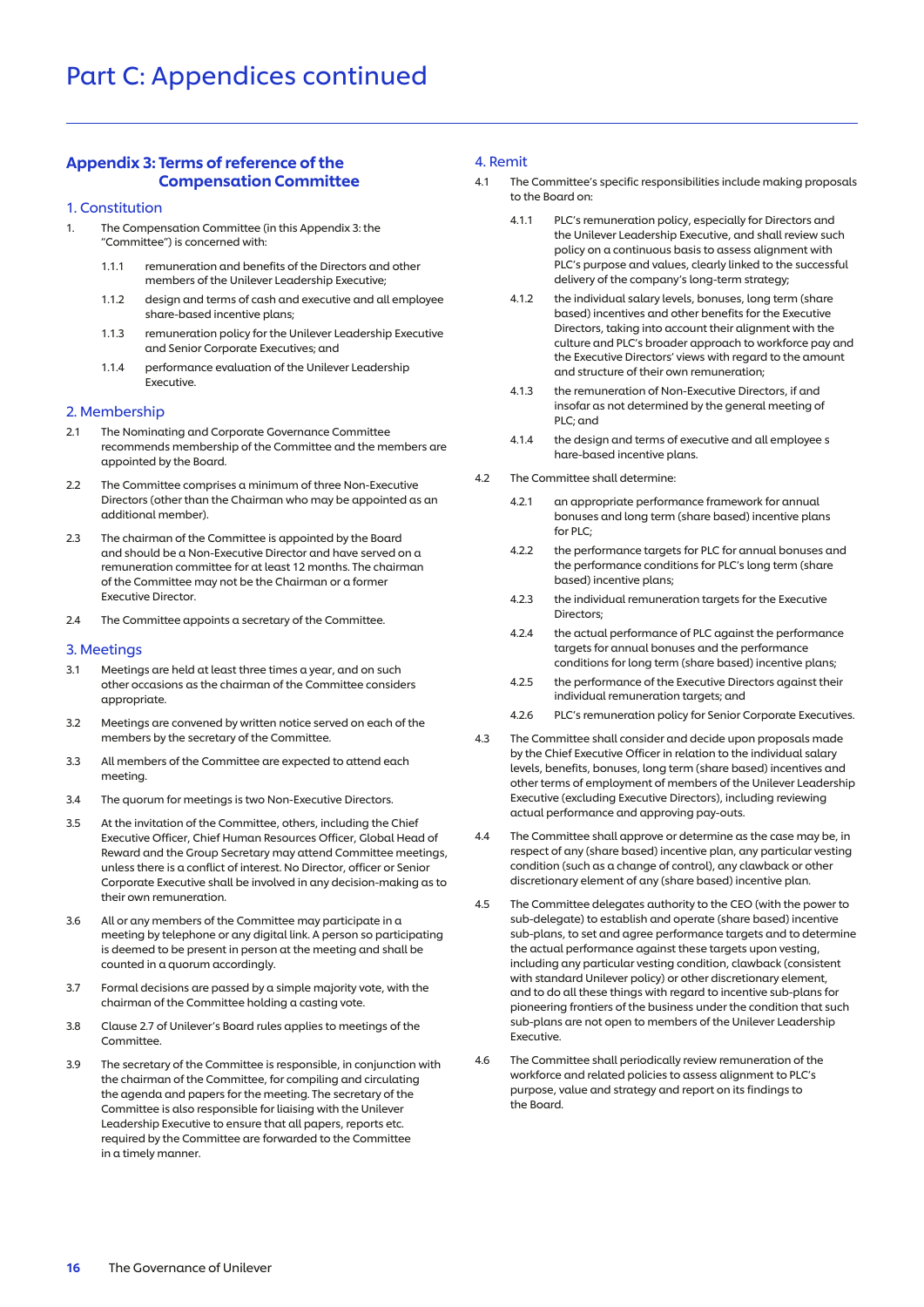# 5. Authority

- 5.1 The Committee is entitled to employ, at Unilever's expense, the services of such independent consultants as in its sole discretion it deems necessary to fulfil its responsibilities. The Committee shall draw up selection criteria for the appointment of such consultants and shall verify that if any such consultant is appointed that the consultant concerned shall not provide services to the Executive Directors.
- 52 The Committee is authorised by the Board to give the approvals referred to in clauses 4.2, 4.3, 4.4 and, where relevant, 4.6 of these terms of reference.
- $5.3$ 5.3 The Committee may form and delegate authority to sub committees comprising one or more members of the Committee if the Committee feels appropriate. The Committee may also form and delegate authority to sub-committees comprising one or more members of the Unilever Leadership Executive to conclude the final details of, and implement decisions taken by, the Committee. Any such sub-delegation shall be duly noted in the minutes of the Committee.
- 54 Subject to clause 5.1 of these terms of reference, the Committee is authorised by the Board to investigate any matter within the scope of its terms of reference, using, at Unilever's expense, resources from within Unilever or from external legal, accounting or other advisers as the Committee considers necessary.
- 55 The Committee shall give due consideration to all relevant laws, regulations, governance codes, listing and other applicable rules as appropriate.

#### 6. Reporting, self-assessment and performance evaluation

- 6.1 The Committee reports to the Board after each meeting and shall make whatever recommendation to the Board it deems appropriate where action or improvement is needed.
- $6.2$ The secretary of the Committee prepares minutes of all meetings of the Committee and these are circulated to the members of the Committee before the next Committee meeting. All signed Committee minutes are made available to the Board.
- $63$ The Committee reviews and assesses annually the adequacy of these terms of reference to ensure it is operating efficiently.
- 64 The Committee ensures that its current terms of reference are made available at [www.unilever.com.](www.unilever.com)
- 65 The Committee conducts an annual performance self-evaluation to ensure that the Committee is functioning in accordance with its terms of reference, and reports thereon to the Board. This evaluation takes into account the views of the Board on the performance of the Committee.
- 66 The Committee publishes a report annually (to be included in the Annual Report and Accounts) and ensures that Unilever maintains contact as required with its principal shareholders.

#### 7. Annual general meeting

7.1 The chairman of the Committee or another member of the Committee attends the annual general meeting of PLC and is available to answer any questions referred to him or her by the chairman of the meeting.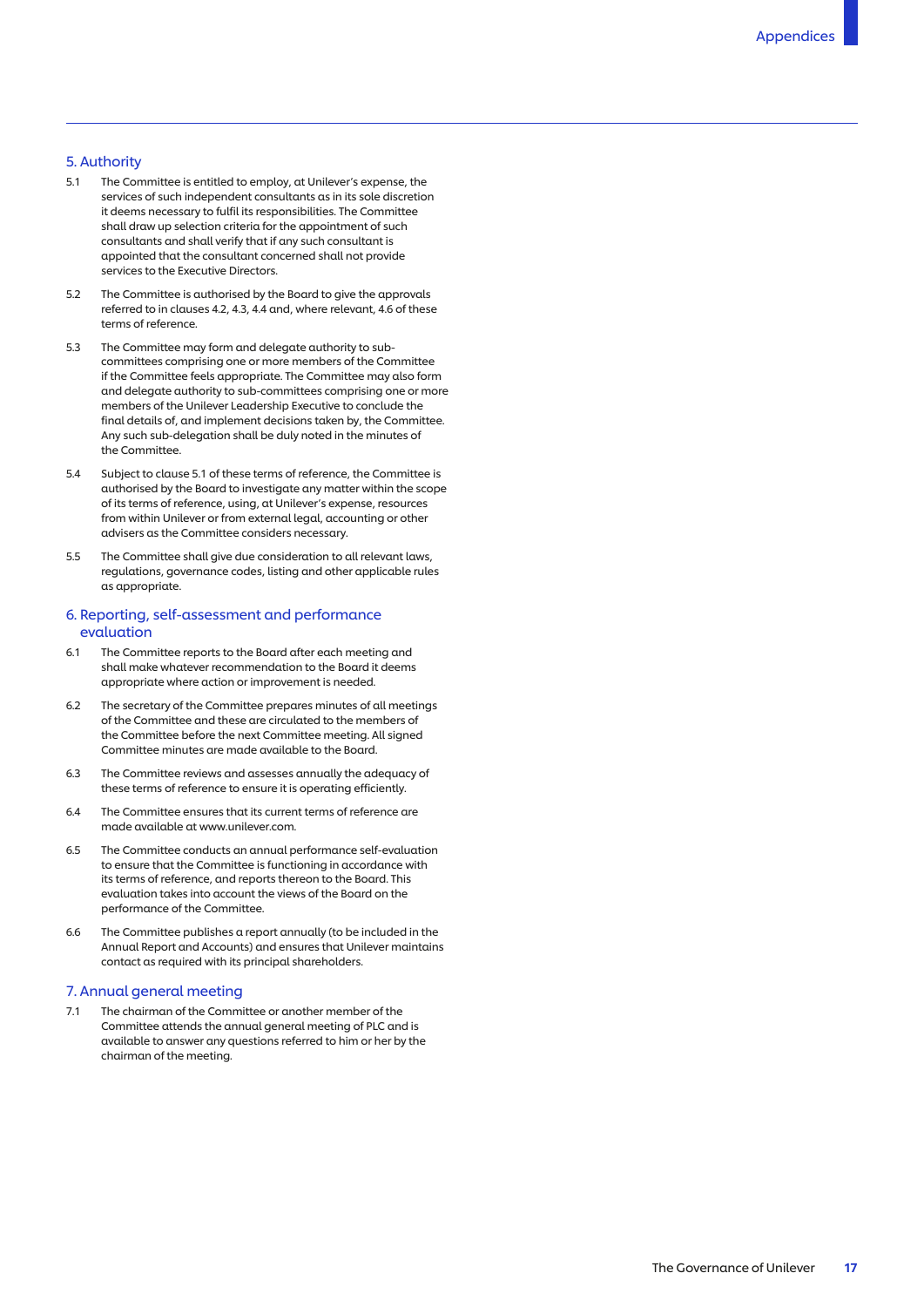# Appendix 4: Terms of reference of the Audit **Committee**

#### 1. Constitution

- 1.1 The Audit Committee (in this Appendix 4: the "Committee") is concerned with:
	- the oversight of the integrity of Unilever's financial statements;  $1.1.1$
	- the oversight of Unilever's risk management and internal control arrangements;  $1.1.2$
	- the oversight of Unilever's compliance with legal and regulatory requirements;  $1.1.3$
	- making recommendations to the Board on the nomination of and compensation payable to the external auditors; 114
	- the oversight of performance, qualifications and independence of the external auditors;  $1.1.5$
	- the policy on work that can and cannot be performed by the external auditors and the compliance thereof;  $1.1.6$
	- the performance of the internal audit function; and  $1.1.7$
	- the approval of the Unilever Group trading statements for quarter 1 and quarter 3.  $1.1.8$

#### 2. Membership

- 2.1 The Nominating and Corporate Governance Committee recommends membership of the Committee and the members are appointed by the Board.
- The Committee comprises a minimum of three Non-Executive Directors. The Chairman shall not be a member of the Committee. The Committee as a whole shall have competence relevant to the sector in which Unilever operates.  $22$
- Each member of the Committee should be 'independent'. The 'independence' of the members is judged by the Boards in accordance with the requirements of applicable legislation and regulation in the United Kingdom and the United States.  $2.3$
- 2.4 One member of the Committee should be a 'financial expert'. The 'financial expertise' of this member is judged by the Boards in accordance with the requirements of applicable legislation and regulation in the United Kingdom and the United States.  $24$
- Upon appointment, each member of the Committee will participate in an induction programme relating to the role and function of the Committee.  $25$
- 2.6 Members of the Committee are expected not to serve on the audit committees of more than three public companies at any one time. 2.6
- 2.7 The chairman of the Committee is appointed by the Board and may not be a former Executive Director.
- The Committee appoints a secretary of the Committee.  $2.8$

#### 3. Meetings

- 3.1 Meetings are held at least four times a year, and on such other occasions as the chairman of the Committee considers appropriate.
- Meetings are convened by written notice served on each of the members by the secretary of the Committee.  $32$
- All members of the Committee are expected to attend each meeting.  $3.3$
- The quorum for meetings is two Non-Executive Directors.  $3.4$
- At the invitation of the Committee, others, including the Chief Executive Officer, the Chief Financial Officer, Controller, Chief Auditor, Chief Legal Officer, Group Secretary, lead partner of the external auditors and other Directors and executives may attend Committee meetings.  $35$
- The Committee shall meet the external auditors in private session (without management) at least once a year and may also meet routinely in private sessions with any of the Chief Auditor, the external auditors and management, or any combination of them. 36
- All or any members of the Committee may participate in a meeting by telephone or any digital link. A person so participating is deemed to be present in person at the meeting and shall be counted in a quorum accordingly. 37
- Formal decisions are passed by a simple majority vote, with the chairman of the Committee holding a casting vote.  $3.8$
- Clause 2.7 of Unilever's Board rules applies to meetings of the **Committee** 3.9
- The secretary of the Committee is responsible, in conjunction with the chairman of the Committee, for compiling and circulating the agenda and papers for the meeting. The secretary of the Committee is also responsible for liaising with the Unilever Leadership Executive to ensure that all papers, reports etc. required by the Committee are forwarded to the Committee in a timely manner.  $3.10$
- 3.11 Outside of the formal meetings, the chairman of the Committee shall maintain a dialogue with key individuals involved in Unilever's governance (including the Chairman, the Chief Executive Officer, the Chief Financial Officer, the Chief Auditor and the lead partner of the external auditors).  $3.11$

#### 4. Remit

The Committee should have oversight of the Unilever Group as a whole and, unless required otherwise by regulation, carry out the duties below for the parent company, major subsidiary undertakings and the Unilever Group as a whole, as appropriate. The Committee's responsibilities include:  $41$ 

#### Oversight of the integrity of Unilever's financial statements.

- regular review of Unilever's internal and external financial reporting systems;  $4.1.1$
- review of significant accounting and reporting issues and how these issues were addressed, including:  $412$
- (a) any significant changes in accounting principles;
- (b) the methods used to account for significant or unusual transactions where different approaches are possible;
- (c) whether Unilever has followed appropriate accounting standards and made appropriate estimates and judgements (taking into account the views of the external auditors);
- (d) reporting its views to the Board where the Committee is not satisfied with any aspect of the proposed financial reporting of Unilever; and
- (e) management's responsiveness to external audit's findings and recommendations.
- review of any material off-balance sheet transactions, arrangements, obligations and other relationships with unconsolidated entities or other persons that may have a material effect on Unilever, its subsidiary companies and related entities;  $4.1.3$
- review of Unilever's quarterly and annual financial statements (including clarity and completeness of disclosure), approval and publishing of the quarterly trading statements for quarters 1 and 3 so that taken as a whole, they are fair, balanced and understandable;  $414$
- review of Unilever's practices with regard to the release and publication of financial information to the markets; 415
- review of Unilever's dividend proposals including any annual or other proposal in relation to the amount of the quarterly or other periodic dividend;  $4.1.6$
- 4.1.7 approving the expenses policy for the Unilever Leadership Executive, review of the process for the claiming of expenses by the Unilever Leadership Executive to ensure that it is appropriate and effective and review of the annual aggregate expenses claims of the Executive Directors; 417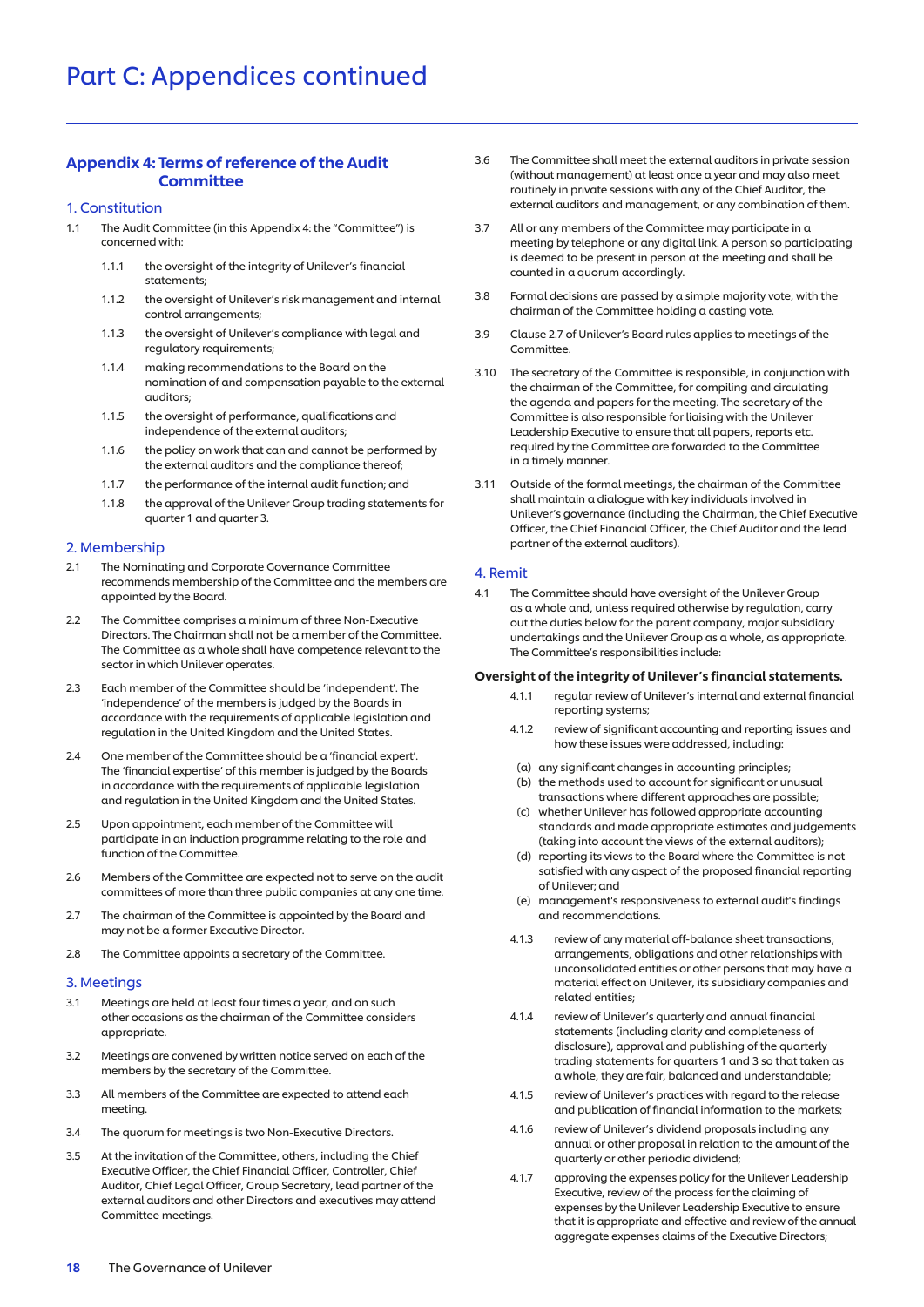- 418 review of the Annual Report and Accounts, including a review of non-financial KPIs and whether, taken as a whole, it is fair balanced and understandable::
- $4.1.9$ review of the going concern assumption;
- 4.1.10 review of the viability statement;
- 4.1.11 oversight of the assurance of the financial and nonfinancial key performance indicators (KPIs) in the Annual Report and Accounts, including the external assurance programme over certain Compass and Climate Transition Action Plan KPIs;

#### Oversight of risk management and internal control arrangements

- $4.1.12$ approval of any proposals relating to employee indemnities;
- $4.1.13$ risk management approach including the identification of corporate risks and related mitigation/response plans;
- 4.1.14 review of the recommendation of the Unilever Leadership Executive for the Board's statements on internal control to be included in the Annual Report and Accounts;
- 4.1.15 review of the Controller's quarterly Risk and Control Report (including reference to any frauds involving persons with significant roles in internal control and any significant breaches of the Code of Business Principles or Code Policies);
- 4.1.16 establishment of procedures for:
- (a) the receipt, retention and treatment of complaints received by Unilever regarding accounting, internal control and auditing matters; and
- (b) the confidential, anonymous submission of concerns from employees of Unilever regarding accounting or auditing matters;
- 4.1.17 oversight of the activities of the management with respect to:
- (a) the policy of the Unilever Group on tax planning;
- (b) the financing of the Unilever Group; and
- (c) the application of information technology, information management and information security;
- 4.1.18 review of the Chief Legal Officer's quarterly Litigation Report;

#### Oversight of compliance with the Code of Business Principles and legal and regulatory requirements

- 4.1.19 review of any instances of financial or accounting noncompliance with the Code of Business Principles;
- 4.1.20 review of any instances of non-compliance with legal and regulatory requirements that may be brought to its attention by any Senior Corporate Executive or Committee;
- 4121 review of instances of misconduct or irregularity reported by the external auditors;

#### External auditors' nomination, performance, qualifications and independence

- 4.1.22 tendering the audit services' contract in accordance with any relevant ethical guidance, rules, regulations or best practice quidelines:
- 4.1.23 ensuring rotation of the lead and any concurring partners at the external auditors, as well as any other partners at the external auditors as necessary, in compliance with any applicable rules or requirements of, but not limited to, the U.S. Securities and Exchange Commission and the Public Company Accounting Oversight Board;
- 4.1.24 the Committee shall consider and make recommendations to the Board on
- (a) the Board's nomination for shareholder approval of the appointment, re-appointment or removal of the external auditors in accordance with any applicable rules, regulations and best practice guidelines; and
- (b) the approval of the external auditors' remuneration and letters of engagement, representation and management (or their equivalent);
- 4.1.25 overseeing relations with activities of, and performance by, the external auditors, including:
- (a) pre-approval of all audit services;
- (b) pre-approval of non-audit services and approval of related disclosure to shareholders;
- (c) review of the external auditors' report to the Board and management's response and ensuring that the external auditors attend the Board meeting in which such report is discussed;
- (d) review of the external auditors' annual audit plan and associated timetable;
- (e) review of any matters required to be reported to the Committee by the external auditors pursuant to any applicable rules, regulations and best practice guidelines;
- (f) resolution of disagreements between the external auditors and management regarding financial reporting;
- (g) review with the external auditors of any audit problems or difficulties, and management's response;
- (h) annual review and evaluation of the external auditors' qualifications, performance, effectiveness, objectivity and independence (including a review and evaluation of the lead partner and of relationships (such as family, employment, investment, financial or business) between the external auditors and Unilever (other than in the ordinary course of business) which could adversely affect the external auditors' independence and objectivity); and
- (i) providing feedback to the external auditors about the Committee's findings about the external auditors functioning and reporting these findings to the Board;
- 4.1.26 review at least annually
- $(a)$ the report that the external auditors must provide to the Committee about the external auditors' independence; and
- $(b)$ a report of the external auditors' internal quality control procedures;
- 4127 establishing a policy regarding the nature of work that can be provided to Unilever by the external auditors;
- 4.1.28 review of all relationships between the external auditors and Unilever, including any reports on such relationships submitted by the external auditors;
- 4129 if an external auditor resigns, investigate the issues leading to this and decide whether any action is required;

#### Performance of the internal audit function

- 4.1.30 review of the Chief Auditor's Status Reports on Risk Management & Control and actions taken to resolve the issues raised;
- 4131 review of the internal audit function:
- (a) charter, cover and scope;
- (b) annual plan and associated timetable;
- (c) budget and resource requirements; and
- (d) effectiveness (including management's responsiveness to internal audit's findings and recommendations);
- 4132 4.1.32 approval of the appointment and removal of the Chief Auditor; and
- $4.1.33$ meeting the Chief Auditor at least annually without management.

#### 5. Authority

The Committee may form and delegate authority to subcommittees comprising one or more members of the Committee if the Committee feels appropriate. The Committee may also form and delegate authority to sub-committees comprising one or more members of the Unilever Leadership Executive to conclude the final details of, and implement decisions taken by, the Committee.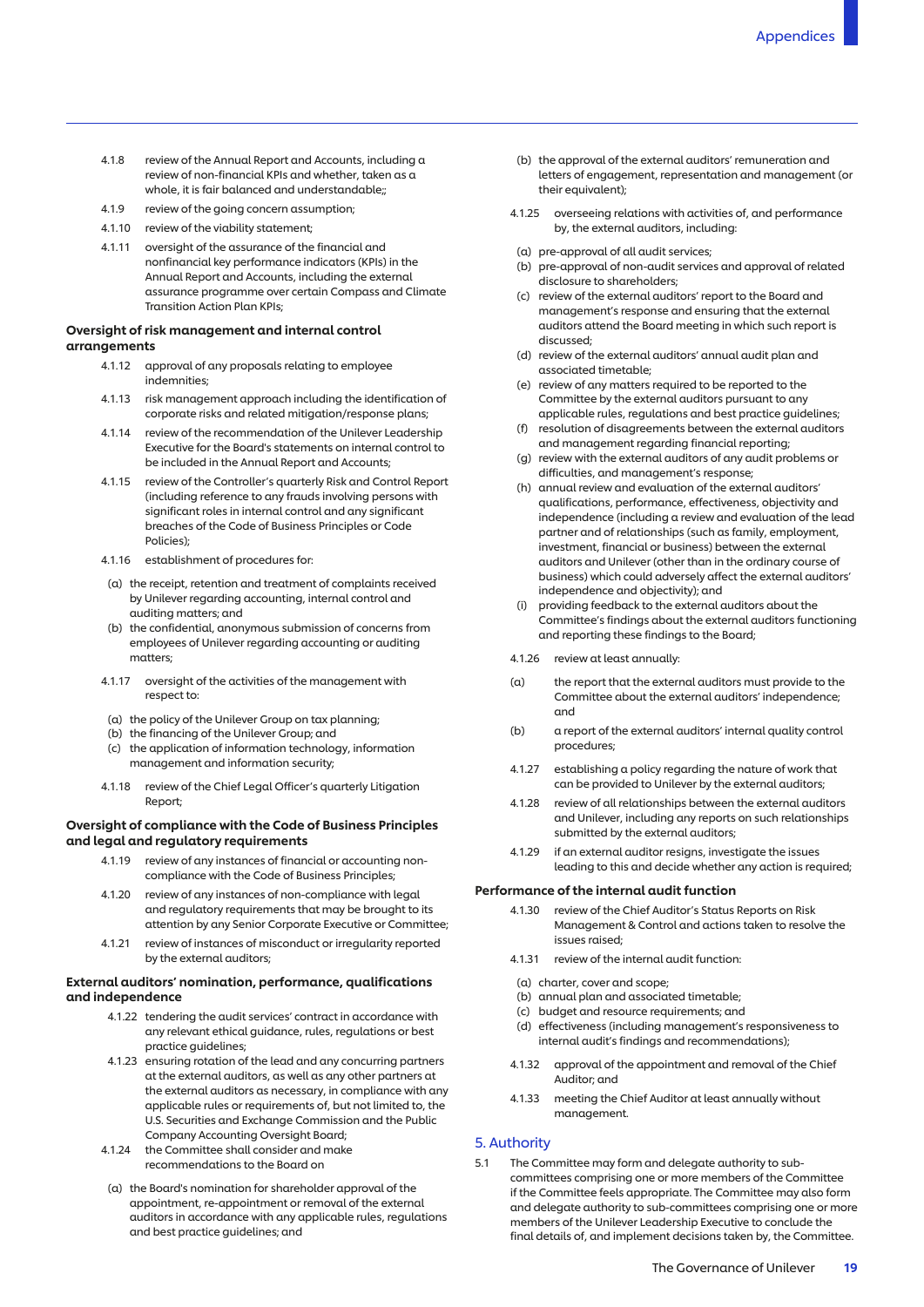# Part C: Appendices continued

Any such sub-delegation shall be duly noted in the minutes of the Committee.

- The Committee is authorised by the Board to investigate any matter within the scope of its terms of reference, using, at Unilever's expense, resources from within Unilever or from external legal, accounting or other advisers as the Committee considers necessary. The Committee is authorised to seek information from any Director, Senior Corporate Executive or employee, and from any adviser, agent or representative of Unilever, for the purpose of fulfilling its duties and the Board shall, if so requested, direct such persons to co-operate with the Committee. 5.2
- 5.3 Following review of the quarterly trading statements for quarter 1 or 3 pursuant to clause 4.1.5 of these terms of reference, the Committee may if the Committee feels appropriate delegate authority for the final approval of any such quarterly trading statement and its publication to the Chief Executive Officer with the authority to make such non-material changes as the Chief Executive Officer may consider appropriate.  $53$
- The Committee shall give due consideration to all relevant laws, regulations, governance codes, listing and other applicable rules as appropriate.  $5.4$

#### 6. Reporting, self-assessment and performance evaluation

- 6.1 The Committee reports to the Board after each meeting by means of an oral presentation by the chairman of the Committee the outcome of all its meetings and on how it has discharged its responsibilities and shall make whatever recommendation to the Board it deems appropriate where action or improvement is needed.
- The secretary of the Committee prepares minutes of all meetings of the Committee and these are circulated to the members of the Committee before the next Committee meeting. All signed Committee minutes are made available to the Board.  $62$
- The Committee reviews and assesses annually the adequacy of these terms of reference to ensure it is operating efficiently. 6.3
- The Committee ensures that its current terms of reference are made available at www.unilever.com.  $64$
- The Committee conducts an annual performance self-evaluation to ensure that the Committee is functioning in accordance with its terms of reference, and reports thereon to the Board. This evaluation takes into account the views of the Board on the performance of the Committee. 65
- The Committee publishes a report annually (to be included in the Annual Report and Accounts). 66

#### 7. Annual general meeting

The chairman of the Committee or another member of the Committee attends the annual general meeting of PLC and is available to answer any questions referred to him or her by the chairman of the meeting.  $71$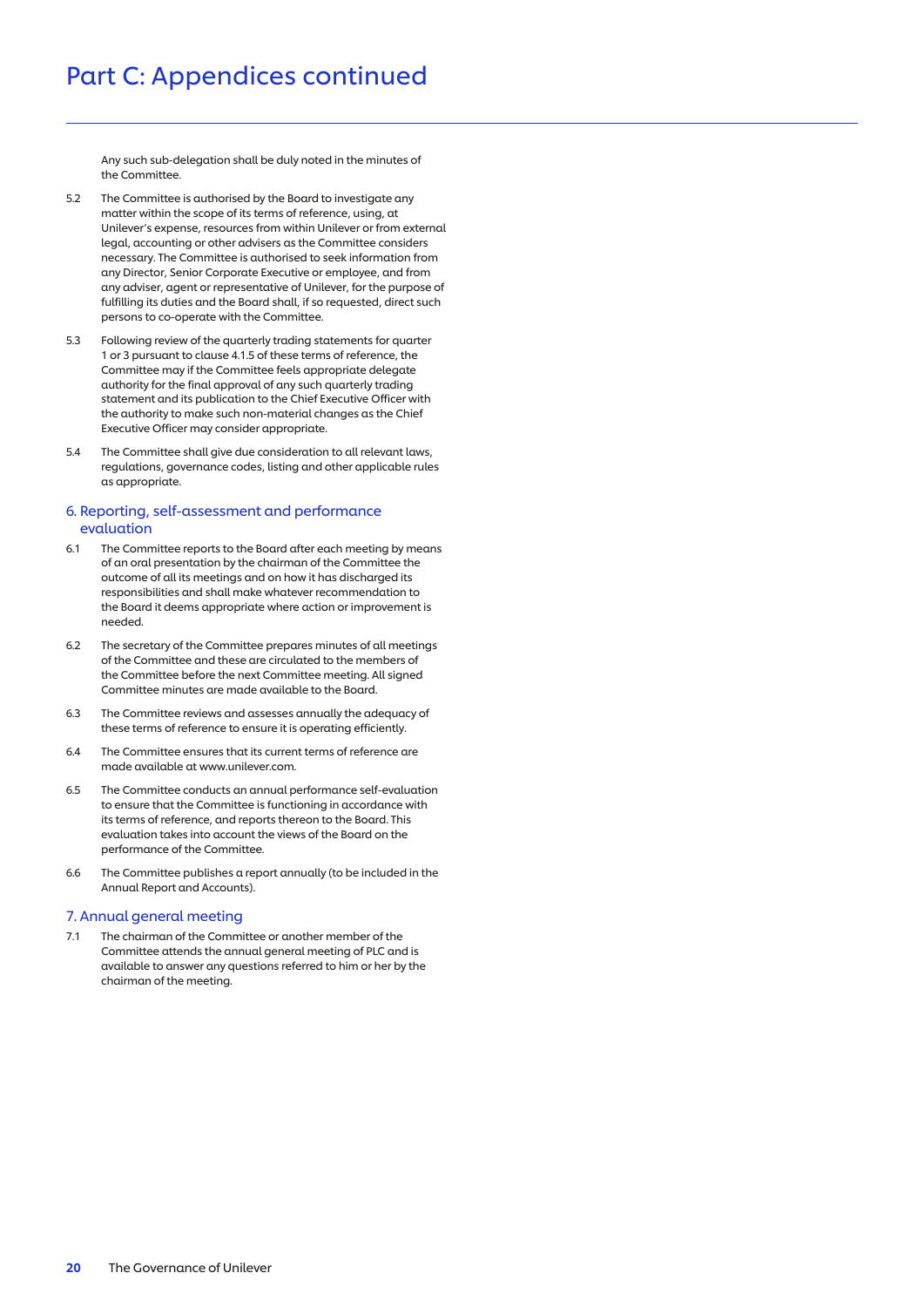# Appendix 5: Terms of reference of the Corporate Responsibility Committee

#### 1. Constitution

 $1.1$ The Corporate Responsibility Committee (in this Appendix 5: the "Committee") assists the Board in fulfilling its oversight responsibilities in respect of corporate responsibility and sustainability and Unilever's reputation.

#### 2. Membership

- 2.1 The Nominating and Corporate Governance Committee recommends membership of the Committee and the members are appointed by the Board.
- $22$ The Committee should comprise a minimum of two Non-Executive **Directors**
- $23$ The chairman of the Committee is appointed by the Board, and may not be a former Executive Director.
- 2.4 The Committee appoints a secretary of the Committee.

#### 3. Meetings

- 3.1 Meetings are held four times a year, and on such other occasions as the chairman of the Committee considers appropriate.
- 32 Meetings are convened by written notice served on each of the members by the secretary of the Committee.
- $\overline{\mathbf{3}}$ All members of the Committee are expected to attend each meeting.
- 3.4 The quorum for meetings is two Non-Executive Directors.
- $35$ Meetings of the Committee are attended by the Chief Supply Chain Officer and the Chief Sustainability Officer.
- $3.6$ At the invitation of the Committee, others, including the Group Secretary, Chief Legal Officer, the Chief Business Integrity Officer, the Chief Auditor, the Head of Communications and Corporate Affairs and other Directors, executives and employees may attend Committee meetings.
- $3.7$ All or any members of the Committee may participate in a meeting by telephone or any digital link. A person so participating is deemed to be present in person at the meeting and shall be counted in a quorum accordingly.
- 38 Formal decisions are passed by a simple majority vote, with the chairman of the Committee holding a casting vote.
- 39 Clause 2.7 of Unilever's Board rules applies to meetings of the Committee.
- $3.10$ The secretary of the Committee is responsible, in conjunction with the chairman of the Committee, for compiling and circulating the agenda and papers for the meeting. The secretary of the Committee is also responsible for liaising with the Unilever Leadership Executive to ensure that all papers, reports etc. required by the Committee are forwarded to the Committee in a timely manner.

#### 4. Remit

- 41 The Committee has responsibility for the oversight of Unilever's conduct with regard to its corporate and societal obligations, its reputation as a responsible corporate citizen and its culture. This shall include, but is not limited to the following matters, with a view to bringing any relevant issues to the attention of the Board or Senior Corporate Executives, and making recommendations relating to any of these issues:
- $4.1.1$ identifying and reviewing those external developments which are likely to have significant influence upon Unilever's reputation and/or its ability to conduct its business appropriately as a good corporate citizen, including developments in the fields of government relations, best corporate practice, the views and programmes of particular interest groups, academia and other opinion formers and issues of growing importance to the general public;
- 4.1.2 acting as a sounding board and providing guidance and recommendations to the business on how best to handle both internal issues raised by the Unilever Leadership Executive and those external developments identified in clause 4.1 of these terms of reference;
- 4.1.3 reviewing and recommending changes as appropriate to Unilever's Code of Business Principles to ensure that Unilever's standards of business behaviour are up-to-date and reflect the best practices of business in this area;
- 4.1.4 reviewing instances of material non-compliance with the Code of Business Principles (except for financial or accounting matters) and management's monitoring of compliance with that code;
- 4.1.5 reviewing and providing input to the Unilever Group on the management of current and emerging sustainability matters affecting the Unilever Group and providing external and independent oversight and guidance on the environmental and social impact of how Unilever conducts its business;
- 4.1.6 reviewing the Climate Transition Action Plan, including whether it remains current and the progress towards meeting targets, and providing review and recommendations to the Board in relation to the development of the Climate Transition Action Plan, and its presentation to shareholders at a minimum of every three years;
- 4.1.7 reviewing matters of health and safety in relation to PLC's activities and reporting back to the Board;
- 4.1.8 ensuring that the appropriate communications policies are in place and working effectively to build and protect Unilever's reputation internally and externally;
- 419 reviewing reports, minutes and recommendations within the Committee's areas of responsibility from Unilever's senior management teams and relevant external parties; and
- 4.1.10 reporting to the Board on Unilever's standing in the external world, particularly among target audiences.

#### 5. Authority

- $5.1$ The Committee is entitled to employ, at Unilever's expense, the services of such independent consultants as in its sole discretion it deems necessary to fulfil its responsibilities. The Committee shall draw up selection criteria for the appointment of such consultants.
- 52 The Committee may form and delegate authority to subcommittees comprising one or more members of the Committee if the Committee feels appropriate. The Committee may also form and delegate authority to sub-committees comprising one or more members of the Unilever Leadership Executive to conclude the final details of, and implement decisions taken by, the Committee. Any such sub-delegation shall be duly noted in the minutes of the Committee.
- $5.3$ The Committee is authorised by the Board to investigate any matter within the scope of its terms of reference, using, at Unilever's expense, resources from within Unilever or from external sources as the Committee considers necessary. The Committee is authorised to seek information from any Director, Senior Corporate Executive or employee, and from any adviser, agent or representative of Unilever for the purpose of fulfilling its duties.
- $5.4$ The Committee shall give due consideration to all relevant laws, regulations, governance codes, listing and other applicable rules as appropriate.

#### 6. Reporting, self-assessment and performance evaluation

- 6.1 The Committee reports to the Board after each meeting and shall make whatever recommendation to the Board it deems appropriate where action or improvement is needed.
- $6.2$ The secretary of the Committee prepares minutes of all meetings of the Committee and these are circulated to the members of the Committee before the next meeting of the Committee. All signed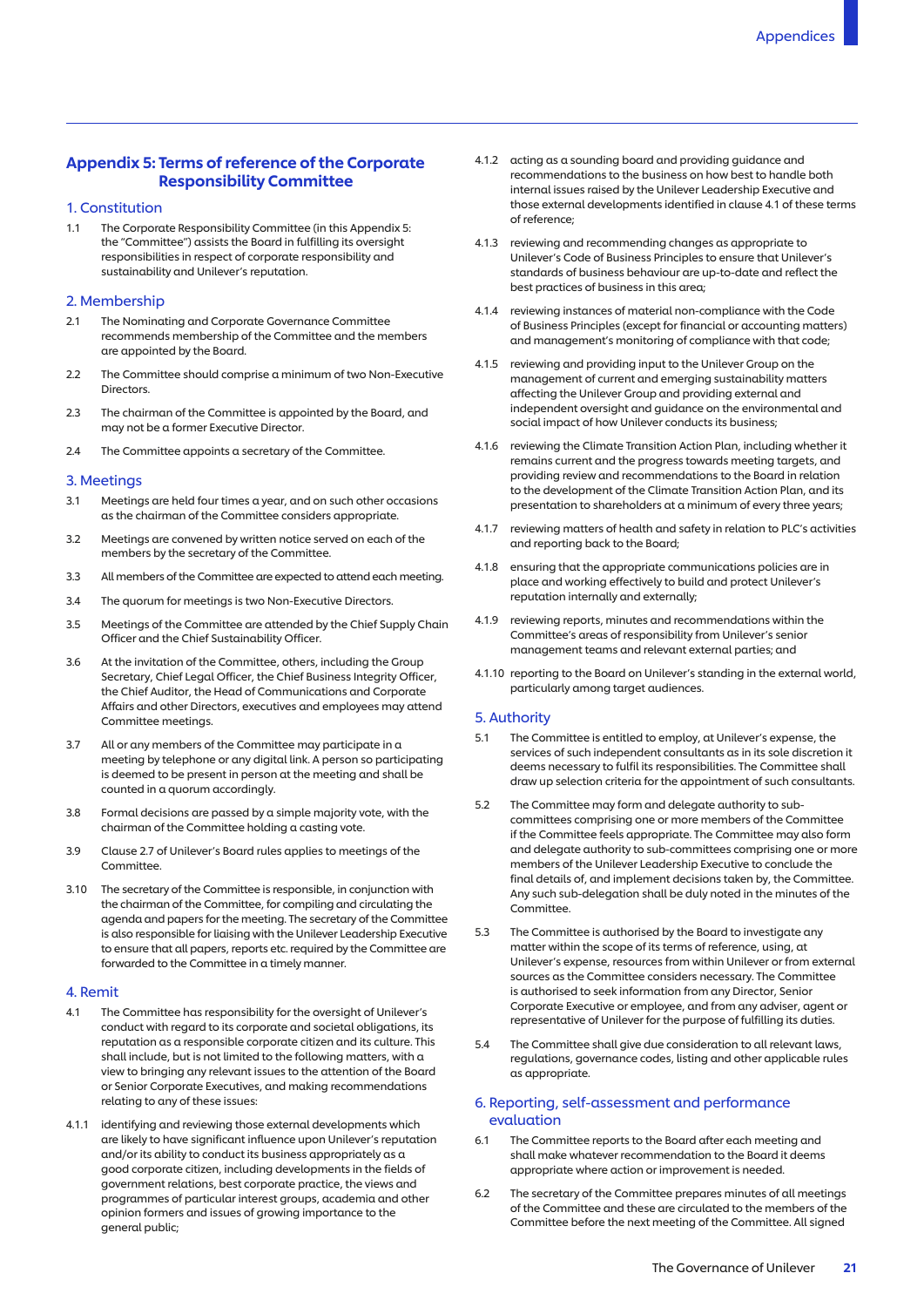# Part C: Appendices continued

Committee minutes are made available to the Board.

- The Committee reviews and assesses annually the adequacy of these terms of reference to ensure it is operating efficiently. 6.3
- The Committee ensures that its current terms of reference are made available at www.unilever.com.  $6.4$
- The Committee conducts an annual performance self-evaluation to ensure that the Committee is functioning in accordance with its terms of reference, and reports thereon to the Board. This evaluation takes into account the views of the Board on the performance of the Committee. 6.5
- The Committee publishes a report annually (to be included in the Annual Report and Accounts). 6.6

#### 7. Annual general meeting

The chairman of the Committee or another member of the Committee attends the annual general meeting of PLC and is available to answer any questions referred to him or her by the chairman of the meeting.  $7.1$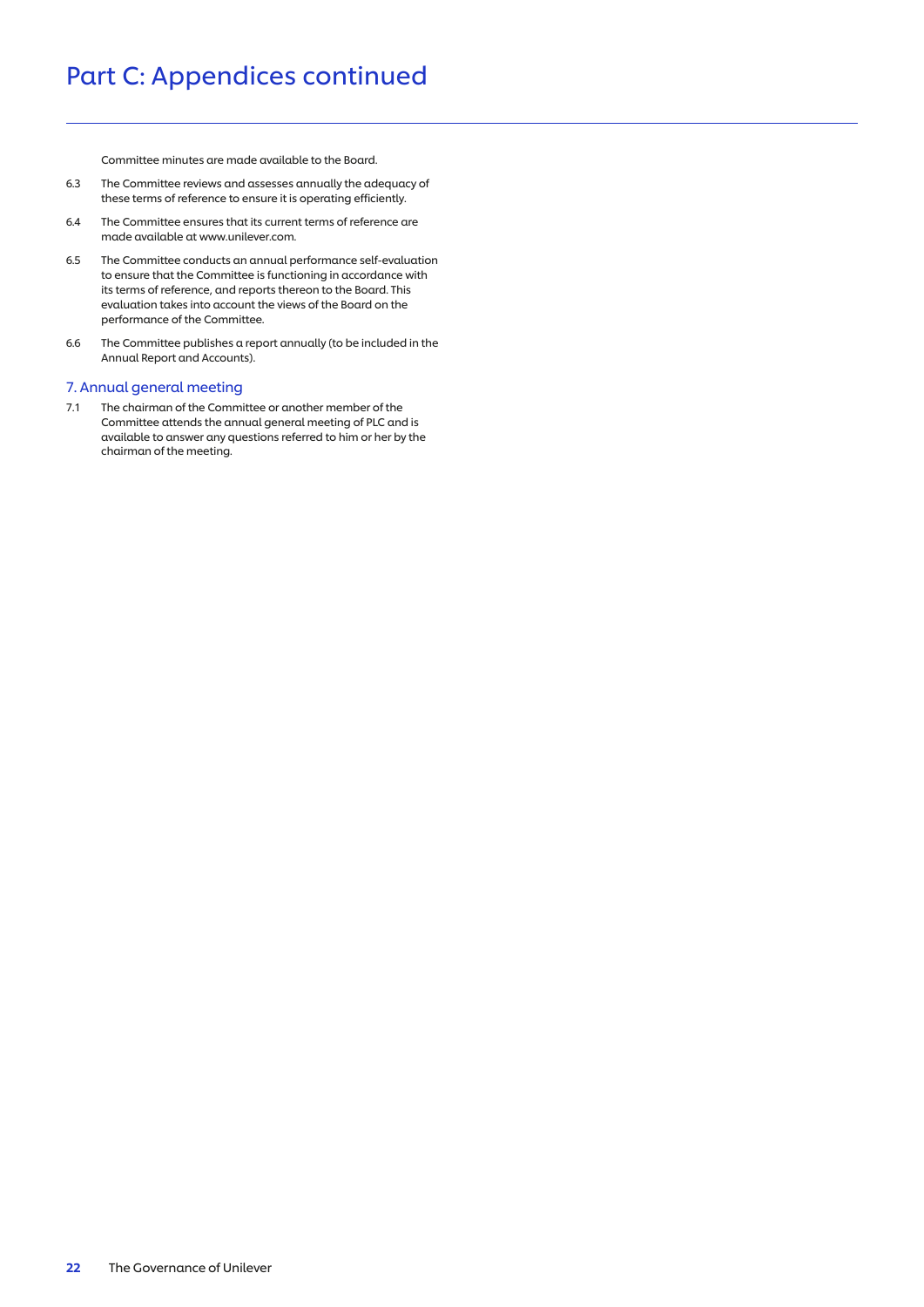# Appendix 6: Terms of reference of the Disclosure **Committee**

#### 1. Constitution

 $1.1$ The Disclosure Committee (in this Appendix 6: the "Committee") is responsible for the establishment and maintenance of disclosure controls and procedures and the evaluation thereof and also with the appropriateness of the disclosures made or any delay thereof. It is responsible to the Board through the Chief Executive Officer.

#### 2. Membership

- $21$ 2.1 The membership of the Committee comprises the EVP Financial Control, the EVP Finance Markets & Group Performance Management, the EVP Corporate Strategy and M&A, the EVP Tax and Treasury, the Chief Counsel in the Netherlands and the Deputy Company Secretary. The Chief Legal Officer has a standing invitation to attend meetings of the Disclosure Committee and has unlimited access to the documents of the Disclosure Committee.
- $2.2$ In the case of any significant event or issue, the chairman of the Committee will take steps to ensure that the Chief Executive Officer and/or the Chief Financial Officer participate in the Committee as appropriate.
- $23$ The chairman of the Committee is the EVP Financial Control or, in his or her absence for any meeting, whoever is appointed by the Committee to that position for that meeting. If no such person is appointed, the chairman of the Committee shall be the most senior person at the meeting.
- $24$ The secretary of the Committee is whoever is appointed by the Committee to that position.
- $2.5$ The chairman of the Committee may review the membership of the Committee and may add to the membership of the Committee.

#### 3. Meetings

- 3.1 Meetings are held at least five times a year, and on such other occasions as the Chief Financial Officer, Chief Executive Officer, Group Secretary or chairman of the Committee considers appropriate.
- $32$ Meetings are convened by reasonable notice served on each of the members by the secretary of the Committee.
- $3.3$ All members of the Committee are expected to attend each meeting.
- $34$ The Head of Investor Relations or his or her nominee, external auditors, legal advisers and brokers and any other person the Committee deems appropriate may be invited to attend meetings.
- $35$ The quorum for meetings is two members, one of which must be a member of the Legal Group, and the other a member of the Finance Function.
- 36 All or any members of the Committee may participate in a meeting or in the approval process of any particular announcement by telephone or any digital link. A person so participating is deemed to be present in person at the meeting and shall be counted in a quorum accordingly.
- $37$ Formal decisions are passed by a simple majority vote, with the chairman of the meeting holding a casting vote.
- $38$ Clause 2.7 of Unilever's Board rules applies to meetings of the **Committee**
- 3.9 The secretary of the Committee is responsible, in conjunction with the chairman of the Committee, for compiling and circulating the agenda and papers for the meeting. The secretary of the Committee is also responsible for liaising with the Unilever Leadership Executive to ensure that all papers, reports etc. required by the Committee are forwarded to the Committee in a timely manner.

# 4. Remit

- $4.1$ The purpose of the Committee is to ensure that information required to be disclosed by Unilever in the reports that it files or submits is properly identified, recorded, processed, summarised and reported to the senior management of Unilever, as appropriate, to allow timely decisions regarding required disclosure or any delay thereof.
- $4.2$ 4.2 The Committee evaluates the adequacy of Unilever's disclosure controls and procedures with respect to its reports and assists in their design and implementation.
- $4.3$ The Committee ensures the timely and accurate disclosure of all information that is required to be disclosed, or any delay thereof, to meet the legal and regulatory obligations and requirements arising from its listings of both debt and equity.
- 44 4.4 The Committee maintains insider lists and manages and follows the operating procedures as set out in the Preventing Insider Dealing Code Policy, the Unilever Disclosure Manual and the Share Dealing Manual.

#### 5. Duties

- $51$ In order to achieve its purpose, the Committee has the following duties:
	- $5.1.1$ to determine on a timely basis the disclosure treatment of material information and review any announcements dealing with any information that might have a significant effect on the share price and ensure the accuracy thereof and to consider generally the requirement for announcements in the case of rumours relating to Unilever and in the case of a leak of inside information, and in particular, the need to issue holding announcements;
	- $5.1.2$ the identification of inside information for the purposes of securing this information and maintaining the insider lists and alerting Corporate Secretaries, London to the existence of inside information giving rise to the need for amendments to or the creation of insider lists;
	- $5.1.3$ to identify and consider disclosure issues in connection with the preparation of periodic reports and participate in the review of such disclosures. As part of this process, the Committee shall:
	- (a) review Unilever's periodic reports;
	- (b) review and discuss with senior financial management whether Unilever's periodic reports provide a fair presentation of its financial condition, results of operation and cash flows;
	- (c) assess the materiality of specific events, developments or risks to Unilever; and
	- (d) review financial reporting issues that are significant to Unilever and other material reporting matters where the person primarily responsible for such matters made significant judgements (either independently or in consultation with others);
- $5.2$ to monitor compliance with the Preventing Insider Dealing Code Policy, the Unilever Disclosure Manual and the Share Dealing Manual;
- 5.3 5.3 to review on an annual basis the section 302 certifications and the section 404 assertion made in relation to Unilever's disclosure controls and procedures; and
- 54 to evaluate the effectiveness of Unilever's procedures for recording, processing, summarising and reporting of information required to be disclosed by the Unilever Group in its filings by reviewing on an annual basis the section 302 certifications and section 404 assertion.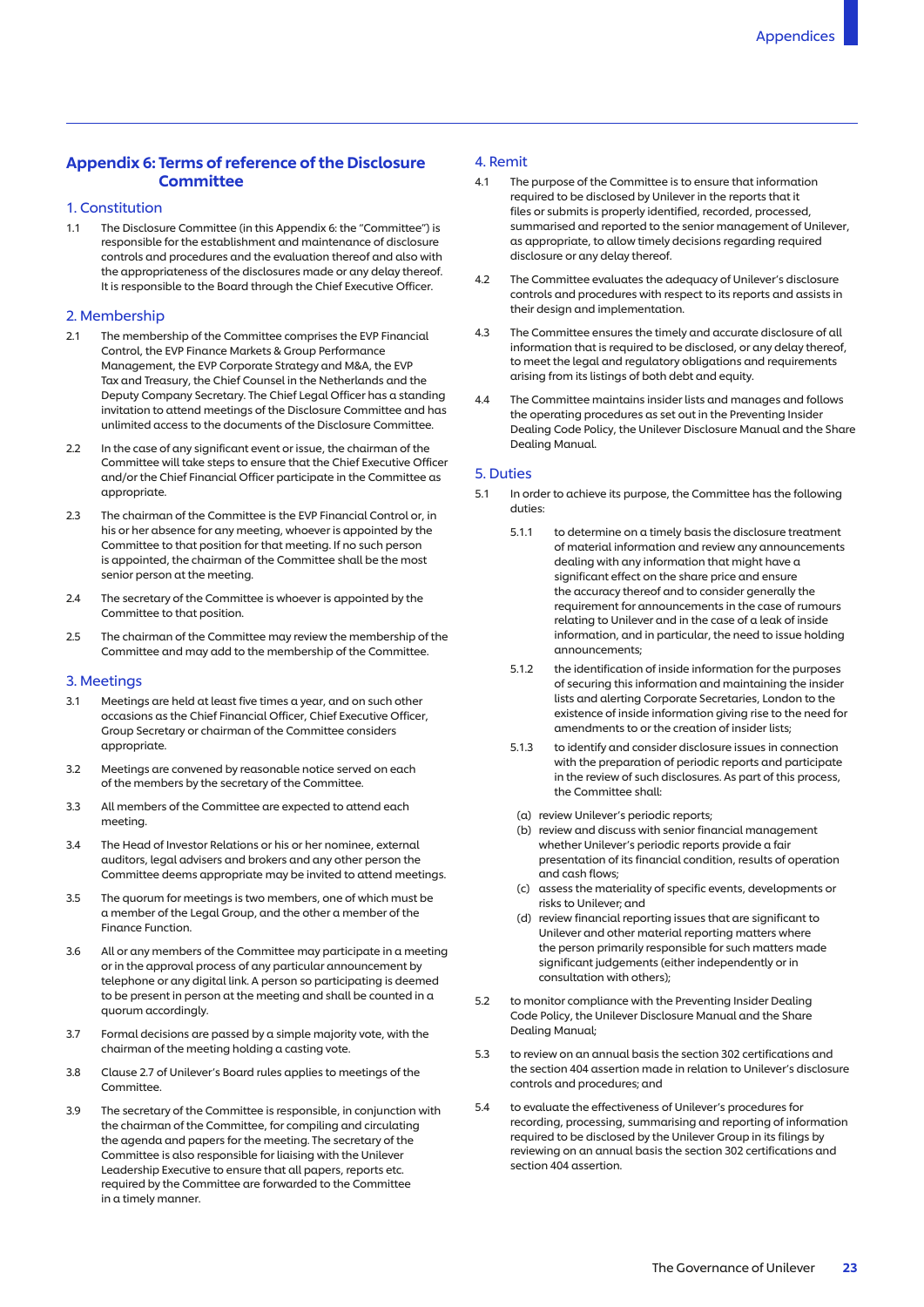# Part C: Appendices continued

#### 6. Authority

- The Committee is entitled to employ the services of such advisers as it deems necessary to fulfil its responsibilities.  $6.1$
- The Committee is authorised to approve all announcements on behalf of PLC including assessing which announcements it needs to approve and establishing processes for doing that. The Committee may at any time delegate the approval of any announcements to any one of its members. If a quorum for the Committee cannot be obtained for a matter requiring a time sensitive regulatory announcement, any Committee member is delegated the authority to do approve such announcement having consulted PLC's corporate broker. 6.2
- The Committee shall give due consideration to all relevant laws, regulations, governance codes, listing and other applicable rules as appropriate. 6.3

#### 7. Reporting

- The Committee will report on its considerations, conclusions and/ or recommendations about the effectiveness of the disclosure controls and procedures and any other disclosure issues it considers, whenever appropriate, to the Chief Financial Officer, Chief Executive Officer, the Chief Legal Officer and, where necessary, to the Audit Committee and/or the Board.  $7.1$
- The secretary of the Committee prepares minutes of all meetings of the Committee and these are circulated to the members of the Committee before the next meeting of the Committee. All signed Committee minutes are made available to the Board.  $7.2$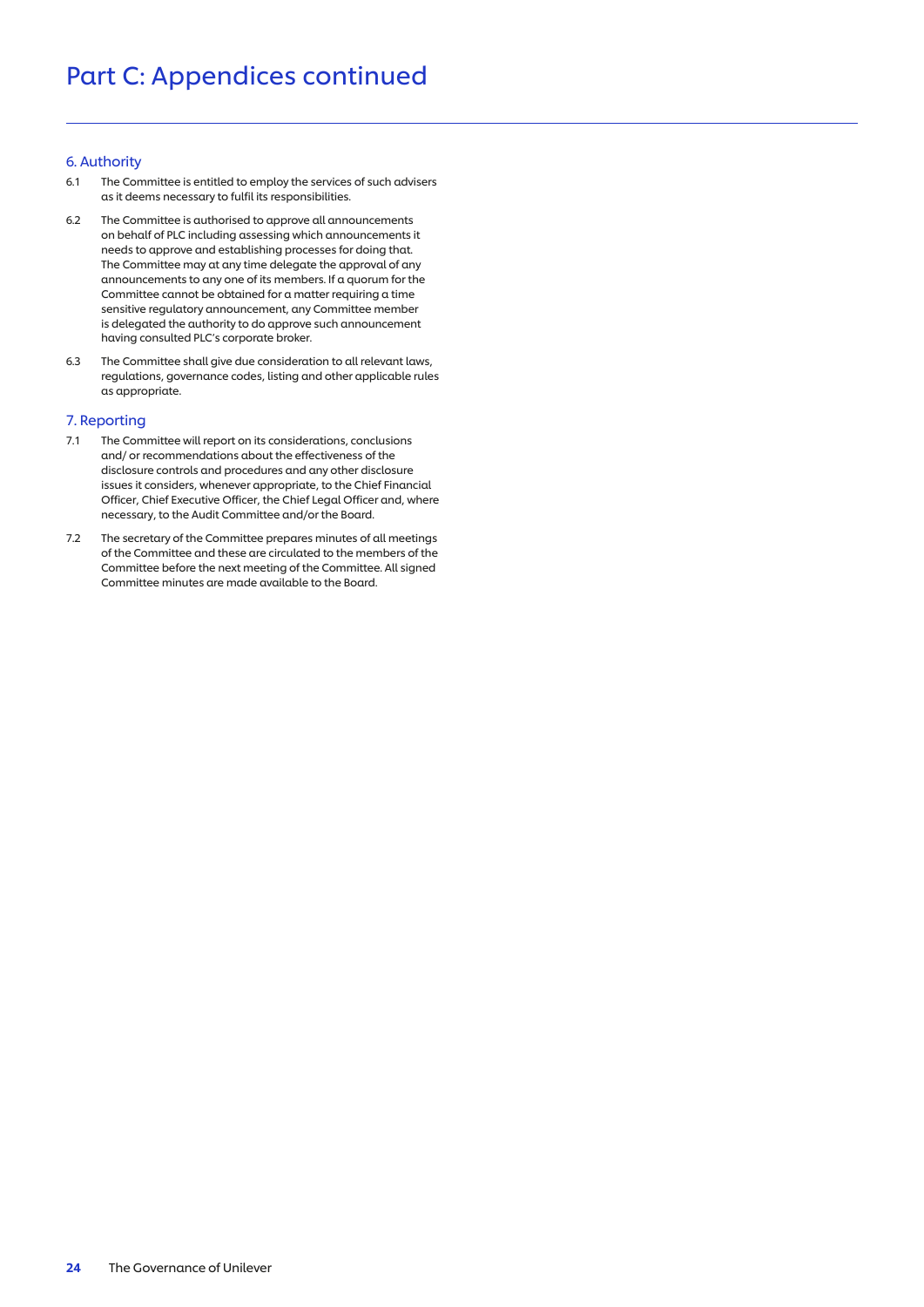# Appendix 7A: Code of Business principles Standard of conduct

#### **Introduction**

At Unilever we believe in growing responsibly and sustainably.

Our Code of Business Principles defines the non- negotiables for all our employees. It codifies our values, making clear what is expected from our people.

Through living our Code, we will bring our values and purpose to life, every day in everything we do.

#### Standard of Conduct

We conduct our operations with honesty, integrity and openness, and with respect for the human rights and interests of our employees.

We shall similarly respect the legitimate interests of those with whom we have relationships.

We will build transparency into all our operations, ensuring that all stakeholders can trust what we do and can be assured of our integrity through our value chain.

#### Obeying the law

Unilever companies and employees are required to comply with the laws and regulations of the countries in which we operate.

#### Employees

Unilever is committed to a working environment that promotes diversity, inclusion, life-long learning and equal opportunity, including for those with disabilities. We believe in a workplace where there is mutual trust, respect for human rights and no discrimination. We support the physical and mental wellbeing of our employees, ensuring safe working conditions.

We will recruit, employ and promote employees on the sole basis of the qualifications and abilities needed for the work to be performed.

We will provide employees with a total remuneration package that meets or exceeds the legal minimum standards and in line with industry standards in the markets in which we operate. We are committed to giving employees a living wage, ensuring that they can meet their everyday needs.

We will not use any form of forced, compulsory, trafficked or child labour.

We respect the dignity of the individual and the right of employees to freedom of association and collective bargaining.

We will maintain good communications with employees through company-based information and consultation procedures.

We will provide transparent, fair and confidential procedures for employees to raise concerns, and no victimisation against whistle blowers, or employees who raise issues with us.

#### **Consumers**

Unilever is committed to providing purposeful branded products and services which consistently offer value in terms of price and quality, and which are safe for their intended use. Products and services will be accurately and properly labelled, advertised and communicated.

#### Shareholders

Unilever will conduct its operations in accordance with internationally accepted principles of good corporate governance. We will provide timely, regular and reliable information on our activities, structure, financial situation and performance to all shareholders.

#### Business partners

Unilever is committed to establishing mutually beneficial relations with our suppliers, customers and business partners. In our business dealings we expect our partners to adhere to business principles consistent with our own. This means compliance with our third party policies and a commitment to working with us to address issues that negatively impact society and the planet. We will work with these partners to raise standards so that their employees are paid a living wage and are not subject to forced, compulsory, trafficked or child labour.

Compliance – Monitoring – Reporting

Compliance with these principles is an essential element in our business success. The Board is responsible for ensuring these principles are applied throughout Unilever.

The Chief Executive Officer is responsible for implementing these principles and is supported in this by the Global Code and Policy Committee, which is chaired by the Chief Legal Officer.

Day-to-day responsibility is delegated to all senior management of the geographies, divisions, functions and operating companies.

They are responsible for implementing these principles, supported by local Business Integrity Committees.

Assurance of compliance is given and monitored each year.

Compliance is subject to review by the Board supported by the Corporate Responsibility Committee and for financial and accounting issues the Audit Committee.

Any breaches of the Code of Business Principles must be reported. The Board will not criticise management for any loss of business resulting from adherence to these principles and other mandatory policies. Provision has been made for employees to be able to report in confidence and no employee will suffer as a consequence of doing so.

#### Community involvement

Unilever strives to be a trusted corporate citizen and, as an integral part of society, to fulfil our responsibilities to the societies and communities in which we operate.

#### Innovation

In our scientific innovation to meet consumer needs we will respect the concerns of our consumers and of society. We will work on the basis of sound science applying rigorous standards of product safety.

#### **Competition**

Unilever believes in vigorous yet fair competition and supports the development of appropriate competition laws. Unilever companies and employees will conduct their operations in accordance with the principles of fair competition and all applicable regulations.

#### The Planet

Unilever is committed to making continuous improvements in the management of our environmental impact and to the longer-term goal of developing a sustainable business.

Unilever will work in partnership with others to promote environmental care, increase understanding of environmental issues and disseminate good practice.

#### Public activities

Unilever companies are encouraged to promote and defend their legitimate business interests.

Unilever will co-operate with governments and other organisations, both directly and through bodies such as trade associations, in the development of proposed legislation and other regulations which may affect legitimate business interests.

Unilever neither supports political parties nor contributes to the funds of groups whose activities are calculated to promote party interests.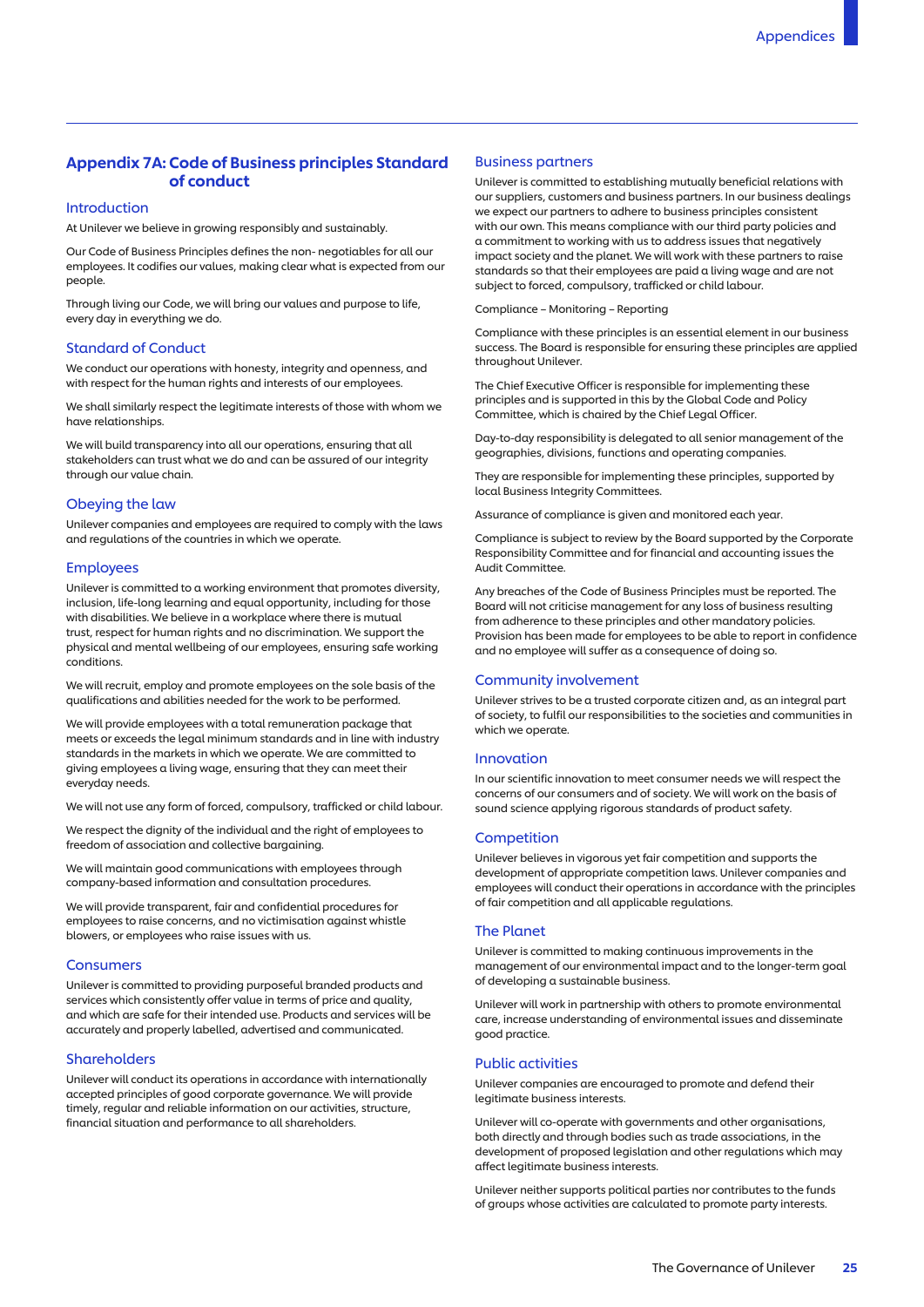# Bribery and corruption

Unilever does not give or receive, whether directly or indirectly, bribes or other improper advantages for business or financial gain. No employee may offer, give or receive any gift or payment which is, or may be construed as being, a bribe.

Any demand for, or offer of, a bribe must be rejected immediately and reported to management.

Unilever accounting records and supporting documents must accurately describe and reflect the nature of the underlying transactions. No undisclosed or unrecorded account, fund or asset will be established or maintained.

#### Conflicts of interests

All employees and others working for Unilever are expected to avoid personal activities and financial interests which could conflict with their responsibilities to the company.

Employees must not seek gain for themselves or others through misuse of their positions.

#### Data

Unilever is committed to the responsible, ethical and fair use of data.

We will collect and use data in line with our values, applicable laws and with respect for privacy as a human right.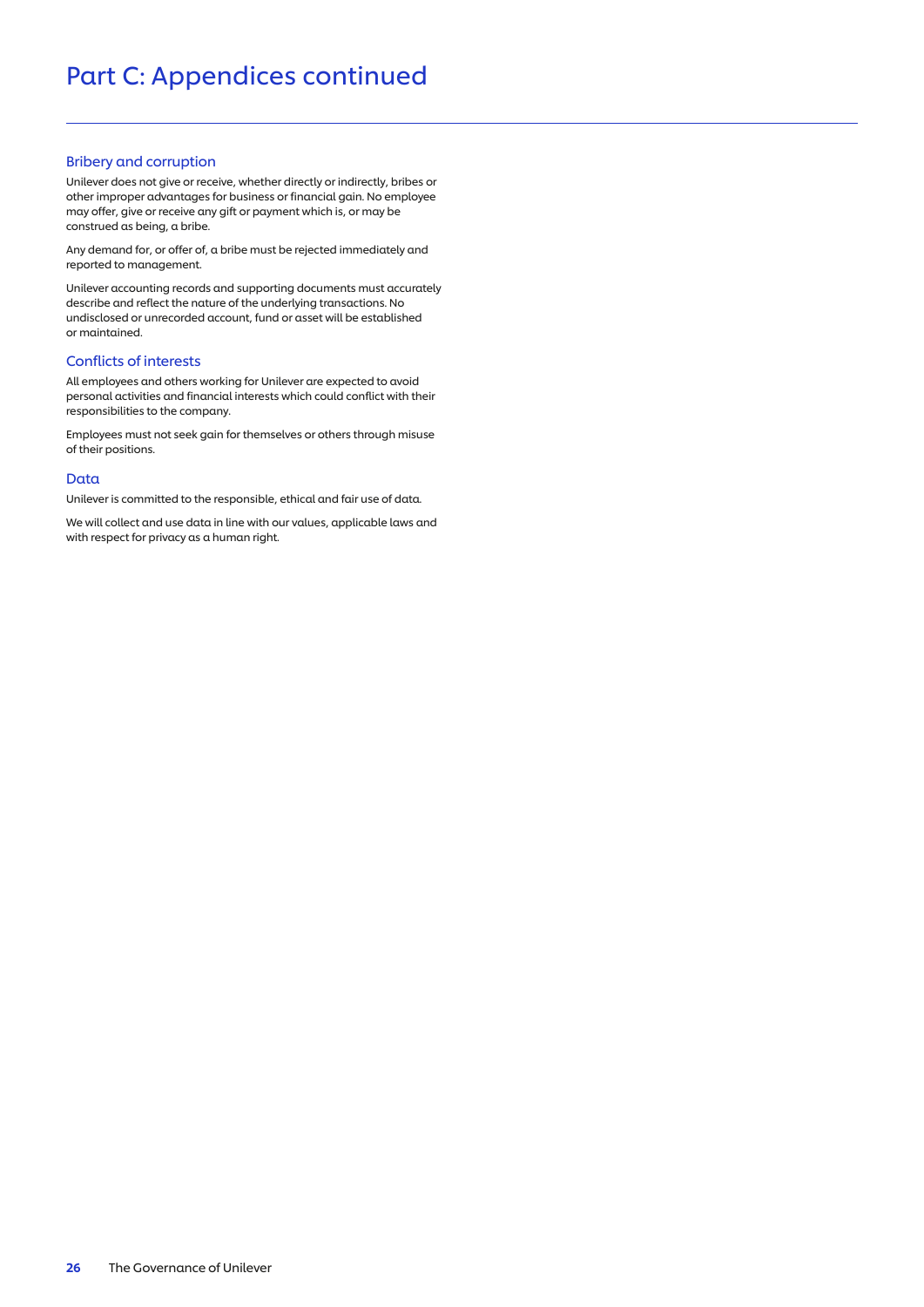# Appendix 7B: Terms of reference of the Global Code and Policy Committee

#### 1. Constitution

1.1 The Global Code and Policy Committee (in this Appendix 7B: the "Committee") assists the Board, the Unilever Leadership Executive and in particular the Chief Executive Officer in ensuring that all employees of Unilever and third parties working with or on behalf of Unilever do so in compliance with the requirements of Unilever's Code of Business Principles (in this Appendix 7B also referred to as: the "Code") and Code Policies.

#### 2. Membership

- $2.1$ The Chief Legal Officer is the chairman of the Committee.
- $22$ Members of the Committee are appointed by the chairman of the Committee.
- $23$ The Committee comprises a minimum of three members.
- $24$ The secretary of the Committee is appointed by the chairman of the Committee, in consultation with the other members.

#### 3. Meetings

- 3.1 Meetings are held at least four times a year and on such other occasion as the chairman of the Committee considers appropriate.
- $3.2$ Meetings are convened by written notice served on each of the members by the secretary of the Committee.
- $3.3$ All members of the Committee are expected to attend each meeting.
- 3.4 The quorum for meetings is three persons.
- $3.5$ Meetings of the Committee may also be attended by Directors, members of the Unilever Leadership Executive and other employees or external advisors at the invitation of the Committee.
- 3.6 All or any members of the Committee may participate in a meeting by telephone or any digital link. A person so participating is deemed to be present in person at the meeting and shall be counted in a quorum accordingly.
- $\overline{37}$ Formal decisions are passed by a simple majority vote, with the chairman of the Committee holding a casting vote.
- $38$ Clause 2.7 of Unilever's Board rules applies to meetings of the **Committee**
- 39 The secretary of the Committee is responsible, in conjunction with the chairman of the Committee, for compiling and circulating the agenda, papers and minutes relating to each meeting.

#### 4. Remit

- 41 The Committee's remit includes the following:
	- $4.1.1$ ensuring the content of the Code and Code Policies remains comprehensive and relevant, recommending amendments to the Code to the Unilever Leadership Executive and approving any amendments to the Code Policies;
	- 412 4.1.2 approving the operating model for Unilever's Business Integrity, as defined in the Standard for Business Integrity operations;
	- $4.1.3$ reviewing the effectiveness of the Unilever operating model for Business Integrity and recommending areas for improvement, including accountabilities and levels of resource;
	- $A1A$ reviewing the global programme for Business Integrity training;
	- 415 reviewing Unilever performance in preventing, detecting and responding to business integrity breaches, through appropriate metrics;
- 416 overseeing the investigation of sensitive Business Integrity breaches that cannot be managed by MCO or Cluster Business Integrity committees;
- 4.1.7 providing assurance to the Unilever Leadership Executive, the Board, the Board Committees and the Management Committees as requested; and
- $4.1.8$ reviewing external ethics and compliance trends and best practice.
- $4.2$ 4.2 Day-to-day management of the responsibilities of the Committee as set out in this clause 4 rests with its secretary.

#### 5. Authority

- $5.1$ The Committee is empowered to deal with any and all matters related to the Code and Code Policies. The Committee is authorised to investigate any matter within its terms of reference using, at Unilever's expense, resources from within Unilever or from external sources as the Committee considers necessary.
- $5.2$ The Committee is authorised to seek information from any Director, member of the Unilever Leadership Executive or other employee and from any advisor, agent or representative of Unilever for the purpose of fulfilling its duties.
- $5.3$ All members of the Committee and the secretary of the Committee shall have authority to communicate directly to the chairman of the Audit Committee and/or to the chairman of the Corporate Responsibility Committee on matters relating to content of, or compliance with, the Code and Code Policies and to the Chairman in case senior executives are involved.

### 6. Reporting

61 The Committee regularly reports to the Unilever Leadership Executive, the Audit Committee and the Corporate Responsibility Committee (plus to the Board for noting).

# 7. Annual general meeting

The chairman of the Committee or another member of the Committee attends the annual general meeting of PLC and is available to answer any questions referred to him or her by the chairman of the meeting.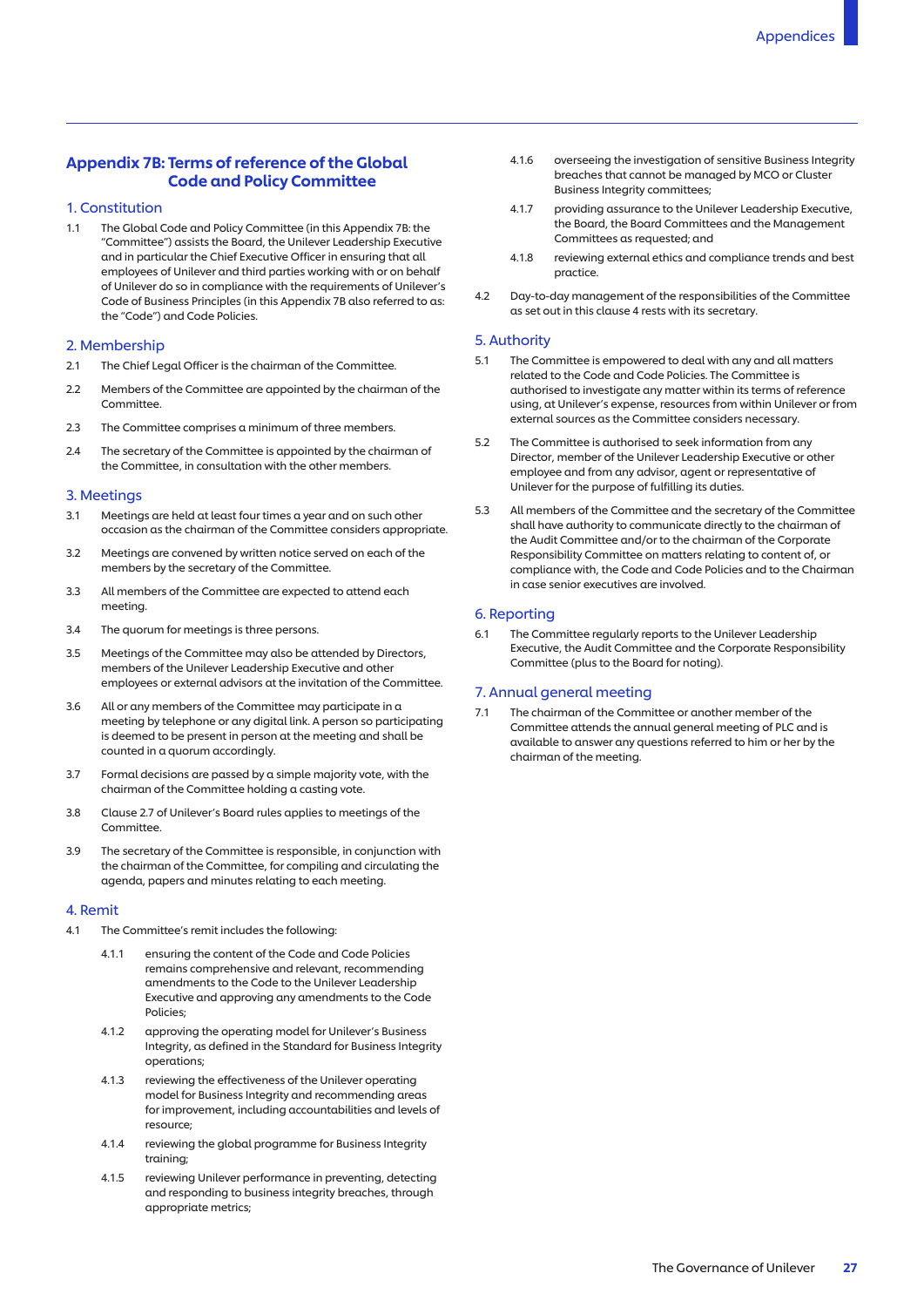# Appendix 8: Profile of Unilever's Board

#### 1. General

1.1 The purpose of this profile is to provide guiding principles for the composition of the Board in line with the recommendations of the UK Corporate Governance Code and the Corporate Governance Standards of the New York Stock Exchange as applicable to Foreign Private Issuers. In addition, PLC will comply with the listing rules of the United Kingdom, the Netherlands and the United States.

#### 2. Composition

- The composition and qualities of the Board as a whole should be in keeping with the size of Unilever, its portfolio, culture and geographical spread and its status as a listed company.  $2.1$
- The Board should be of sufficient size that the balance of skills and experience is appropriate for the requirements of the business and should furthermore include a balance of Executive and Non-Executive Directors, with a majority of Non-Executive Directors. The composition of the Board shall be such that the members are able to act critically and independently of one another and any particular interest.  $22$
- With respect to diversity in the composition of the Board the objective pursued by the Board is to have a variation of age, gender, expertise, social background, ethnicity and nationality.  $23$

#### 3. Desired expertise and experience

- In view of Unilever's objectives and activities, it is important that the Board has sufficient global experience and outlook, financial literacy, and is composed in such a way that the following skills and capabilities are present in one or more of its members:  $\overline{3}$  1
	- leadership of complex global entities; 311
	- 3.1.2 broad board experience including knowledge of corporate governance issues at main board level with a company comparable in size and international spread of activities with multiple stock exchange listings;  $312$
	- geo-political exposure;  $3.1.3$
	- financial expertise including with financial administration, accounting policies and internal control;  $314$
	- fast moving consumer goods (FMCG) and consumer experience;  $315$
	- understanding of the markets where Unilever is active, in particular emerging markets; 316
	- insights on digital technologies, in particular digital marketing;  $317$
	- marketing and sales expertise; 318
	- banking expertise;  $319$
	- science, technology and innovation expertise;  $3110$
	- strong experience with corporate social responsibility issues; and  $3.1.11$
	- 3.1.12 understanding of human resources and remuneration related matters of large international companies.

# 4. Desired personal qualifications

- Besides expertise, experience, contacts, vision and adequate availability, personal qualities such as impartiality, integrity, tolerance of other points of view, balance and ability to act critically and independently are evenly important.  $4.1$
- Directors should be capable of assessing the broad outline of the overall policy and shall have the specific expertise required for the fulfilment of the duties assigned to the role designated to them within the framework of the Board profile.  $42$
- 4.3 Directors should observe the principles underlying the corporate governance codes of the United Kingdom. 43
- Non-Executive Directors should be independent of Unilever (as referred to in clause 5.3 of The Governance of Unilever) and should avoid material conflicts of interest.  $4.4$
- 4.5 Business in the Board and their committees will be conducted in the English language and Directors therefore should be fluent in English.  $45$

#### 5. Availability

5.1 Each Director shall have sufficient time available for the proper performance of his or her duties. Directors should be sufficiently free of other commitments to be able to devote the time needed to prepare for meetings and participate in induction, training, appraisal and other Board associated activities.  $51$ 

#### 6. Profile

This profile will guide the Nominating and Corporate Governance Committee and the Board on the occasion of the nomination of Directors. It will be reviewed and updated by the Board periodically. 6.1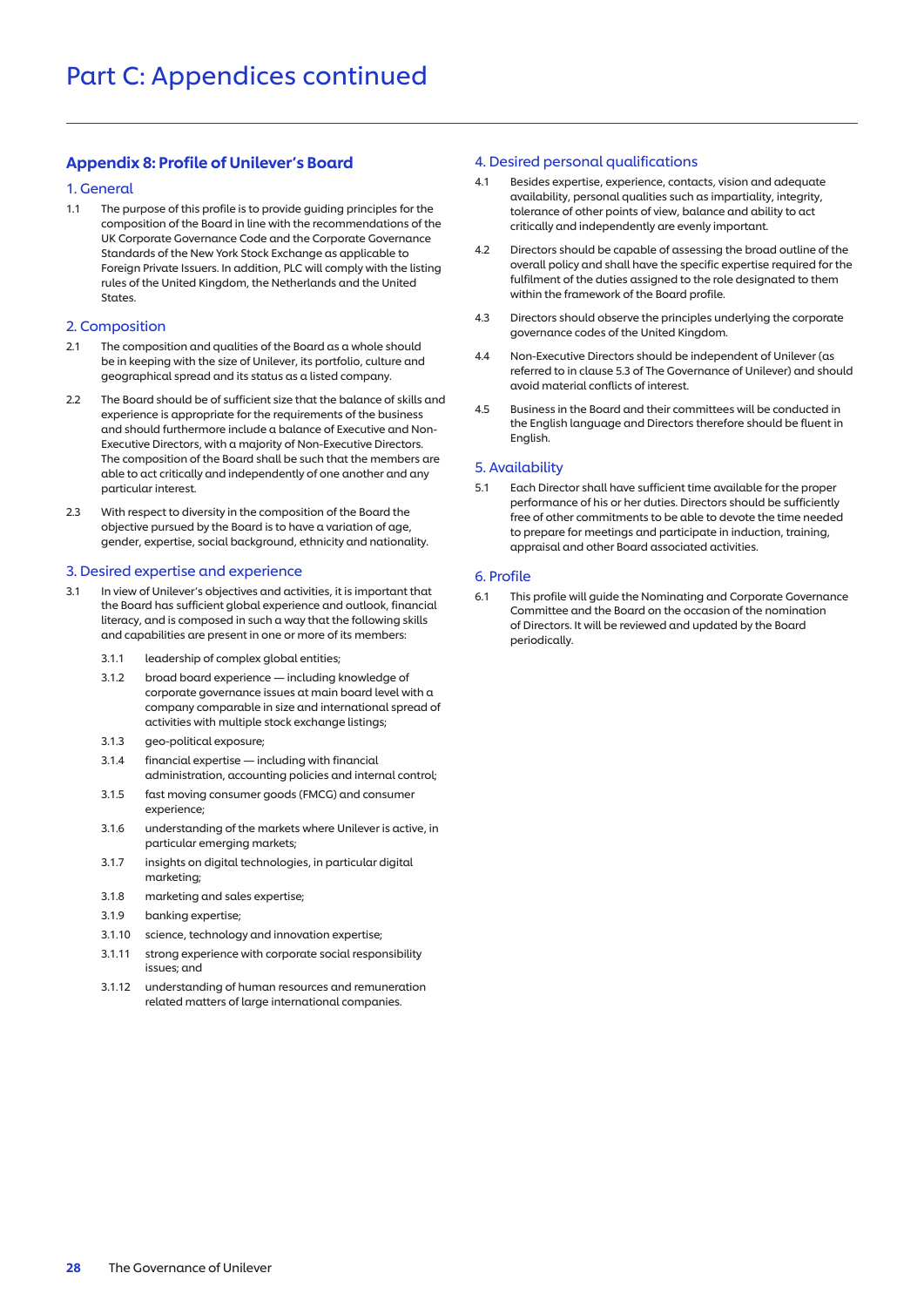# Appendix 9: Form of Delegation Resolution

Pursuant to resolutions of the Board of Unilever PLC on 18 November 2021.

It was resolved that with effect from 1 January 2021:

- $\mathbf{1}$ the Board hereby entrusts to and confers upon (i) the Chief Executive Officer all of its powers, authorities and discretions in relation to the Unilever PLC and the Unilever Group (with power to sub-delegate any such powers, authorities and discretions) and specifically all of its powers, authorities and discretions in relation to those matters set out in clauses 7.2.2 through 7.2.28 and 7.4 of Part B of 'The Governance of Unilever'; and (ii) the Chief Executive Officer and the Chief Financial Officer (acting individually or jointly) all its powers, authorities and discretions (with power to sub-delegate individually or jointly in relation to those matters set out in clauses 7.3.2 through 7.3.15 of Part B of the Governance of Unilever, in each case provided that all those matters set out in clause 1.4 of Part B of 'The Governance of Unilever' shall be reserved to the Board and are not hereby delegated. This delegation of powers, authorities and discretions by the Board is made collaterally with (and not to the exclusion of) its own powers, authorities and discretions;
- $\overline{2}$ the Board hereby approves and adopts the terms of reference of each of the committees set out in appendices 2 through 6 and 7B of Part C of 'the Governance of Unilever' and delegates to each such committee the authorities and/or powers set out in the relevant appendix.
- $\overline{3}$ . without limiting the delegations or authorities referred to in the paragraph above, the document entitled 'The Governance of Unilever' is approved and adopted.

The approval and adoption of 'the Governance of Unilever' shall be binding on members of the Unilever Group and its officers and employees only as to matters of internal policy and procedure and need not be taken into account by any third party dealing with any member of the Unilever Group as to whether any such dealing has been properly authorised. Accordingly, a failure to comply with the provisions of 'the Governance of Unilever' shall have no effect on whether such a dealing or transaction has been properly authorised;

PROVIDED that this resolution and any changes it makes to the powers, authorities and discretions delegated to any person or committee shall not affect the validity of, and shall be without prejudice to, any exercise of such powers, authorities or discretions prior to the date on which this resolution becomes effective including, without limitation, any exercise of the power to sub-delegate prior to that date.